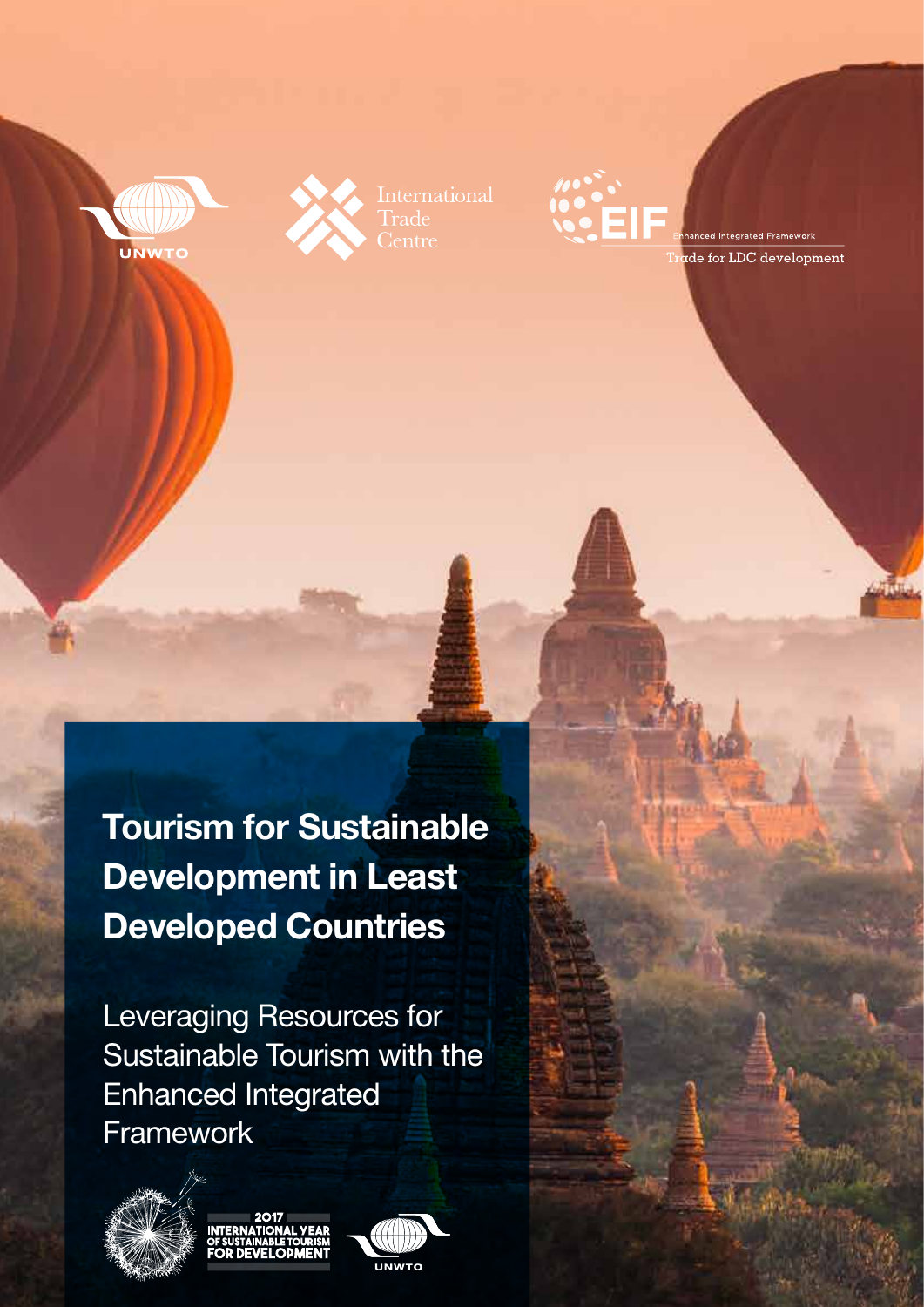Copyright © 2017, World Tourism Organization (UNWTO), International Trade Centre (ITC) and Enhanced Integrated Framework (EIF) Cover photo: © Noppakun | Dreamstime.com

#### Tourism for Sustainable Development in the Least Developed Countries –

Leveraging Resources for Sustainable Tourism with the Enhanced Integrated Framework

ISBN (printed version): 978-92-844-1883-1 ISBN (electronic version): 978-92-844-1884-8

Published by the World Tourism Organization (UNWTO), the International Trade Centre (ITC) and the Enhanced Integrated Framework (EIF). Printed by ITC, Geneva, Switzerland. First printing: 2017 All rights reserved.

The designations employed and the presentation of material in this publication do not imply the expression of any opinions whatsoever on the part of the Secretariat of the World Tourism Organization, the International Trade Centre or the Enhanced Integrated Framework concerning the legal status of any country, territory, city or area, or of its authorities or concerning the delimitation of its frontiers or boundaries.

| World Tourism Organization (UNWTO) | International Trade Centre (ITC)     | Executive Secretariat for the            |
|------------------------------------|--------------------------------------|------------------------------------------|
| CalleCapitán Haya 42               | Palais des Nations                   | Enhanced Integrated Framework at the WTO |
| 28020 Madrid                       | CH-1211 Geneva 10                    | Rue de Lausanne 154                      |
| Spain                              | Switzerland                          | CH-1211 Geneva 21                        |
| Tel.: (+34) 915 678 100            | Tel.: (+41)-22 7300 111              | Switzerland                              |
| Fax: (+34) 915 713 733             | Fax: (+41) 22 7334 439               | Tel.: (+41) 22 739 6650                  |
| Website: www.unwto.org             | Website: www.intracen.org            | Fax: (+41) 22 739 5766                   |
| E-mail: omt@unwto.org              | E-mail: tradeinservices@intracen.org | Website: www.enhancedif.org              |
|                                    |                                      | E-mail: eif.secretariat@wto.org          |

Citation: World Tourism Organization, International Trade Centre and Enhanced Integrated Framework (2017), Tourism for Sustainable Development in the Least Developed Countries – Leveraging Resources for Sustainable Tourism with the Enhanced Integrated Framework, UNWTO, Madrid, and ITC and EIF, Geneva.

All UNWTO/ITC/EIF publications are protected by copyright. Therefore and unless otherwise specified, no part of a UNWTO/ITC/ EIF publication may be reproduced, stored in a retrieval system or utilized in any form or by any means, electronic or mechanical, including photocopying, microfilm, scanning, without prior permission in writing. UNWTO, ITC and EIF encourage dissemination of their work and are pleased to consider permissions, licensing and translation requests related to UNWTO/ITC/EIF publications.

Permission to photocopy this material in Spain must be obtained through:

| CEDRO, Centro Español de Derechos Reprográfico | Tel.: (+34) 913 08 63 30 |
|------------------------------------------------|--------------------------|
| Calle Monte Esquinza. 14                       | Fax: (+34) 913 08 63 27  |
| 28010 Madrid                                   | Website: www.cedro.org   |
| Spain                                          | E-mail: cedro@cedro.org  |

For authorization of the reproduction of works outside of Spain, please contact one of CEDRO's partner organizations, with which bilateral agreements are in place (see: www.cedro.org/en).

For all remaining countries as well as for other permissions, requests should be addressed directly to http://publications.unwto.org/content/rights-permissions.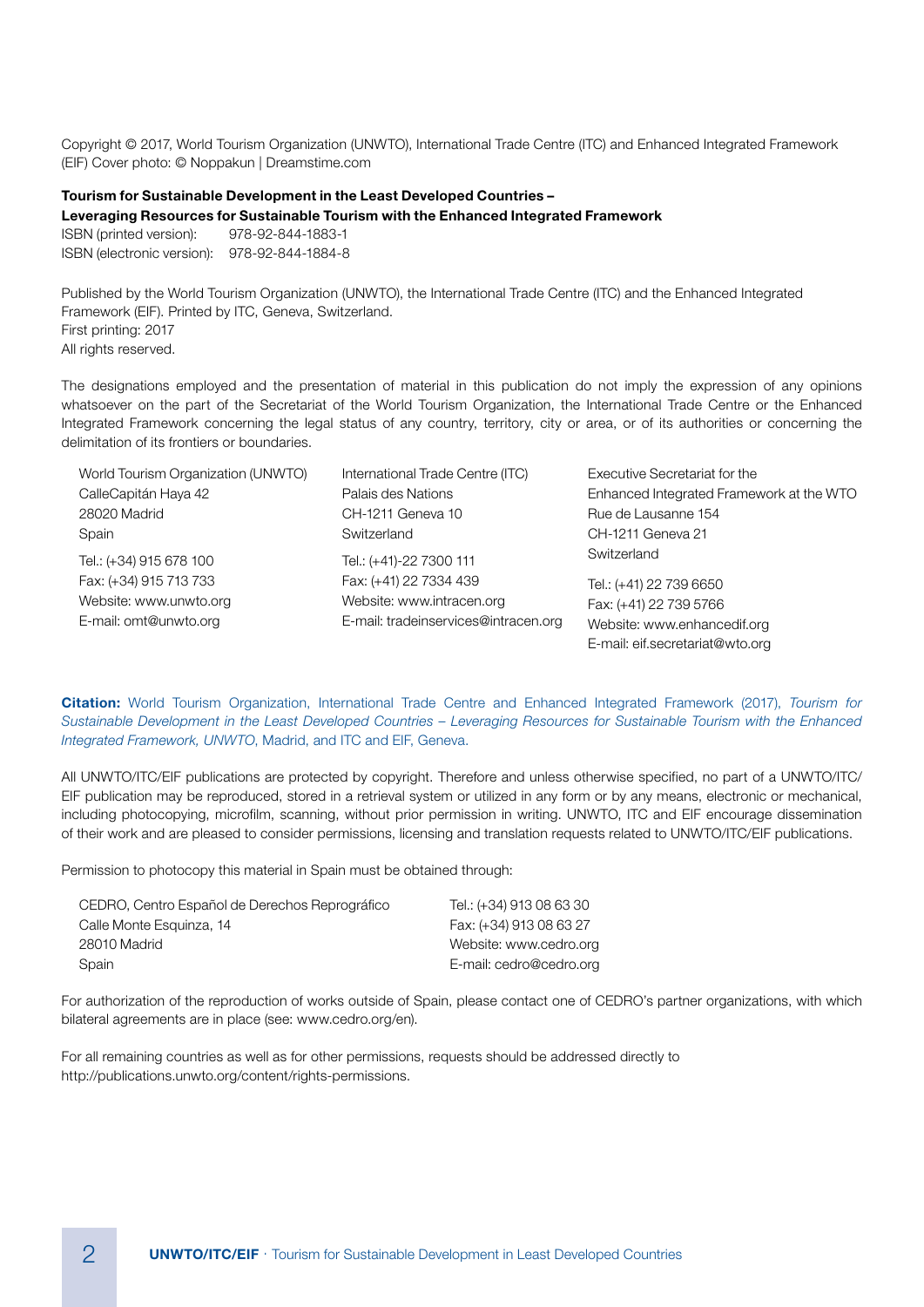## **Contents**

|    | Acronyms                                                         | 5  |
|----|------------------------------------------------------------------|----|
|    | Acknowledgements                                                 | 6  |
|    | Foreword                                                         | 7  |
|    | <b>Executive Summary</b>                                         | 8  |
| 1. | Tourism: A key export sector for LDC development                 | 10 |
| 2. | How to strengthen tourism in LDCs: New insights                  | 14 |
|    | Tourism in Diagnostic Trade Integration Studies                  | 15 |
|    | Pillar 1: Tourism Policy and Governance                          | 17 |
|    | Pillar 2: Economic Performance, Investment and Competitiveness   | 17 |
|    | Pillar 3: Employment, Decent Work and Human Capital              | 17 |
|    | Pillar 4: Poverty Reduction and Social Inclusion                 | 17 |
|    | Pillar 5: Sustainability of the Natural and Cultural Environment | 17 |
|    | Tourism or sustainable tourism for LDCs?                         | 17 |
| 3. | Bringing tourism and trade stakeholders together                 | 19 |
|    | DTIS in support of multi-stakeholder dialogue on tourism         | 20 |
|    | DTIS development and country ownership                           | 20 |
| 4. | Leveraging resources for tourism                                 | 21 |
|    | Modest international assistance to tourism                       | 21 |
|    | Identifying bottlenecks                                          | 24 |
|    | Institutional capacity to implement tourism-related actions      | 24 |
|    | From trade diagnostics to strengthening tourism                  | 25 |
| 5. | Conclusions: From planning to action                             | 27 |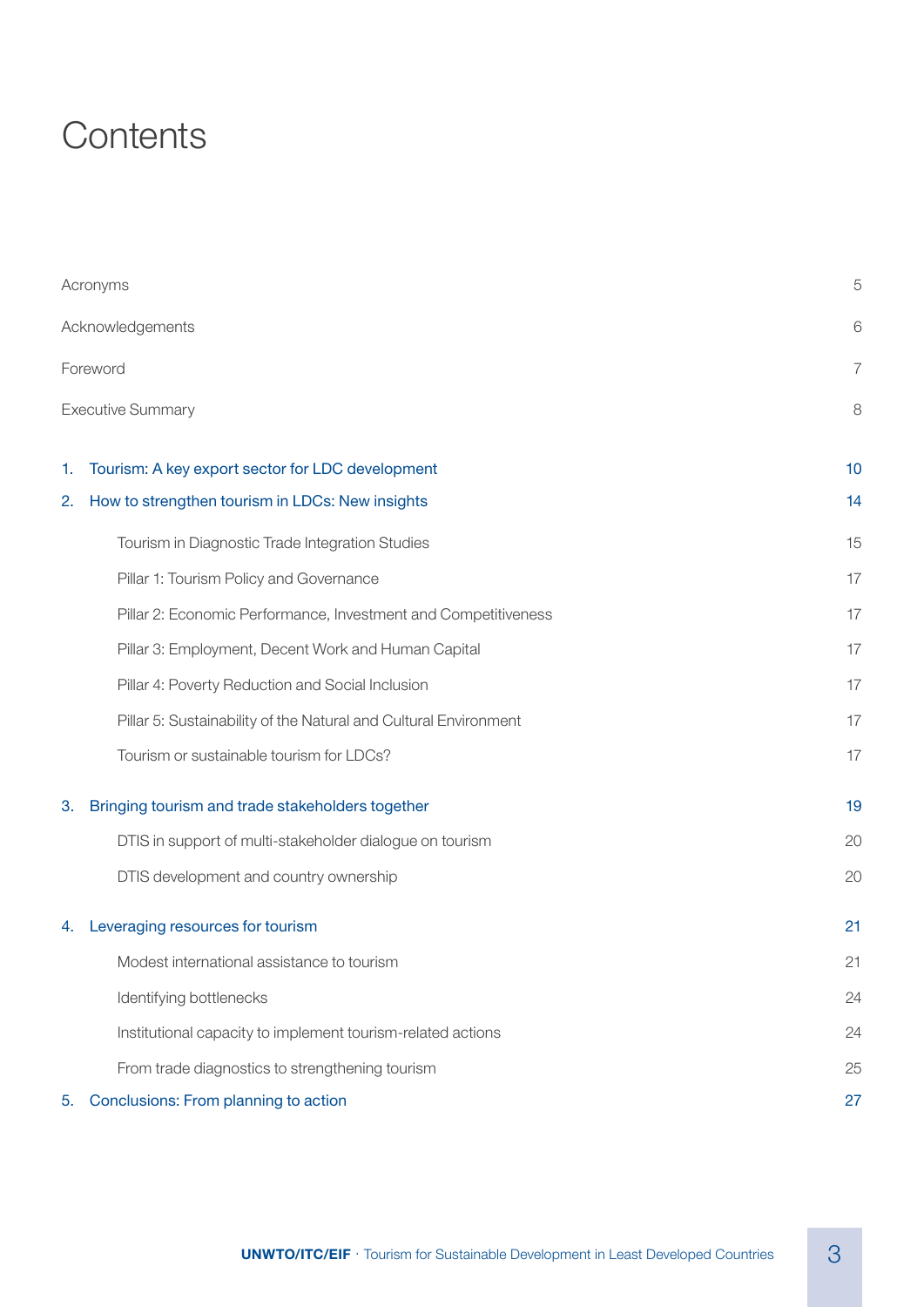## Annexes

| 1: List of DTIS with a section dedicated to tourism                   | 28 |
|-----------------------------------------------------------------------|----|
| 2: List of action matrices with a section dedicated to tourism        | 29 |
| 3: Tourism Tier 2 projects                                            | 31 |
| 4: Template country analysis of tourism references in DTIS            | 32 |
| 5: Template country analysis of tourism references in action matrices | 34 |
| 6: Questionnaire responses                                            | 36 |
| 7: EIF countries' trade and tourism portfolios                        | 37 |
|                                                                       |    |

## Boxes, Tables and Figures

| Box 1: Key dimensions and themes of sustainable tourism                                                      | 12 |
|--------------------------------------------------------------------------------------------------------------|----|
| Box 2: Tourism references found in Sudan's DTIS Update 2014                                                  | 13 |
| Box 3: DTIS Preparation                                                                                      | 18 |
| Box 4: Defining and measuring Aid for Trade                                                                  | 21 |
| Box 5: Aid for Trade for least developed countries - lessons learned                                         | 25 |
| Box 6: Tourism leveraging in Vanuatu                                                                         | 26 |
| Table 1: EIF regions and countries with tourism in their DTIS                                                | 13 |
| Table 2: ODA Aid for Trade disbursements by income group (\$ million)                                        | 22 |
| Table 3: Aid for Trade tourism disbursements to main recipients, average between 2010-2015 (\$ million)      | 23 |
| Table 4: Major ODA donors for tourism in 2015                                                                | 24 |
| Figure 1: Number of DTIS references on how tourism can contribute to development                             | 15 |
| Figure 2: Number of DTIS tourism references grouped per tourism development sub-pillar                       | 15 |
| Figure 3: Action matrices tourism references grouped by tourism development pillars and sub-pillars          | 17 |
| Figure 4: Challenges for tourism development in the LDCs                                                     | 19 |
| Figure 5: Total ODA Aid for Trade disbursement shares by sector, 2010-2015                                   | 22 |
| Figure 6: Main donors of tourism-related Aid for Trade ODA disbursements, average per year between 2010-2015 | 23 |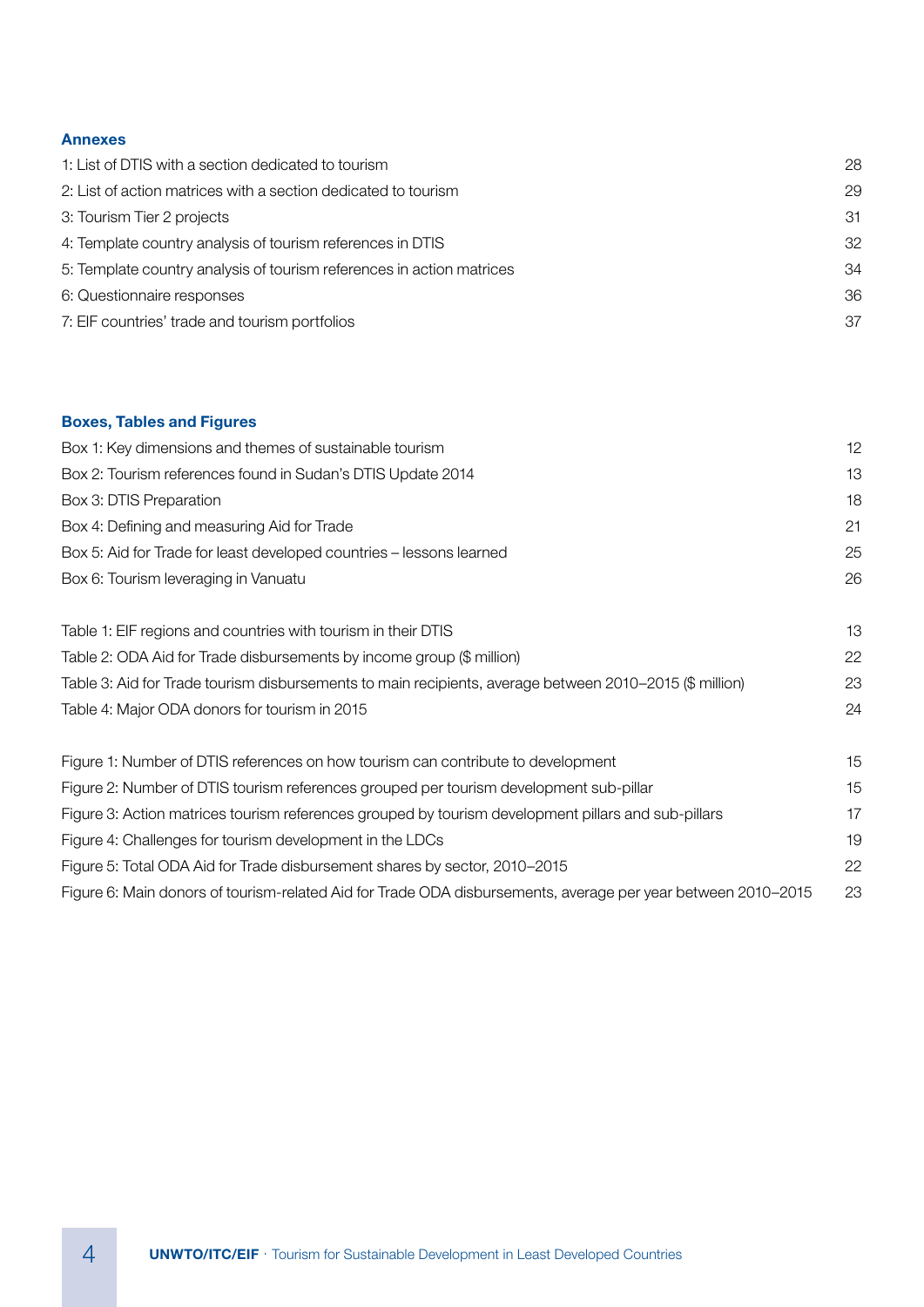# Acronyms

Unless otherwise specified, all references to dollars (\$) are to United States dollars.

| <b>CRS</b>   | OECD Creditor Reporting System          |
|--------------|-----------------------------------------|
| <b>DAC</b>   | OECD Development Assistance Committee   |
| <b>DTIS</b>  | Diagnostic Trade Integration Study      |
| EIF          | Enhanced Integrated Framework           |
| <b>GDP</b>   | Gross domestic product                  |
| <b>ITC</b>   | International Trade Centre              |
| <b>LDC</b>   | Least developed country                 |
| <b>LIC</b>   | Low-income country                      |
| <b>NIA</b>   | EIF National Implementation Arrangement |
| <b>NTA</b>   | National tourism authority              |
| <b>NIU</b>   | EIF national implementation unit        |
| <b>ODA</b>   | Official development assistance         |
| <b>SDG</b>   | Sustainable Development Goal            |
| UN           | <b>United Nations</b>                   |
| <b>UNWTO</b> | World Tourism Organization              |
| WTO          | World Trade Organization                |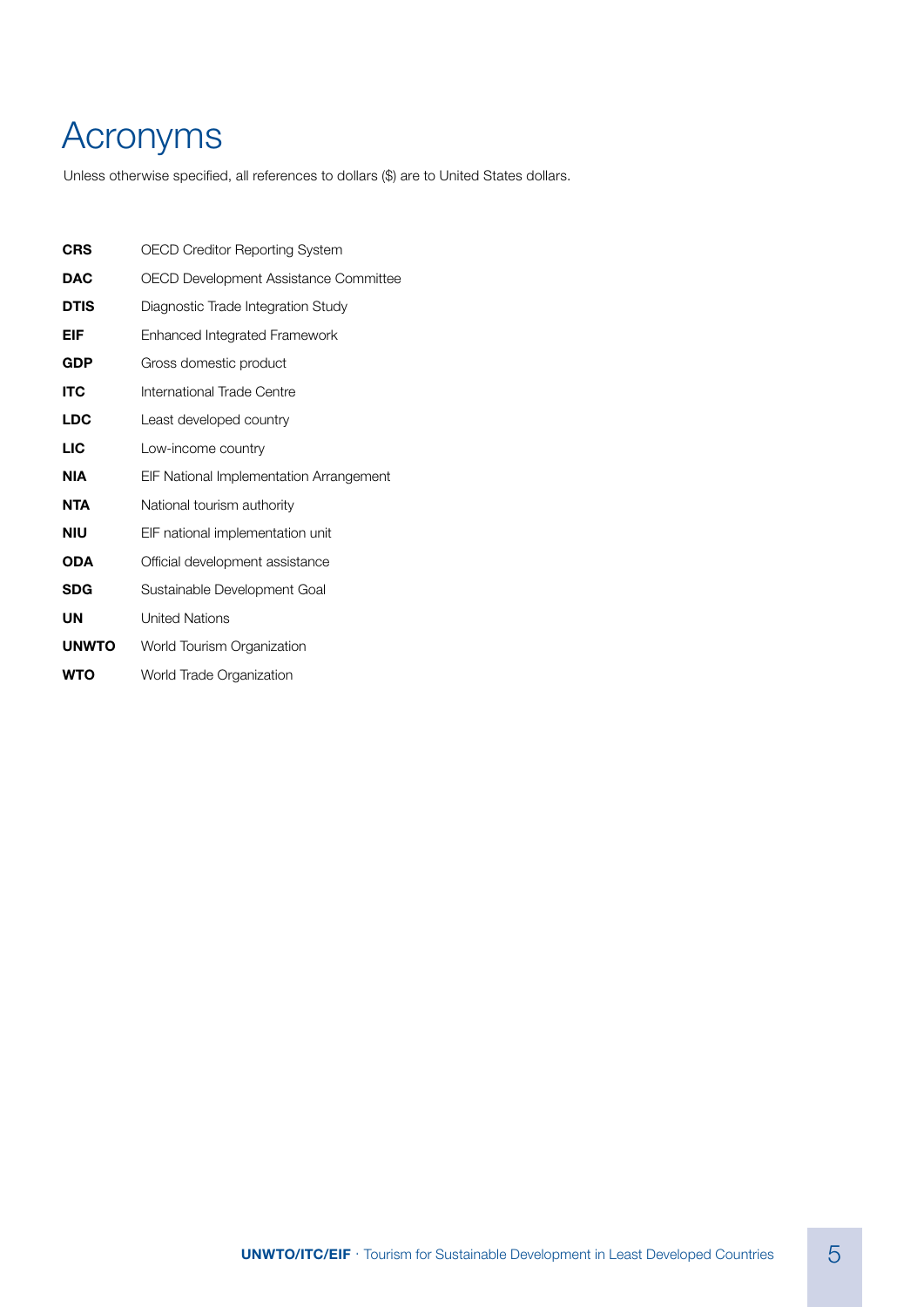## Acknowledgements

This report is a joint collaboration of the World Tourism Organization (UNWTO), the International Trade Centre (ITC) and the Enhanced Integrated Framework (EIF).

It was prepared by Zoritsa Urosevic (UNWTO Representative to the United Nations in Geneva), Marion Jansen (ITC Chief Economist), Dale Honeck (WTO Senior Counsellor, Trade in Services Division), Rosa Alba Ruffo (UNWTO-ITC consultant), Sabrina Varma (WTO-EIF Partnership Coordinator). Thanks are due to Claudia Lisboa (UNWTO), Jasmeer Virdee (ITC), Paul Anderson (WTO-EIF), and Justine Namara (WTO-EIF), who made substantive contributions. Chiara Hartmann, Raadhika Vishvesh, and Mariana Wainstein provided additional support for the report.

We also would like to thank Francesco Geoffroy (ITC), Sandra Carvao (UNWTO), Luisa Bernal (UNDP) and Constanze Schulz (WTO-EIF) for their support and inputs. We thank Natalie Domeisen (ITC) and Evelyn Seltier (ITC) for editorial and production management and quality control. Prime Production provided layout and Serge Adeagbo and Franco Iacovino (ITC) printing services.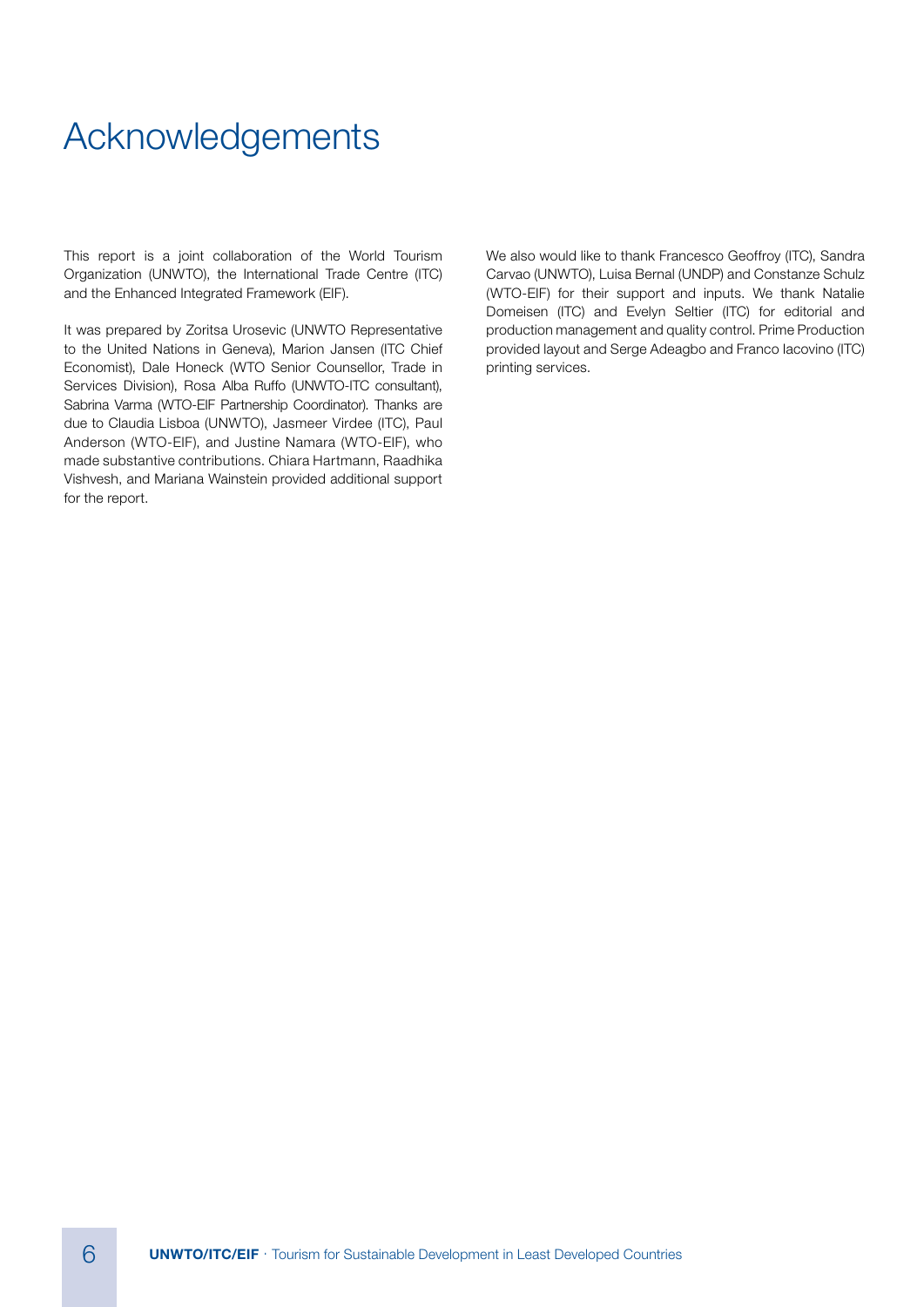## Foreword

This joint report on "Tourism for Sustainable Development in Least Developed Countries" is published as we celebrate the International Year of Sustainable Tourism for Development in 2017. This year is also the first year in which the Sustainable Development Goals (SDGs) are effective.

The United Nations has designated 2017 as the International Year of Sustainable Tourism for Development recognizing the important contribution of tourism in advancing the SDGs. Tourism contributes, directly or indirectly, to all of the 17 Goals and is specifically included in Goals 8, 12 and 14 on inclusive and sustainable economic growth, sustainable consumption and production, and the sustainable use of oceans and marine resources, respectively. Tourism indeed makes a key contribution to many of today's global challenges, including economic growth, poverty alleviation, job creation, women's empowerment, environmental and cultural preservation and peace.

Tourism is estimated to represent 10% of global GDP and generates directly or indirectly one in ten jobs globally. It is a resilient sector, which despite all challenges continues to see international tourist arrivals grow at an annual rate of over 4% since 2009. Generating 7% of all international trade, the sector is also of increasing importance to the trade community. It is important to recall that tourism is a form of services trade and that tourism accounts for 30% of the world's trade in services. Tourism is of particular value for least developed countries (LDCs), where it represents 7% of total exports of goods and services, a figure that stands at 10% for non-oil LDC exporters. Tourism is also the major economic earner in many small island developing states.

In view of the above, and as shown in this report, tourism has been recognized as a key sector for trade-related technical assistance in LDCs. Forty-five out of 48 Diagnostic Trade Integration Studies – an important coordination instrument for trade-related technical assistance – analysed for this report feature tourism as a key sector for trade development. Accordingly, the Enhanced Integrated Framework (EIF) has become increasingly active in this sector. Close to 10% of its so-called Tier 2 project portfolio is currently dedicated to tourism. This stands in stark contrast with the less than 1% allocated in total Aid for Trade to tourism.

Yet despite tourism's value in the trade agenda, it is often difficult to direct trade-related technical assistance towards the sector because tourism and trade tend to fall under different line ministries. Successful interventions in tourism require strong collaboration across government agencies as well as across different actors at the regional or local level. The World Tourism Organization (UNWTO) and the International Trade Centre (ITC) are determined to contribute to this process of increased coordination and collaboration by joining their forces in the design and implementation of tourism export strategies.

Commitment and investment in coordinating and raising tourism's prominence in trade-related technical assistance will ensure the sector delivers on its powerful capacity to create jobs and incomes where they are most needed and for those who are most vulnerable – including youth and women. Well-designed projects can also contribute to protect the environment and safeguard cultural diversity and heritage.

Finally, tourism can play an important role in fostering mutual understanding, peace and security. A tool for soft diplomacy, tourism builds bridges between different peoples and creates opportunities for enriching exchanges between visitors and hosts as well as for cross-cultural encounters.

We trust that in these complex times, this joint study aimed at making the most out of tourism's potential to build better lives in LDCs, can contribute not only to inclusive and sustainable development but also to security and enduring peace.

 $\tau$ ic $\mu$  d  $\mu'$ 

Taleb Rifai Secretary-General **UNWTO** 

Howider

Arancha González Executive Director ITC

Dally

Ratnakar Adhikari Executive Director EIF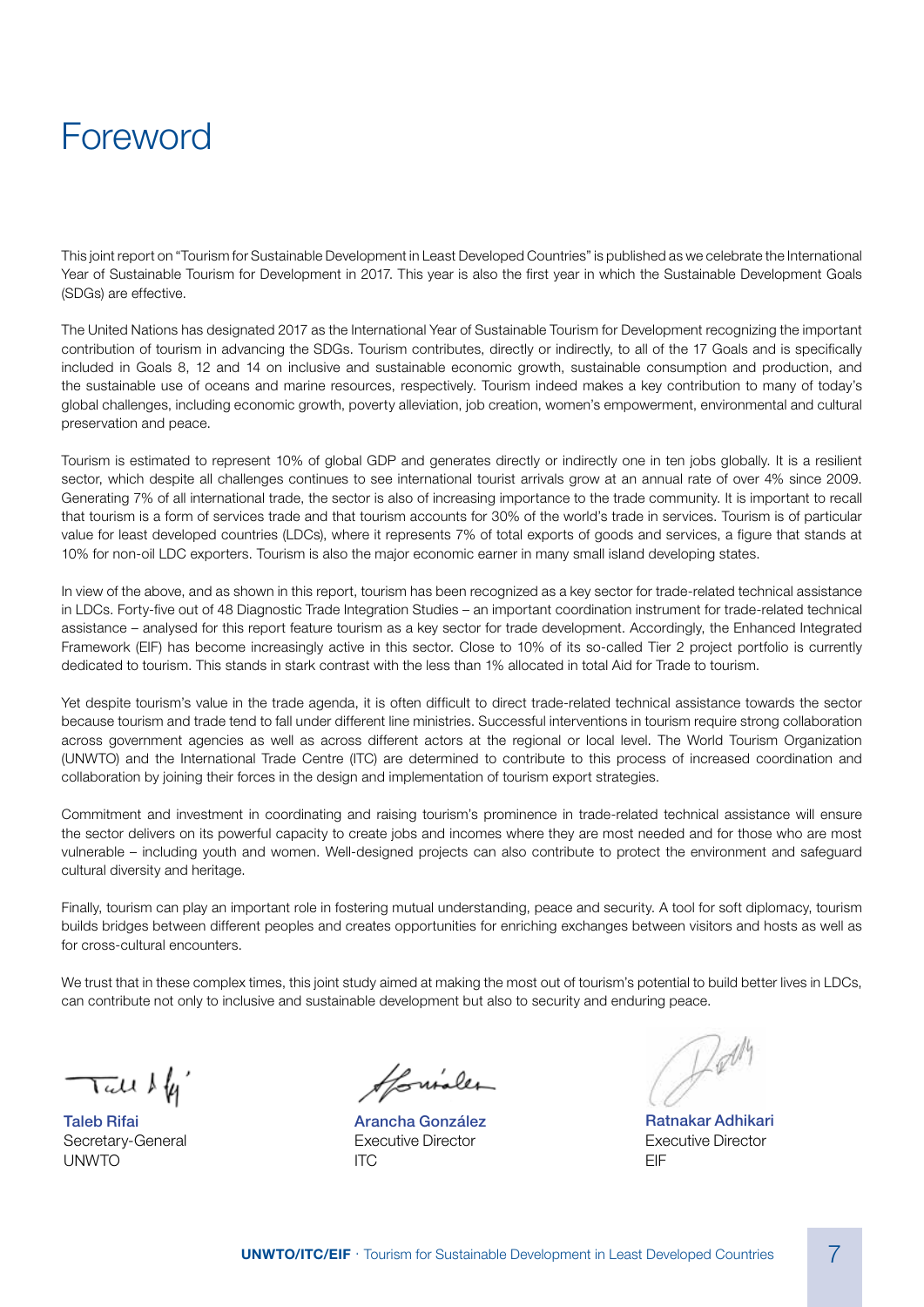## Executive summary

Tourism is widely recognized as a key sector for achieving the United Nations Sustainable Development Goals (SDGs), given its major potential to contribute to jobs and wealth in the developing world. Tourism's relevance for development is also reflected in one of the most important coordination instruments of trade-related technical assistance in least developed countries (LDCs): the Diagnostic Trade Integration Studies (DTIS) of the Enhanced Integrated Framework (EIF).

In the 2030 Agenda for Sustainable Development, tourism explicitly features as a target in Goals 8, 12 and 14 on inclusive and sustainable economic growth, sustainable consumption and production, and the sustainable use of oceans and marine resources, respectively. Yet, given the sheer size – tourism is estimated to represent around 10% of global gross domestic product (GDP) – and the cross-cutting nature of the sector, it has the potential to contribute directly and indirectly to all 17 SDGs.

#### Tourism for inclusive growth

Tourism has been estimated to generate one in ten jobs in the world. The sector is considered to create many jobs for vulnerable segments of the labour market including the young and women. As such, growth in tourism can contribute directly to the inclusiveness of growth. The tourism sector has also shown significant resilience. Despite recent slow economic growth and geopolitical tension in some regions of the world, international tourist arrivals have experienced an annual increase of around 4% since 2009. Tourism currently represents 7% of total world exports, 30% of world services exports and its importance for trade continues to grow.

Not surprisingly therefore, tourism has gained importance within the international development agenda over the past few years, and the transition to the SDGs has solidified this trend. Selecting 2017 as the International Year of Sustainable Tourism for Development has put the spotlight on tourism in the first years of implementation of the SDGs.

#### Trade-related technical assistance in tourism for sustainable development in LDCs

With its focus on technical assistance delivered through the EIF. this report assesses how trade-related technical assistance can contribute to enhancing tourism's contribution to sustainable development in LDCs. The EIF brings together partners and resources to support LDCs in using trade for poverty reduction, inclusive growth and sustainable development. It plays a crucial role in coordinating the design and implementation of trade-related technical assistance to LDCs.

EIF support is based on DTIS and their action matrices. These studies are conducted at the request of LDCs and encompass a review of the macroeconomic environment, regulatory and trade policies, the business climate, and country competitiveness. Their emphasis varies depending on the needs and priorities of the requesting government. The analysis is enriched by a focus on priority sectors for tradable goods and services, typically including tourism.

For the purpose of this report, the World Tourism Organization (UNWTO) together with the EIF Executive Secretariat and the International Trade Centre (ITC) reviewed 48 DTIS and their action matrices. In addition, national implementation units and national tourism authorities were consulted via a questionnaire. The collected information was examined using the framework developed in the Sustainable Tourism for Development Guidebook (2013, UNWTO for the European Commission Directorate General for International Cooperation and Development).

#### Diagnostic Trade Integration Studies : Three major findings

- **1.** LDCs recognize tourism as a sector with significant potential for stimulating growth, promoting development, job creation, poverty reduction and improving their international reputation: 45 out of 48 analysed DTIS have tourism chapters or tourism references: 32 in Africa, six in Asia, one in the Americas, and  $six<sup>1</sup>$  in the Pacific.
- 2. The tourism-related references made in the DTIS tend to focus on the economic facets of tourism: Among the five key pillars for sustainable tourism, the second pillar Economic performance, investment and competitiveness is by far the most frequently referenced pillar in all DTIS. The first pillar Tourism policy and governance follows at a distance.
- **3.** The DTIS is hardly or not at all used for communication with donors on tourism-related technical assistance, neither on the trade side nor on the tourism side. This is the case even though the trade community considers the DTIS a useful vehicle for better understanding tourism related issues and national tourism stakeholders express that the DTIS is successful in triggering new and fresh thinking about tourism.

<sup>1</sup> Timor Leste is included in the Pacific region for the purpose of this report.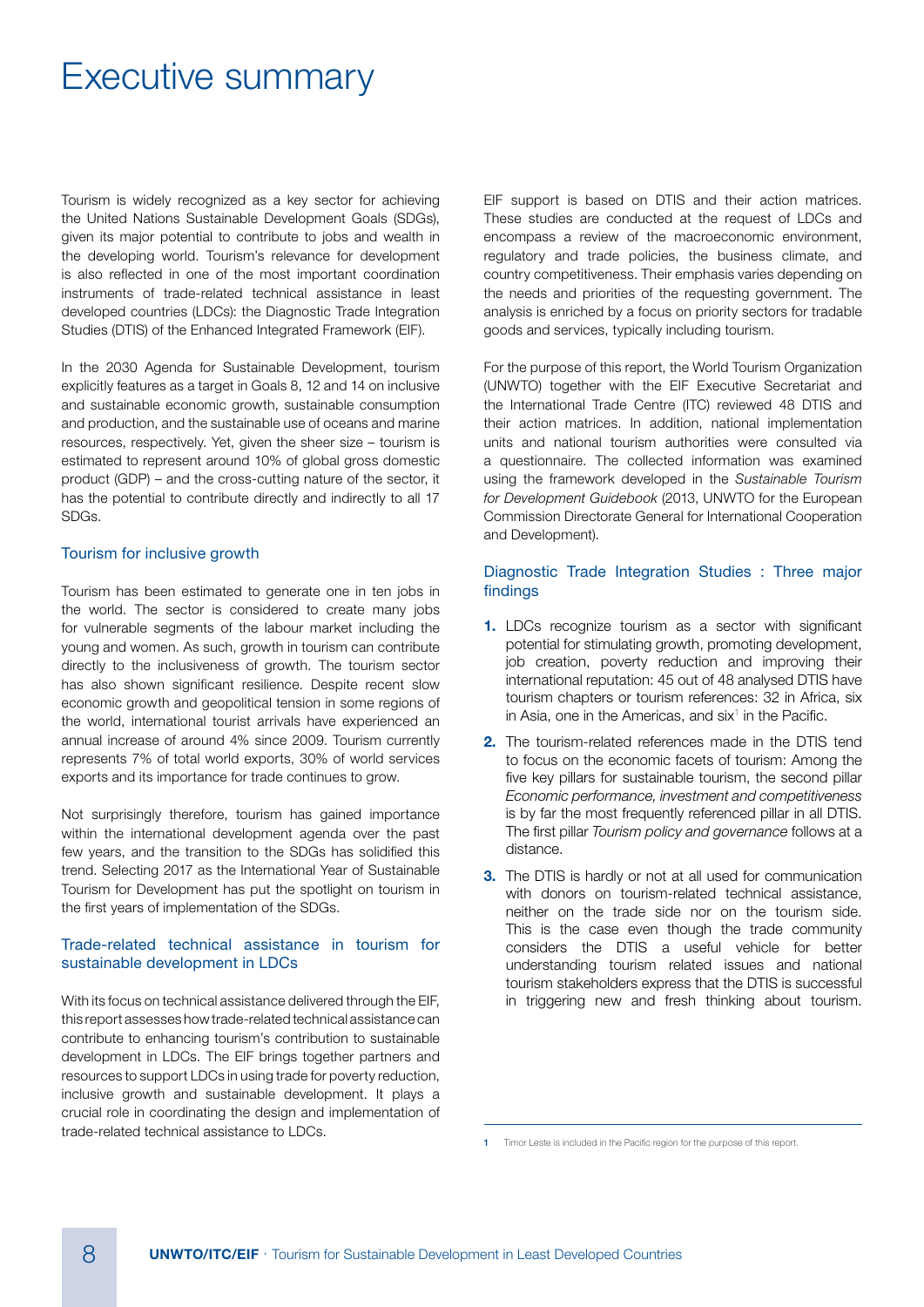At the time of writing this report, the EIF was implementing tourism projects in Burundi, Cambodia, Liberia, Sierra Leone, Solomon Islands, and Vanuatu. The number of tourism projects submitted by LDCs for EIF support might appear limited; however at the end of 2014, total EIF commitment on tourism was \$8.63 million, equivalent to 9% of its Tier 2 project portfolio. The EIF support is important when compared to 0.46% of Aid for Trade allocated to tourism between 2010 and 2015, which is in stark contrast to the emphasis put on tourism's importance for development and the sector's capacity to contribute to the achievement of the SDGs.

Finding (3) provides useful hints as to why this discrepancy exists between the high demand for trade-related technical assistance on tourism and the relatively modest response to this from the donor side. The findings suggest that a persisting disconnect between trade and tourism stakeholders at the country level, in the donor community and among implementing agencies makes it difficult to move from diagnostics to action.

While the DTIS process is rather successful in bringing trade and tourism stakeholders together during the DTIS conception, this relationship weakens when it comes to the design of action matrices that are crucial for the implementation of any action meant to address the needs identified in the DTIS. This may be due to the fact that trade and tourism communities each have their separate mechanisms for resource allocation. Networks through which the matching between allocation of assistance and identified needs takes place may also be separate, making it difficult to handle 'trade and tourism' issues together.

#### From diagnostics to action: Four recommendations to strengthen the transition

There are a number of ways in which the transition from diagnostics to action could be strengthened, including:

- 1. Reinforcing the involvement of tourism-related institutions with trade institutions at the national level during the formulation of action matrices;
- 2. Raising awareness at the level of tourism ministries or relevant line ministries of the DTIS process and its relevance for fundraising.
- **3.** Initiating donor consultations by the Donors Facilitator while DTIS/DTIS Update concept notes are circulated, to realistically identify expected Aid for Trade funding to be included in action matrix priorities. Donor counterparts who typically liaise with national tourism authorities should ideally be included in this process.
- 4. Facilitating mechanisms that trigger the initiation of sector-specific strategies as a direct follow-up to action matrix validation. In the context of tourism, this could lead to the formulation of sustainable tourism export strategies.

These proposed actions could also help address another gap that has been identified in this report: the tourismrelated references in DTIS tend to focus on the economic facets of tourism and pay less attention to specific social and environmental aspects. Tourism-related needs expressed in the DTIS rarely target explicitly vulnerable communities and rarely pay attention to potential negative social or environmental side effects of tourism activities. Social and environmental aspects are important if assistance is to foster tourism that is sustainable. Closer collaboration between different stakeholders, including those in charge of environmental sustainability and poverty reduction could help.

An EIF partnership can be a powerful catalyst for leveraging Aid for Trade resources for tourism development – and the DTIS play an important role in this. A better understanding of the EIF by tourism ministries and a closer dialogue with trade ministries can lead to substantial improvements in addressing tourism related needs and thus contribute to strengthening the contribution of trade-related technical assistance to the fulfilment of the SDGs.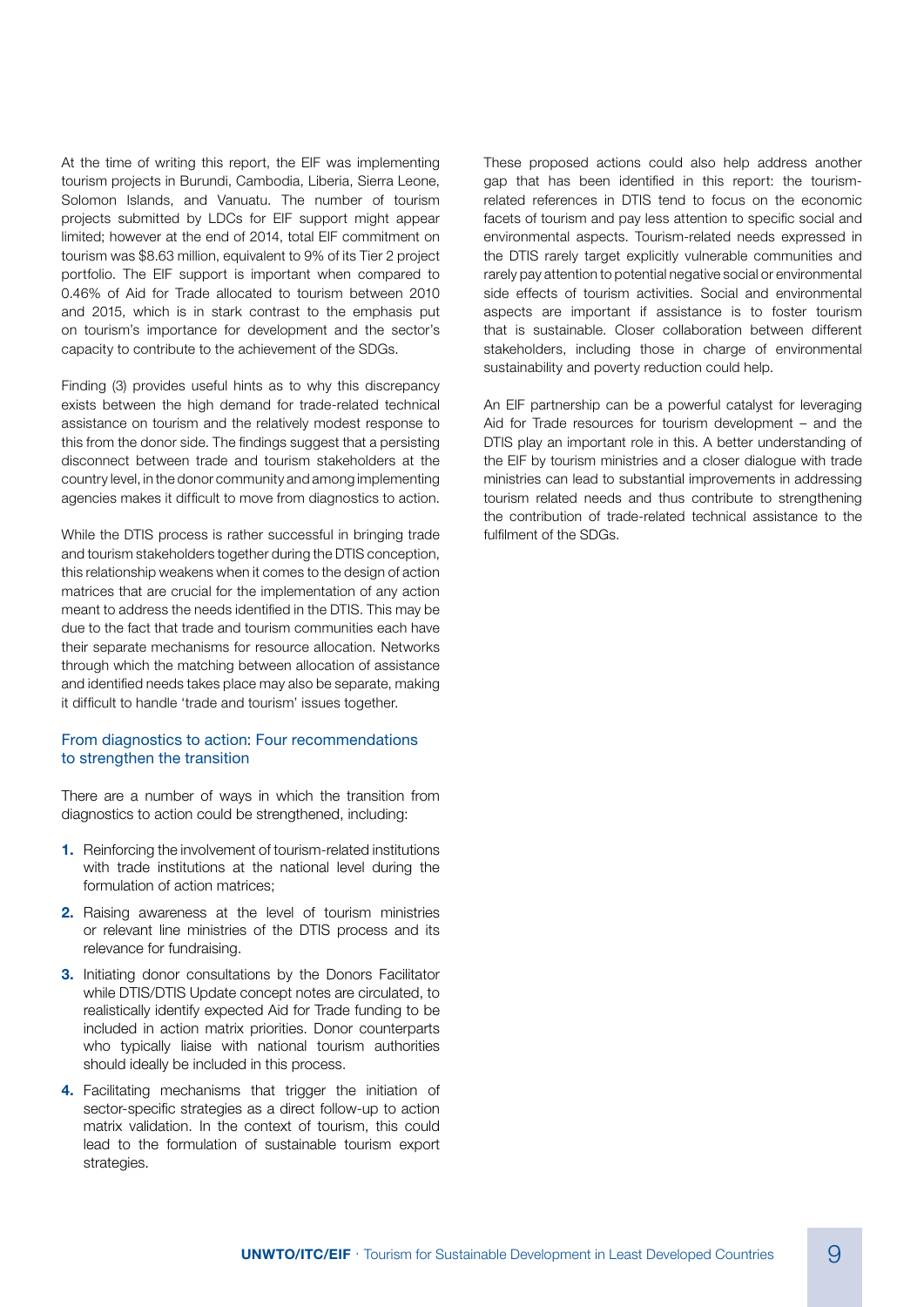## **Introduction**

1

Tourism is a crucial growth sector for least developed countries (LDCs). In 2015, the world's 48 LDCs received 29 million international tourist arrivals – nearly three times as many as a decade ago – and earned \$21 billion from international tourism. Tourism now represents 7% of LDCs' total exports of goods and services, and for non-oil exporters, the figure stands at 10%. Although the role of tourism for local economies differs across LDCs, this role has been significantly positive for some of them. Tourism was among the main contributors, enabling the graduation of Cabo Verde, the Maldives and Samoa from their previous LDC status.

The Tourism sector has shown significant resilience, despite recent slow economic growth and geopolitical tension in some regions of the world. Tourism represents nearly 10% of the world's GDP and 30% of global services exports. The sector ranks third after fuels and chemicals, and is ahead of food and automotive products in international trade. Tourism is a major source of foreign exchange and investment, and generates employment and business opportunities.<sup>2</sup> Tourism has been estimated to generate one in ten jobs in the world. The crosscutting and labor-intensive nature of tourism creates links to many other economic sectors, and positions it as a valuable contributor to national development strategies.

#### Tourism in least developed countries, 2015

| 29 million   | international tourist arrivals                                                                              |  |  |  |
|--------------|-------------------------------------------------------------------------------------------------------------|--|--|--|
| \$21 billion | in exports                                                                                                  |  |  |  |
| 7%           | of total exports                                                                                            |  |  |  |
| 14%          | average annual growth in LDC international<br>tourist arrivals, compared to 7% worldwide<br>$(2000 - 2014)$ |  |  |  |

Source: UNWTO, 2016.

Not surprisingly therefore, tourism has gained importance within the international development agenda over the past few years, and the transition to the Sustainable Development Goals (SDGs) has solidified this trend.

In 2015, the United Nations General Assembly adopted the 2030 Agenda for Sustainable Development and its set of 17 SDGs, which outline a universal, integrated and transformative vision for a better world until 2030. Building on the Millennium Development Goals, the SDGs – together with their 169 associated targets – lay out a new plan of action for people, planet and prosperity. It entails that the three dimensions of sustainable development – economic, social and environmental – are managed in an integrated and balanced manner.

Tourism is a key sector for achieving the SDGs and can be a powerful vehicle to promote and reach the milestones of the ambitious agenda, given that it is one of the major sectors in international trade and a main job and wealth creator for many countries. In fact, tourism explicitly features as a target in SDGs 8, 12 and 14 on inclusive and sustainable economic growth, sustainable consumption and production, and the sustainable use of oceans and marine resources, respectively. Yet, given the sheer size and the cross-cutting nature of the sector, it has the potential to directly and indirectly contribute to all 17 SDGs.

International tourism is a complex sector that covers travel related for both business and leisure and that has multiple backward and forward linkages into diverse sectors of the economy. When tourists spend time outside their home country, they are considered to consume tourism services abroad. By its very nature, therefore, international tourism involves the export and import of services: international tourism equals international trade.<sup>3</sup>

Because of tourism's important role in international trade, trade-related technical assistance and the mechanisms that govern its design and implementation are important for tourism. The Enhanced Integrated Framework (EIF) plays an important role in this context. The EIF brings together partners and resources to support LDCs in using trade for poverty reduction, inclusive growth and sustainable development. It plays a crucial coordinating role in the design and implementation of trade-related technical assistance to LDCs. In this context it is interesting to point out that the EIF is explicitly mentioned in the SDG 8 as a means of implementation: '8.a Increase Aid for Trade support for developing countries, particularly LDCs, including through the Enhanced Integrated Framework for LDCs'. Tourism is also mentioned in SDG 8 – as one of the targets: 'By 2030, devise and implement policies to promote sustainable tourism that creates jobs and promotes local culture and products'.

<sup>2</sup> 'Aid for Trade and Value Chains in Tourism', WTO-OECD-UNWTO, 2013. Report available from: https://www.wto.org/english/tratop\_e/devel\_e/a4t\_e/global\_review13prog\_e/tourism \_28june.pdf

<sup>3</sup> Tourism is travel for recreational, leisure, or business purposes. The World Tourism Organization defines tourists as people "traveling to and staying in places outside their usual environment for not more than one consecutive year for leisure, business and other purposes". Tourism-related expenditure is considered to be so-called mode 2 type of services trade under the World Trade Organization's General Agreement on Trade in Services (GATS), i.e. services trade that involves the customer consuming in the country of the services supplier.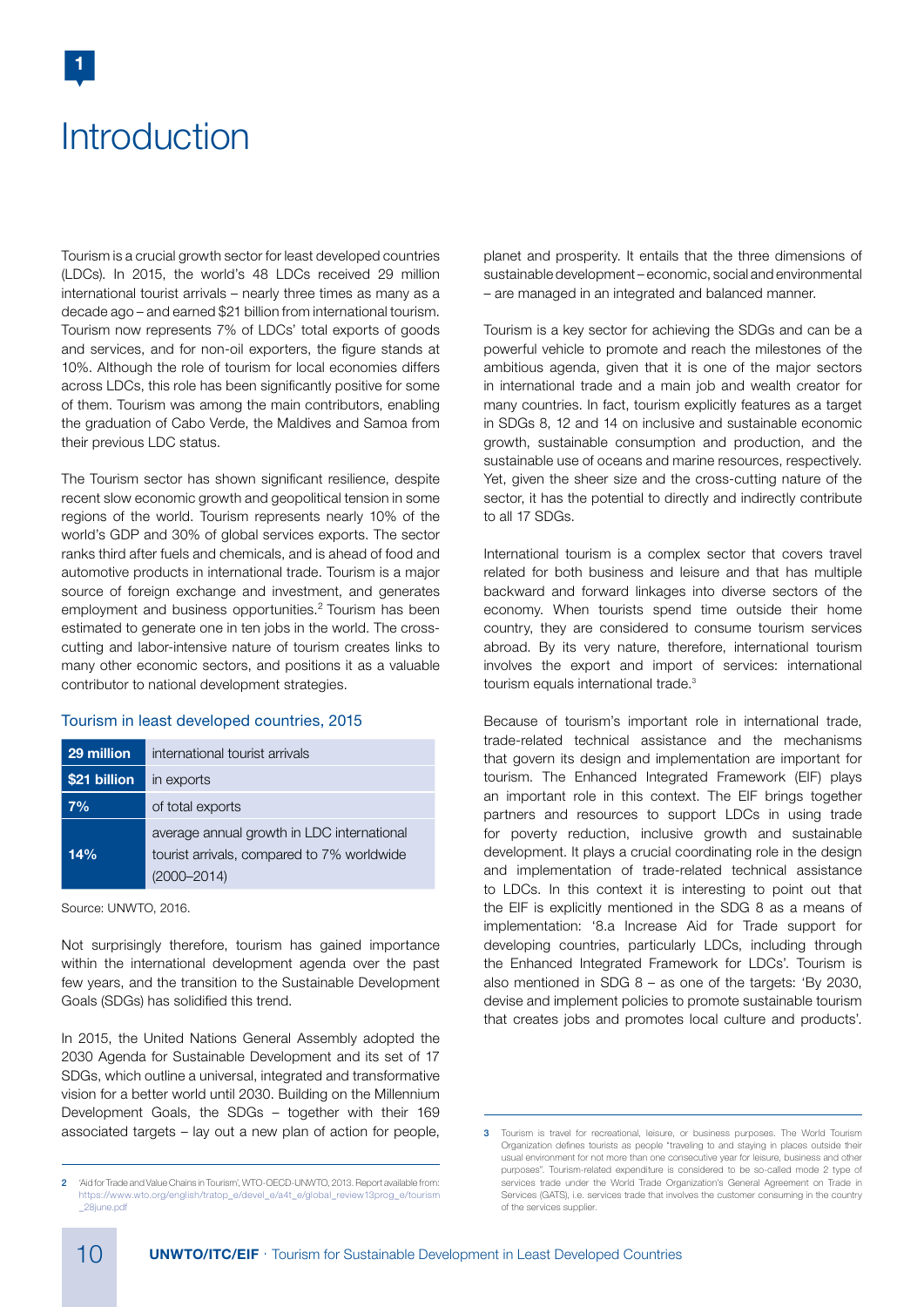The need for further assistance to develop the tourism sector in LDCs is frequently emphasized within the EIF context. Notwithstanding tourism's recognized relevance for development and notwithstanding the confirmation of this fact through needs assessments like those carried out through the EIF, tourism is not yet a significant priority for donor countries. Between 2006 and 2013 only 0.09% of total official development assistance (ODA) and 0.4% of total Aid for Trade disbursements were reported by donor countries to be allocated for tourism.4

#### Tourism and development assistance: Total disbursements, 2006–20131

| $0.09\%**$ | Official development assistance (ODA) share    |  |  |  |
|------------|------------------------------------------------|--|--|--|
| $0.4\%$ *  | Aid for Trade share                            |  |  |  |
| $ 0.7\%*$  | Trade-related other official flows (OOF) share |  |  |  |

Sources: \*WTO/OECD Aid for Trade at a Glance 2015 \*\* OECD/DAC-CRS Creditor Reporting System UNWTO (2015)

From the above it appears that there is a clear gap between the importance of tourism to achieving the SDGs and the resources allocated to meet tourism-related objectives in the SDGs. This study aims at assessing what can be done in order to close this gap.

To do so, EIF material has been systematically examined to reach an understanding of LDCs' needs in the area of tourism, with a focus on analysing EIF's Diagnostic Trade Integration Studies (DTIS).

EIF support is based on DTIS and their action matrices. These studies are conducted at the request of LDCs and encompass a review of the macroeconomic environment, regulatory and trade policies, the business climate, and country competitiveness. Their emphasis varies depending on the needs and priorities of the requesting government. The analysis is enriched by a focus on priority sectors for tradable goods and services, typically including tourism.

Through these DTIS, LDCs can prioritize trade-related developmental needs in the context of national development and poverty-reduction strategies, with the objective of enhancing their participation in the multilateral trading system. The priorities and needs identified by the studies are captured in an action matrix which functions as a blueprint for interventions by development partners.

The World Tourism Organization (UNWTO) together with the Executive Secretariat for the EIF and the International Trade Centre (ITC) reviewed 48 DTIS and their action matrices.<sup>5</sup> In addition, national implementation units (NIUs) and national tourism authorities (NTAs) were consulted via a questionnaire.<sup>6</sup>

The collected information was examined using the framework developed in the Sustainable Tourism for Development Guidebook<sup>7</sup> (see Box 1). The Guidebook covers tourism in all its dimensions, including topics relating to planning, development, management and impact. In addition, this study builds on the 2011 paper Tourism and Poverty Reduction Strategies in the Integrated Framework for Least Developed Countries $8$ , prepared by the United Nations Development Programme (UNDP) and the United Nations Steering Committee on Tourism for Development.<sup>9</sup> By combining material developed by the 'tourism community' with material and mechanisms used in the 'trade community', the study intends to directly address one bottleneck that may have prevented aid to work for tourism: the disconnect between tourism and trade.<sup>10</sup>

- 5 Annex 1 provides a list of the DTIS analysed, which contain a section dedicated to tourism.
- 7 Joint UNWTO-EU (DG DEVCO), "Sustainable Tourism for Development Guidebook". (2013), Available at: http://www2.unwto.org/en/content/sustainable-tourism-developmentdeveloping-countries-document-three-interlinking-parts
- 8 UNDP "Tourism and Poverty Reduction Strategies in the Integrated Framework for Least Developed Countries" 2011. Available at: http://unwto.org/sites/all/files/pdf/ undp\_discussion\_paper\_tourism\_and\_poverty\_reduction\_strategies\_in\_the\_integrated\_ framework\_for\_least\_developed\_countries.pdf
- 9 The United Nations Steering Committee on Tourism for Development (SCTD) brings together the tourism-specific experiences and expertise of each of its Members with a view to creating synergies for a more coordinated, effective and efficient delivery of technical assistance to developing countries, thus complementing their efforts to establish a competitive national tourism sector. Since 2010, UNWTO joined forces with 9 UN agencies: International Labour Organization (ILO), International Trade Centre (ITC), United Nations Conference on Trade and Development (UNCTAD), United Nations Environment Programme (UNEP), United Nations Educational, Scientific and Cultural Organization (UNESCO), United Nations Industrial Organization (UNIDO), World Trade Organization (WTO) and UN Women. More info available from: http://icr.un
- 10 See also ITC-UNWTO (2015) on the need for greater coherence between the two worlds.

<sup>4</sup> This does not include Aid for Trade for tourism-related infrastructure, because it is not disaggregated from general infrastructure Aid for Trade.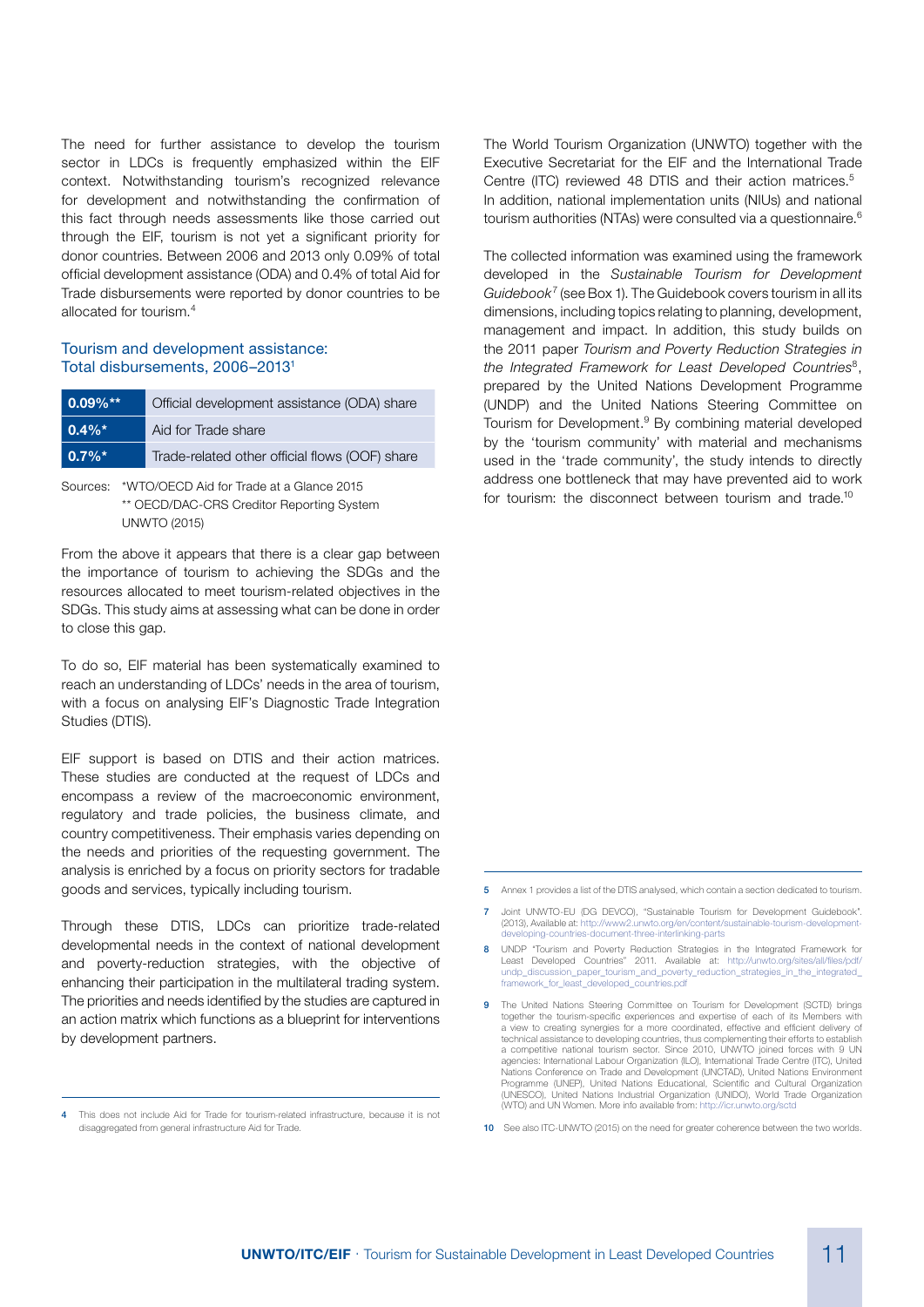#### Box 1: Key dimensions and themes of sustainable tourism

UNWTO has defined sustainable tourism as 'tourism that takes full account of its current and future economic, social and environmental impacts, addressing the needs of visitors, the industry, the environment and host communities'.11 Starting from this definition, the Guidebook groups the key dimensions and themes of sustainable tourism into five pillars and 17 sub-pillars. $12$ 

- 1. Tourism Policy and Governance: This pillar concerns the recognition of tourism in sustainable development policies and the presence and implementation of a clear tourism strategy that embraces sustainability principles. It looks at tourism governance structures, including tourism ministries and institutions and how they relate to other areas of government that affect its sustainability and performance. It also considers the presence of structures and mechanisms for engaging public, private and third sector stakeholders, including local communities, at different levels. Three sub-pillars are identified:
	- The position of tourism in development policies and programmes
	- Tourism policy and regulatory framework
	- Tourism governance and institutional setup.
- 2. Economic Performance, Investment and **Competitiveness:** This pillar considers the business and investment environment and the position of trade liberalization in the tourism sector, including the consequences for the local economy, small businesses and sustainability in general. It looks specifically at issues of market access, product quality and the resilience of the sector. It recognizes the need for sound data to inform tourism planning and management. Four sub-pillars are identified:
	- Measuring tourism and its contribution to the economy
	- Trade, investment and the business environment
	- Brand, marketing and product positioning
	- Resilience, security and risk management.
- 3. Employment, Decent Work and Human **Capital:** The role of tourism as a generator of employment is a key aspect of its contribution to sustainable development. This pillar is concerned

partly with the planning of human resources to meet the needs of the sector and partly with the quality of jobs provided, including conditions of employment. Skills assessment and provision of relevant training and capacity building is covered as a specific theme. Two sub-pillars are identified:

- Human Resources planning and working conditions
- Skills assessment and the provision of training.
- 4. Poverty Reduction and Social Inclusion: This pillar focuses on the contribution of tourism to poverty reduction. It considers a strategic approach to pro-poor tourism at a destination level, employing techniques such as value chain analysis. It then considers specific initiatives to gain more benefit for the poor, based on seven mechanisms identified by UNWTO, including strengthening local supply chains, working with the informal sector, developing community-based initiatives and securing collateral benefits from tourism. Four sub-pillars are identified:
	- An integrated approach to poverty reduction through tourism
	- Strengthening pro-poor tourism initiatives
	- The inclusion of disadvantaged groups in the tourism sector
	- The prevention of negative social impact.
- 5. Sustainability of the Natural and Cultural **Environment:** The critically important relationship between tourism and natural and cultural heritage is a key theme of this pillar, considering policies and actions to conserve the asset base, to manage tourism in sensitive areas and secure benefits from it. Specific attention is paid to mitigation and adaptation of the tourism sector to climate change. Finally, the use of mechanisms to improve the sustainability of tourism development and operations, and to monitor impacts, is assessed. Four sub-pillars are identified:
	- Relating tourism to the preservation and management of natural and cultural heritage
	- Resource efficiency and relation to climate change
	- Enhancing sustainability of tourism development and operations
	- Measuring and monitoring tourism impacts.

<sup>11</sup> UNWTO and UNEP (2005) "Making Tourism More Sustainable – A Guide for Policy Makers". Available from: http://www.unep.fr/shared/publications/pdf/ DTIx0592xPATourismPolicyEN.pdf

<sup>12</sup> The 17 sub-pillars are further divided into 32 issues (DEVCO pp. 39-40).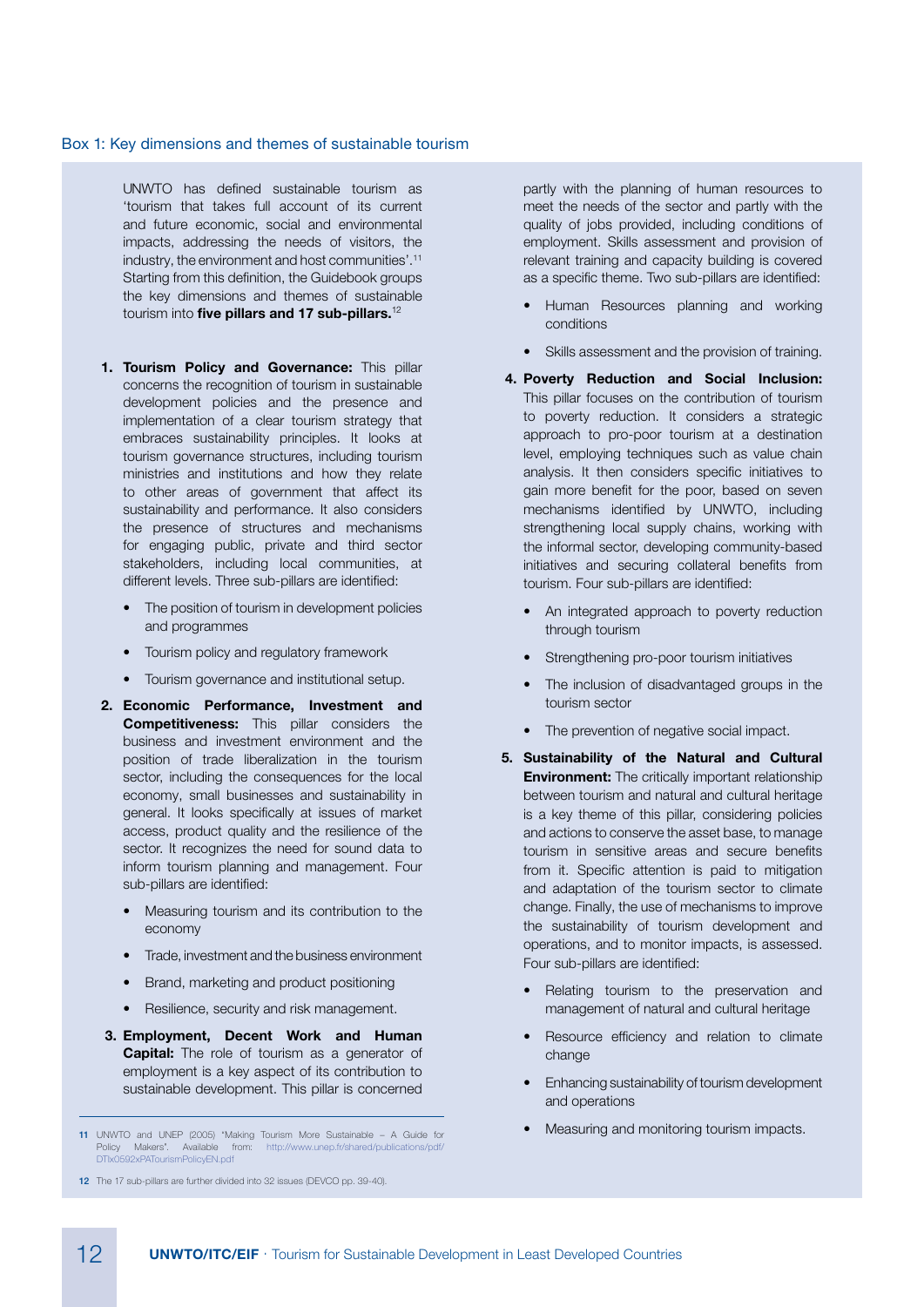# How to strengthen tourism in LDCs: New insights

Following the above described approach, the 48 DTIS and action matrices completed in December 2016 were included in the analysis for this study (Table 1).

The first step was to extract actual descriptive references to tourism from the DTIS and DTIS Updates, and corresponding action matrices. The second step was to code the tourism references into the five pillars and to group them into a countrybased matrix.

Once the references were grouped in this way, the next step was to refine the analysis by coding the references by subpillar.

Box 2 provides an example of the aforementioned analysis, showing the findings related to tourism identified in Sudan's DTIS Update from 2014, and grouped in the UNWTO-EU (2013) Guidebook's five pillars.

## Table 1: EIF regions and countries with tourism in their DTIS

| <b>Africa</b>         | Angola, Benin, Burkina Faso, Burundi, Cabo Verde, Central African Republic, Chad, Comoros, Djibouti,<br>Equatorial Guinea, Eritrea, Ethiopia, the Gambia, Guinea, Guinea Bissau, Lesotho, Liberia, Madagascar,<br>Malawi, Maldives, Mali, Mauritania, Mozambique, Niger, Rwanda, Sao Tome and Principe, Senegal, Sierra<br>Leone, Somalia, South Sudan, Sudan, Uganda, United Republic of Tanzania, Yemen, Zambia |
|-----------------------|-------------------------------------------------------------------------------------------------------------------------------------------------------------------------------------------------------------------------------------------------------------------------------------------------------------------------------------------------------------------------------------------------------------------|
| Americas              | Haiti                                                                                                                                                                                                                                                                                                                                                                                                             |
| <b>Asia</b>           | Bangladesh, Bhutan, Cambodia, Lao People's Democratic Republic, Myanmar, Nepal                                                                                                                                                                                                                                                                                                                                    |
| Pacific <sup>13</sup> | Kiribati, Samoa, Solomon Islands, Timor-Leste, Tuvalu, Vanuatu                                                                                                                                                                                                                                                                                                                                                    |

#### Box 2: Tourism references found in Sudan's DTIS Update 2014

#### PILLAR 1: Tourism Policy and Governance

'The Government of Sudan recognizes the potential of tourism to contribute to development and specifically requested the DTIS Update to identify what is required to increase demand.'

'The recently updated National Tourism Plan addresses these issues and provides a useful road map for raising the profile of the sector and mobilizing resources for implementation.'

'In-country bureaucratic procedures are an impediment to the free flow of tourists. Visitors are required to register with the Ministry of Interior within three days of entering the country. Registration costs \$60 in Khartoum and can consume the better part of a day.'

'In 2004, the Ministry of Tourism, Antiquities and Wildlife developed a 25-year tourism strategy with UNWTO's technical assistance.'

#### PILLAR 2: Economic Performance, Investment and Competitiveness

'Perception of insecurity continues to harm tourism image. Years of civil war and social strife have resulted in a very poor tourism image for the country. This is regularly reinforced through the news media and many governments' official travel warnings. Marketing and public relations activities that are able to effectively reinsert post conflict countries onto the international tourism map are highly challenging endeavours that require effective marketing accompanied by financial resources. Yet the tourism sector in Sudan has a very modest marketing operation.'

'The DTIS identifies trade-related constraints to growth in agriculture and the services sector with specific reference to professional services and tourism.'

'The 2011 secession of South Sudan has helped create momentum towards tourism development in Sudan. First, it has contributed to a process that may lead to the onset of normalization of relations with the wider international community, which is an important step towards attracting more tourists. Second, the loss of a significant portion of its oil revenues after secession has forced the government to look at new ways to diversify the economy. Among the various options, the government has made some indications that tourism could become a greater priority.'

13 Timor Leste is included in the Pacific region for the purpose of this report.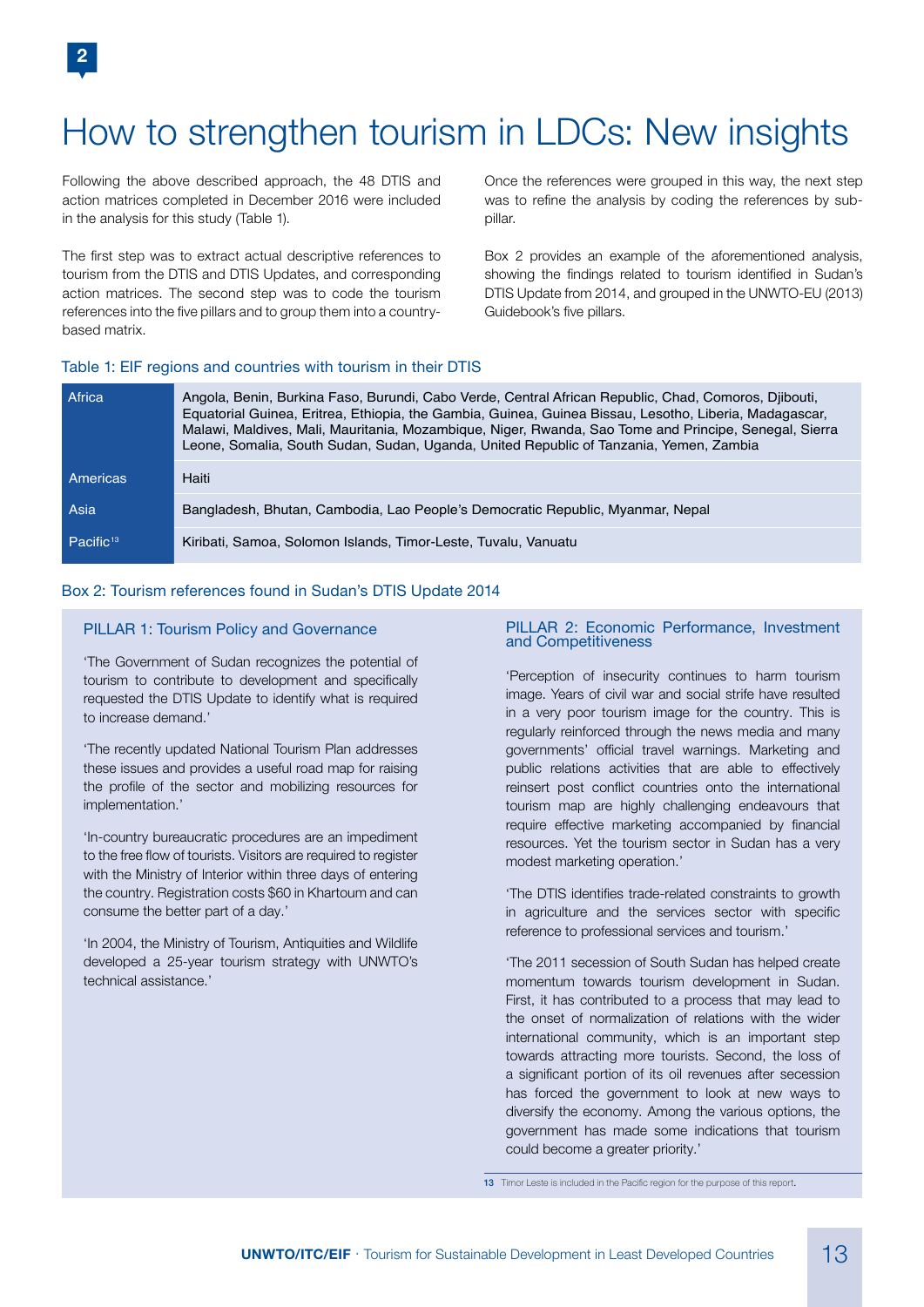#### PILLAR 3: Employment and Decent Work

'The tourism workforce lacks skills required by industry. Tourism business owners report that there is a significant gap between the skills that the tourism labour force currently possesses and those which they require.'

'More specifically, the existing labour force, while friendly and welcoming, does not have the necessary language and service training needed to work in the sector.'

'Two training colleges and four universities offer tourism courses, however these institutions lack qualified instructors as well as the necessary training equipment and facilities.'

## PILLAR 4: Poverty Reduction and Social Inclusion

'In 2007, the Government of Sudan created a six year political plan which included a strategy for tourism. It highlights how tourism can alleviate poverty, and empower communities to protect wildlife.'

### PILLAR 5: Sustainability of the Natural and Cultural Environment

'The rich cultural history and scenic attractiveness of Sudan provides ample evidence of the potential for tourism, however, realizing this potential will require a number of serious challenges to be addressed.'

'The list of goals includes increased protection of cultural heritage, establishment of more museums and monuments, creation of new nature reserves.'

Source: Sudan DTISU 2014, useful documents: http://www.enhancedif.org/en/country-profile sudan

#### Tourism in Diagnostic Trade Integration Studies

The analysis conducted for this study reveals that 45 out of 48 DTISs analysed had tourism chapters or tourism references (32 in Africa, six in Asia, one in the Americas, six in the Pacific)<sup>14</sup>. The three countries that did not have tourism references were Afghanistan, the Democratic Republic of Congo and Togo (see Annex 1). LDCs recognize tourism as a sector with huge potential for stimulating growth, promoting development, creating jobs, reducing poverty and improving their international reputations (Figure 1).

<sup>14</sup> There are currently 51 EIF countries, but only 48 had completed a DTIS by the time of finalizing research for this report in 2016. Myanmar was still in the process of completing a DTIS. There were no data available yet for Equatorial Guinea, Eritrea and Somalia.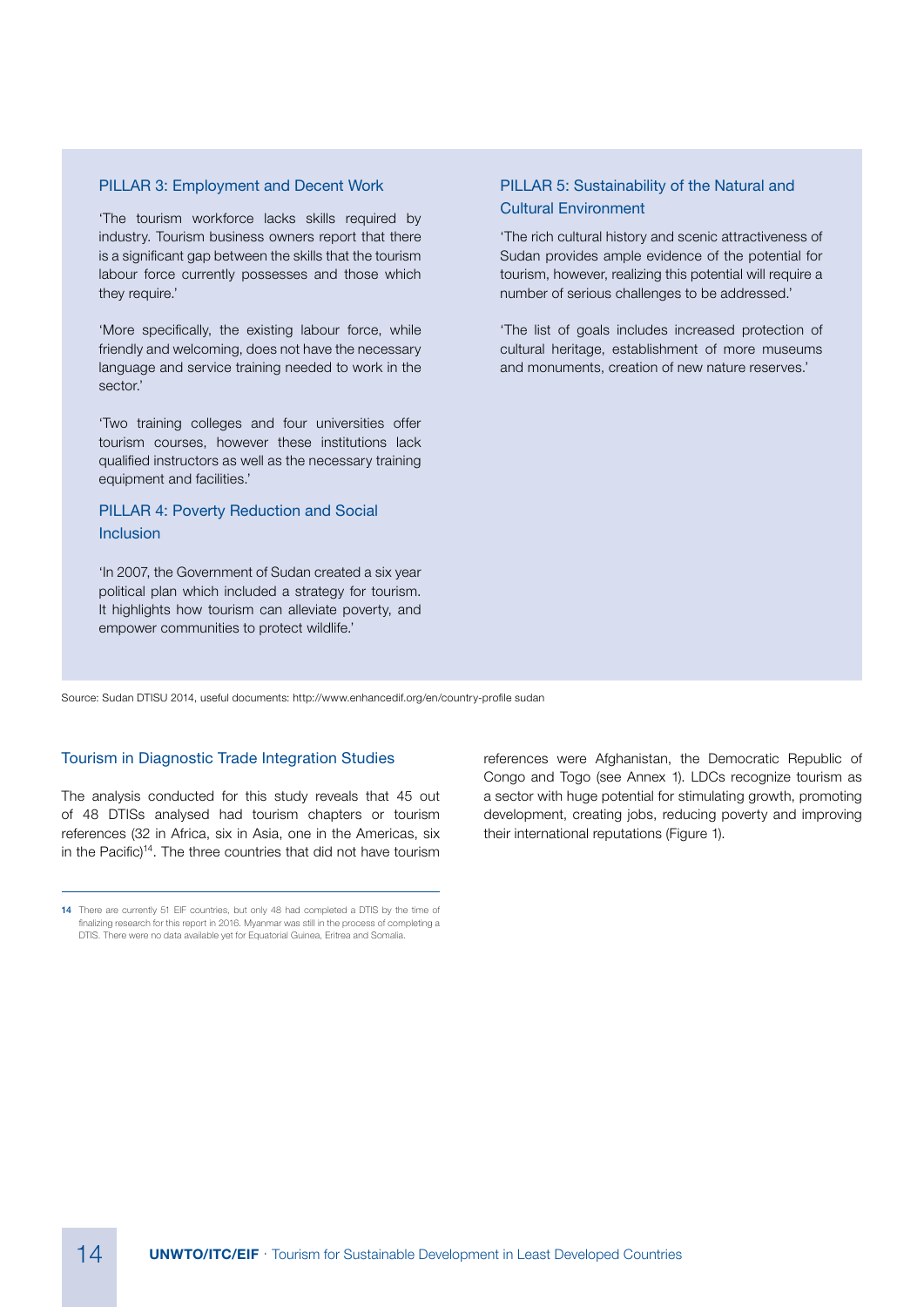

## Figure 1: Number of DTIS references on how tourism can contribute to development

Source: UNWTO-EIF-ITC 2016 desk research of 48 EIF Countries with a DTIS based on the joint UNWTO-EU Guidebook "Sustainable Tourism for Development" (2013).

Following the Five Pillar perspective, Figure 2 shows that the distribution of references are as follows:<sup>15</sup>

- 143 references fall under Pillar 2: Economic Performance, Investment and Competitiveness
- 103 references under Pillar 1: Tourism Policy and Governance
- 82 references under Pillar 5: Sustainability of the Natural and Cultural Environment
- 62 references under Pillar 3: Employment, Decent Work and Human Capital
- 52 references under Pillar 4: Poverty Reduction and Social Inclusion.

These differences are the first indication that the Five Pillars may not be equally covered within the DTIS, pointing to the somewhat surprising initial conclusion that the employment and poverty reduction aspects of tourism – some of the sector's most beneficial aspects – are not given priority in the references.

That said, stronger performance in Pillars 1 and 2 is crucial to establish a conducive policy framework, which can have positive spillovers into Pillars 3 and 4. A total of 26 EIF countries included references to all 5 Pillars in their DTIS.

## Figure 2: Number of DTIS tourism references grouped per tourism development sub-pillar Figure 2: Number of DTIS tourism references grouped per tourism development sub-pillar



Source: UNWTO-EIF-ITC 2016 desk research of 48 EIF Countries with a DTIS based on the joint UNWTO-EU Guidebook "Sustainable Tourism for Development" (2013).

<sup>15</sup> See Annexes 1 and 2 for more detail.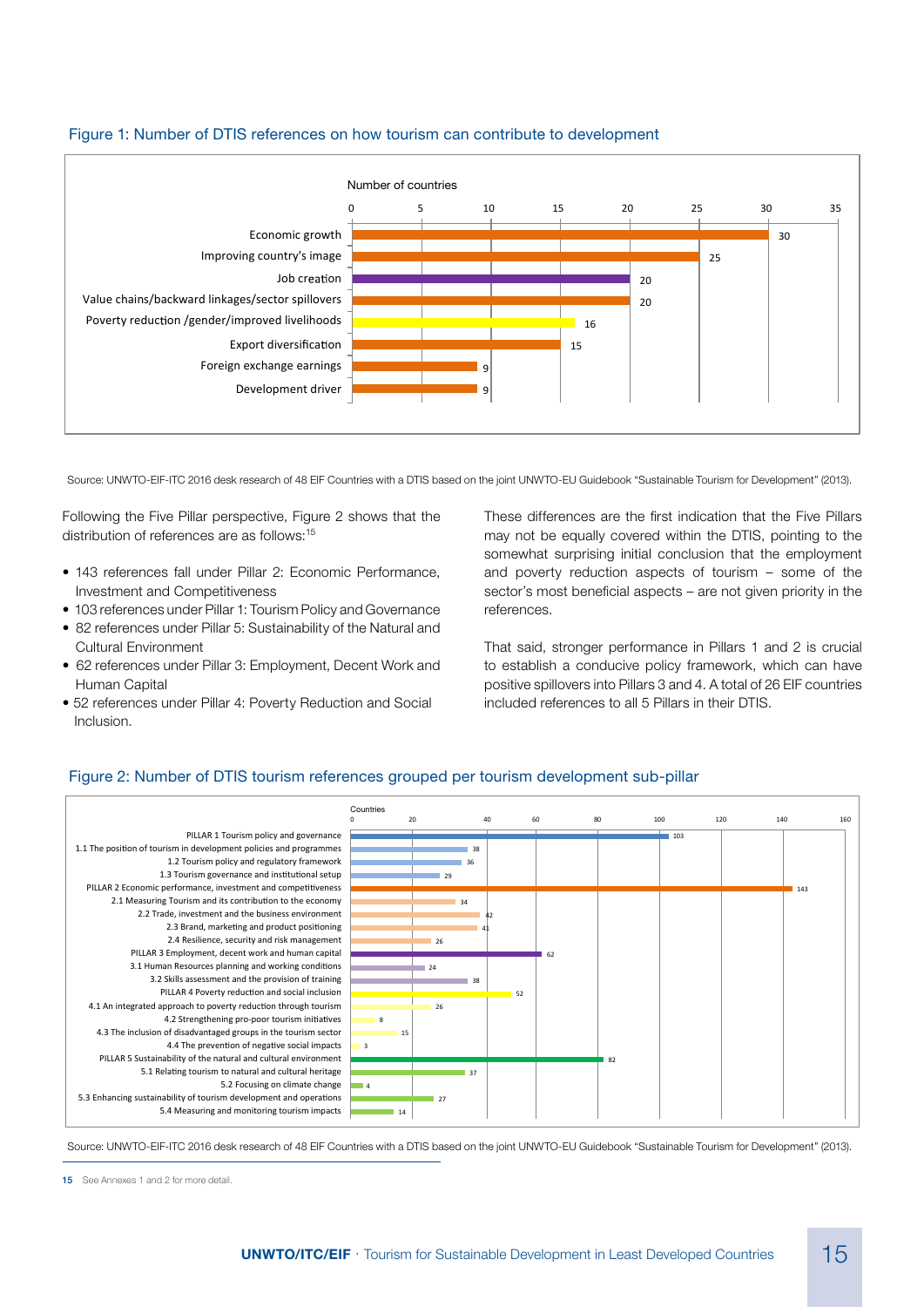At the sub-pillar level – arguably the more relevant level of analysis considering its detail, and the fact that the Five Pillars do not each have the same number of sub-pillars – the distribution is as follows:

- 42 references to
	- Sub-pillar 2.2: Trade, investment and the business environment
- 41 references to
	- Sub-pillar 2.3: The development and promotion of the country's brand image and products;
- 38 references to
	- Sub-pillar 1.1: The position of tourism in development policies and programmes
	- Sub-pillar 3.2: Skills assessment and the provision of training
- 37 references to
	- Sub-pillar 5.1: Relating tourism to natural and cultural heritage.

#### Pillar 1: Tourism Policy and Governance

Sub-pillar 1.1, The position of tourism in development policies and programmes, has the largest number of references, at 38, while Pillar 1 overall has the second highest number of references. The other sub-pillars, 1.2 and 1.3, also have high numbers of references, at 36 and 29, respectively. These figures reflect the importance of tourism policy and governance within the DTIS.

#### Pillar 2: Economic Performance, Investment and **Competitiveness**

Pillar 2 has the highest number of references, which may not come as a surprise in a strategic document focusing on trade. It is worth repeating that sub-pillar 2.2, Trade, investment and the business environment, was the most mentioned of all subpillars, with 42 out of 48 analysed DTIS.

Of the four sub-pillars in Pillar 2, sub-pillar 2.4, Resilience, security and risk management, received the least references, at 26. This may be considered a concern, as actual and perceived risk has been found to significantly affect travellers' choice of destination in relevant literature.<sup>16</sup> A survey conducted jointly by the Organisation for Economic Co-operation and Development (OECD), the World Trade Organization (WTO) and UNWTO also found that leading firms active in the tourism industry rank 'insecurity' as the second most important factor affecting investment decisions negatively, after 'high transport and logistics costs' (WTO-OECD-UNWTO, 2013).

#### Pillar 3: Employment, Decent Work and Human Capital

Pillar 3 is among the least frequently referenced pillars which, to some extent, stands in contrast with the labour intensity of the sector. It is also surprising in the light of survey evidence generated through the 2013 OECD-WTO Aid for Trade Monitoring exercise that showed that developing country suppliers in the tourism industry express strong concerns about skills in the labour force.

Sub-pillar 3.2, Skills assessment and the provision of training, is frequently mentioned with 38 references. Sub-pillar 3.1, Human resources planning and working conditions, is only mentioned 24 times. This sub-pillar has two areas of concern (see Annex 1): 'The existence of a Human Resources policy, plan and actions, discussed and agreed with the private sector and other stakeholders'; and 'Ensuring that workers' rights and conditions for decent work are met'.

#### Pillar 4: Poverty Reduction and Social Inclusion

Pillar 4 has the least number of references in the DTIS (52 in total). This might reflect a lack of understanding of tourism's capacity to provide jobs to disadvantaged communities through its broad value chain, and a lack of concern about the need to manage potentially negative side effects from tourism. Indeed, sub-pillar 4.2, Strengthening pro-poor initiatives, is only referred to eight times throughout the examined DTIS and sub-pillar 4.4, The prevention of negative social impacts, only three times.

#### Pillar 5: Sustainability of the Natural and Cultural Environment

Pillar 5 received a relatively modest number of overall DTIS references, placing it third behind Pillars 1 and 2. Within this pillar, sub-pillar 5.2, Focusing on climate change, received a very low number of five references. This may come as a surprise when taking into account that tourism is a climate-dependent sector, with many destinations owing their popularity to their pleasant climate during holiday seasons.<sup>17</sup> In this context, it is also interesting that sub-pillar 5.4, Measuring and monitoring tourism impacts, received a modest number of 14 references, while sub-pillar 2.1, Measuring tourism and its contribution to the economy, is referenced 34 times.

<sup>16</sup> See, for instance, Pennington-Gray et al. (2011) for references.

<sup>17</sup> See, for instance, Amelung et al. (2007).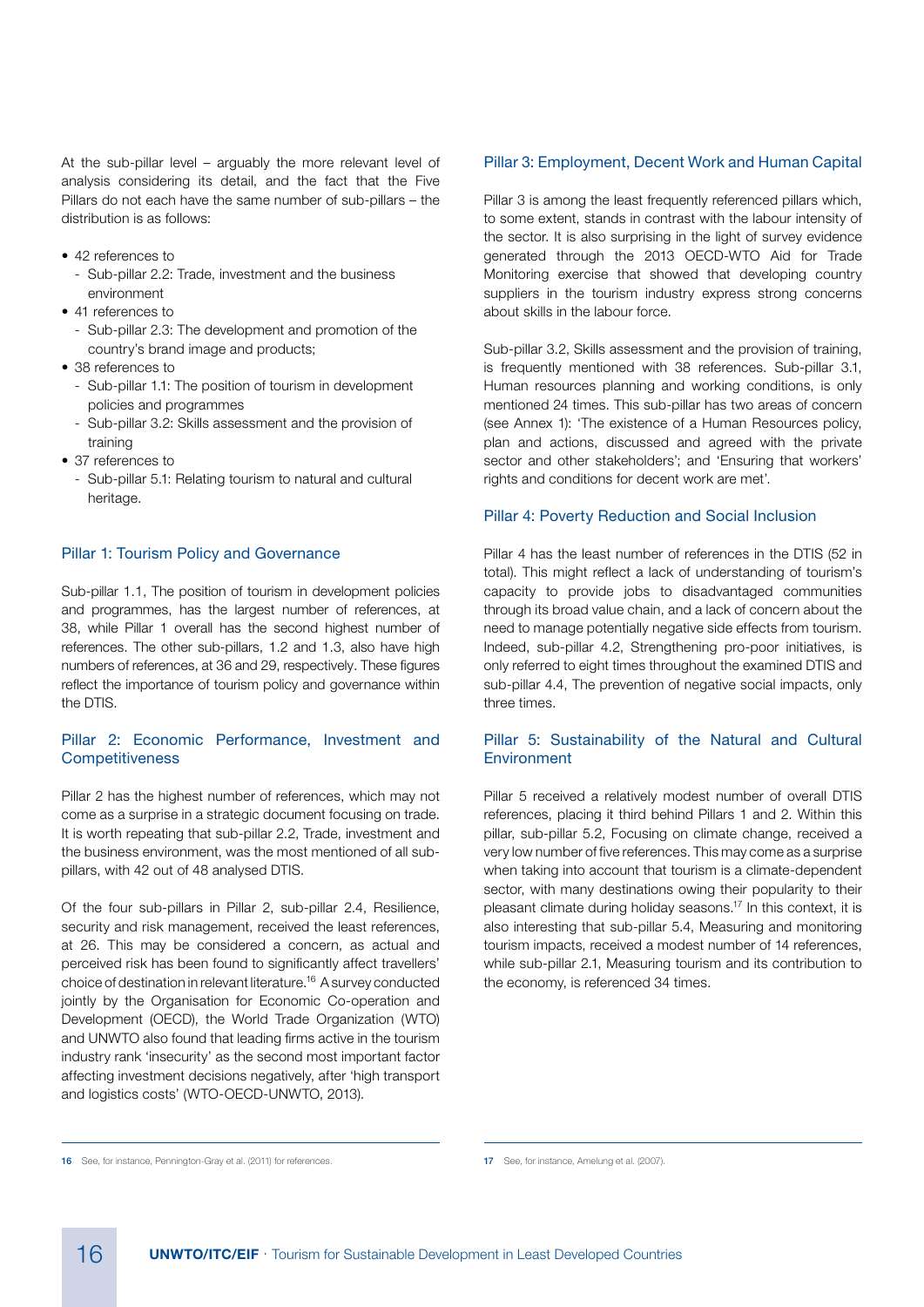#### Tourism or sustainable tourism for LDCs?

The above analysis suggests that the economic potential and challenges of the tourism sector are well reflected in the DTIS. However, the sector is not always targeting vulnerable groups. Social and environmental challenges surrounding the sector appear to be taken into account less.

This pattern is repeated and somewhat intensified in the references that are made in the action matrices that accompany any DTIS. Action matrices outline priorities for actions to be pursued by the government in a tangible manner. The matrix also highlights areas that require the support of development partners to achieve results. As such, action matrices are a fundamental tool for the prioritization and coordination of trade-related technical assistance to LDCs.

When comparing Figures 3 and 2, the distribution of priorities across the five pillars is rather similar, with the first two pillars receiving significantly more attention than the others. One important difference between the two sets of references is the strong reduction in overall references to Pillar 5, Sustainability of the Natural and Cultural Heritage.

It is now relegated to rank 4 in order of priorities and receives significantly less attention in the action matrices than Pillars 1 and 2.

The strong focus on Pillars 1 and 2 in the DTIS and its action matrices may simply be reflecting the fact that DTIS are seen as an instrument of economic planning by many stakeholders. As LDCs are at a very early stage of tourism development, policies and a conducive business environment are key for the sector to flourish, including the need for infrastructure.

It may also be a reflection of a more general challenge that lies in the difficulty of combining economic, social and environmental objectives under one umbrella. Overall, only five EIF countries (Haiti, Maldives, Mozambique, Vanuatu and Yemen) cover all five pillars in both their DTIS and action matrices. It may be useful to consider how progress on this aspect can be made to ensure social and environmental sustainability of tourism in LDCs.



### Figure 3: Action matrices tourism references grouped by tourism development pillars and sub-pillars

Source: UNWTO-EIF-ITC 2016 desk research of 48 EIF Countries with a DTIS based on the joint UNWTO-EU Guidebook "Sustainable Tourism for Development" (2013).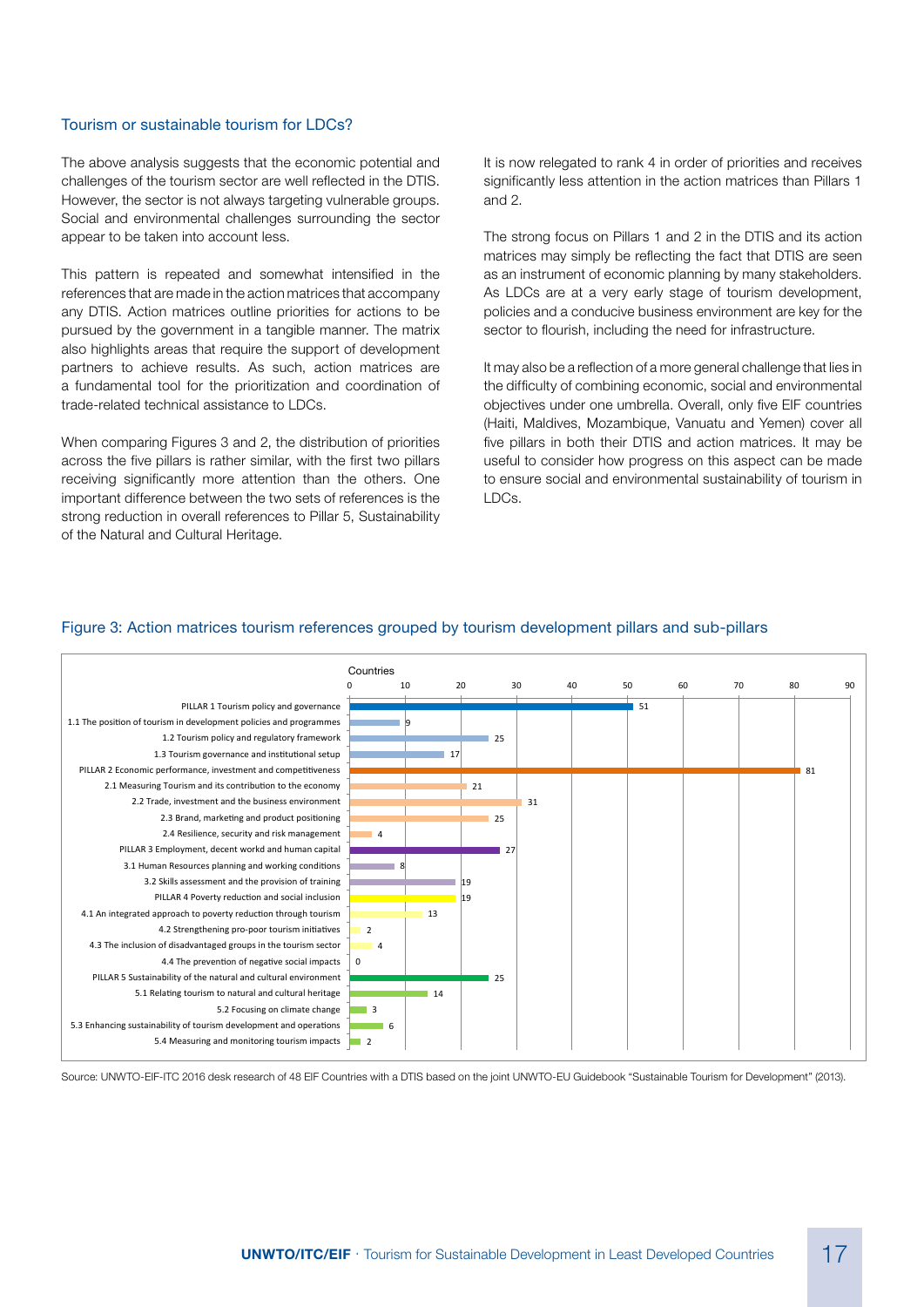# Bringing tourism and trade stakeholders together

One of EIF's mandates is to foster local ownership of the trade agenda. The preparation of a DTIS therefore involves intensive consultations (see Box 3) with local stakeholders led

#### BOX 3: DTIS Preparation<sup>18</sup>

Both the DTIS and DTIS Update processes, respectively, are as follows:

**Step 1:** Submission of a DTIS request/DTIS Update proposal to the Executive Secretariat (ES), copied to the Trust Fund Manager (TFM). The submission should include:

- The chosen implementation modality (agency, government or other entity implementation);
- The designation of the main implementation entity (MIE);
- Terms of Reference for the DTIS/DTIS Update, including a clear statement of objectives, as well as a notional state ment of contents and coverage (including roles and in puts of the identified stakeholders) for the DTIS/DTIS Update;
- A budget; and
- A work plan, including the expected date of completion of the forthcoming Concept Note and the draft DTIS/DTIS Update, respectively.

Step 2: Upon receipt of the request/proposal by the EIF Board or ED, depending on the situation, first consultative process resulting in a Concept Note.

- Upon approval of the DTIS request/DTIS Update propos al, the ES instructs the TFM to enter into an agreement with the MIE. The MIE carries out a mission and a first consultative process and produces a Concept Note.
- A Concept Note outlines the country's trade strategy or existing practices; the links to the Poverty Reduction Strategy Paper/national development plans and other main issues on mainstreaming; objectives and key issues of the

For the purpose of this study, a survey was conducted among NIUs, national tourism authorities (NTAs) and implementing agencies (IAs) with a view on:<sup>19</sup>

- a) Assessing the extent to which the DTIS/DTIS Update process addresses the full development potential of tourism;
- b) Assessing the extent of tourism sector participation in the DTIS process;
- 18 DTIS Template, p. 33-36, http://www.enhancedif.org/en/document/dtis-template 19 See Annex 6 for the list of stakeholders that replied to the survey.

by a national implementation unit (NIU). Tourism authorities are typically among the stakeholders consulted during this process.

DTIS/DTIS Update; the approach to, and modalities of, the process; the list of local stakeholders and international/ bilateral development partners who were consulted or have participated in the consultative meetings; and an outline of the consultative process and validation and dissemination of findings.

Step 3: Upon finalization of the Concept Note, main consultative process and analysis resulting in a draft DTIS/DTIS Update.

Step 4: After the time-frame for comments on the draft DTIS/DTIS Update has expired, a national validation workshop takes place.

• The ES circulates the draft DTIS/DTIS Update to the EIF Board members. The focal point will ensure to take into account relevant EIF Board members' comments together with those received as part of final in-country consultations before organizing an in-country validation workshop.

Step 5: Upon incorporation of the final comments received at the national validation workshop, finalization of the study and formal endorsement of the study by the EIF Country government.

Step 6: Communication of the endorsement by the focal point to the ES; commencement of the implementation of the priorities identified in the DTIS/DTIS Update and its action matrix.

- c) Identifying the main challenges and opportunities with regard to the capacity of LDCs in translating the DTIS action matrices into specific tourism projects for tourism-related Aid for Trade funding; and
- d) Providing an understanding of how specific tourism projects were developed and financed by the EIF.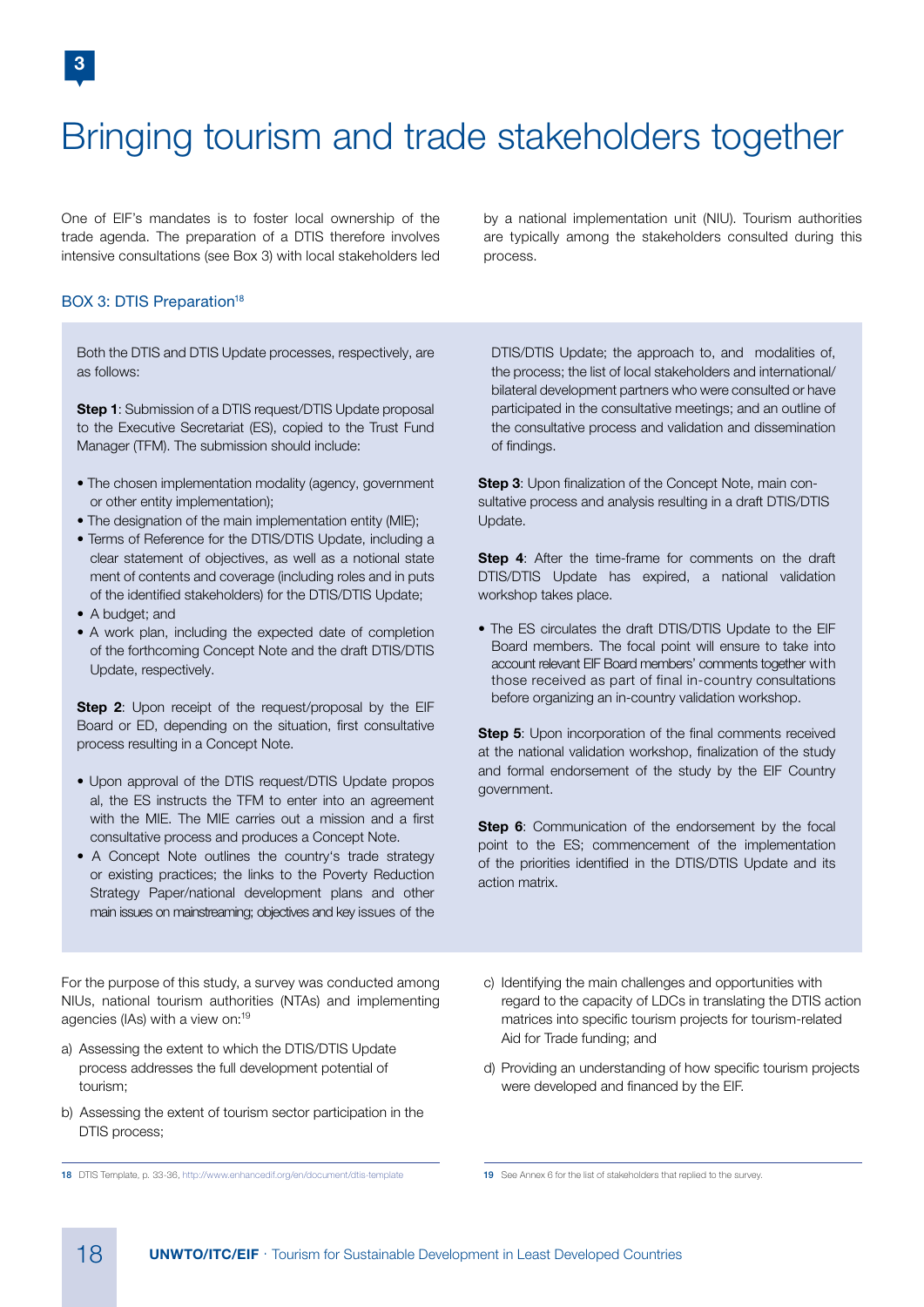#### DTIS in support of multi-stakeholder dialogue on tourism

The questionnaire that was sent to NIUs and NTAs tries to assess to which extent NTAs were aware of, or are involved in, the DTIS preparatory process and to which extent the process was geared towards addressing the full development potential of tourism.

Twelve of 18 NIUs responding to the questionnaire considered the DTIS an innovative tool to analyse tourism in their country, which confirms DTIS' potential to improving awareness and knowledge of tourism in the trade community. This is important as in many countries (12 of 18 respondents) tourism is part of another line ministry than trade, or tourism is an independent ministry.

Fifteen NIUs confirmed the involvement of NTAs in the DTIS process, but only eight said NTAs were involved in all phases (in the conception, fact finding, revision and validation phases). In only six cases the NIUs considered that the DTIS and action matrices reflect well the national tourism strategy<sup>20</sup>. This suggests that there is room for improvement in the coordination among trade and tourism stakeholders notably in the stage involving the definition of the action matrices.

Among the NTAs, six of 12 respondents indicated they were well or fully aware of the EIF's scope and processes taking place at country level. Half of the respondents also consider that the DTIS constitutes an innovative tool to analyse tourism in their country. This suggests that as a mechanism initiated in the trade community, the DTIS has nevertheless managed to gain traction among tourism stakeholders. More can be done in this direction, though, if the coherence between tourism and trade strategies is to be strengthened.

#### DTIS development and country ownership

In the questionnaire, national stakeholders were also asked to identify major technical and institutional gaps related to tourism, as well as common challenges for the development of tourism in their country. Figure 4 quantifies these according to the percentages of references in the DTIS/DTIS Updates (blue bars) and responses in NTA and NIU questionnaires (see patterns, respectively).

## Figure 4: Challenges for tourism development in the LDCs Figure 4: Challenges for tourism development in the LDCs



Source: UNWTO-EIF-ITC 2016 desk research of the 48 EIF Countries with a DTIS, based on the joint UNWTO/EU Sustainable Tourism for Development Guidebook' (2013). Questionnaire responses from 18 NIUs and 13 NTAs. Development Guidebook' (2013). Questionnaire responses from 18 NIUs and 13 NTAs.

<sup>20</sup> For both questions, one of the countries with two respondents gave opposite answers.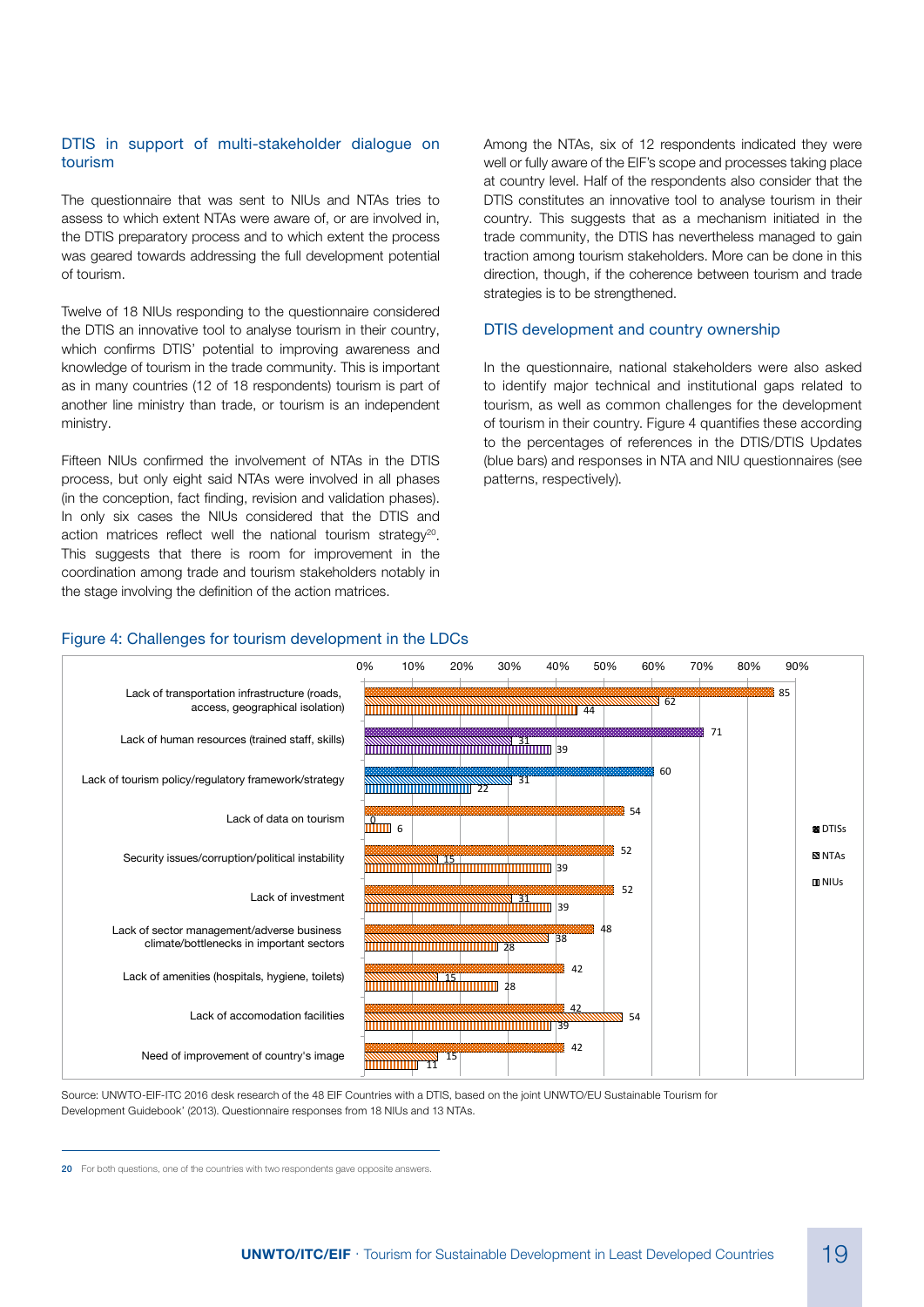The analysis shows a high degree of correlation between the priorities reflected in the DTIS and those referred to by NIUs and NTAs in the questionnaire. In line with the above, this suggests that the views of tourism stakeholders have been taken well into account in the DTIS process. It also suggests, however, that the relative lack of references to sustainability aspects, highlighted in Chapter 2 of this report, may reflect lack of attention to these aspects in both the trade and the tourism community.

While the correlation between DTIS priorities and those of national stakeholders is generally high, there are also some remarkable differences. The DTIS gives a significantly higher priority to lack of infrastructure than to other challenges. NIUs and NTAs also emphasize the lack of infrastructure, but other concerns like lack of human resources, security issues and lack of investment follow very closely in the ranking of importance.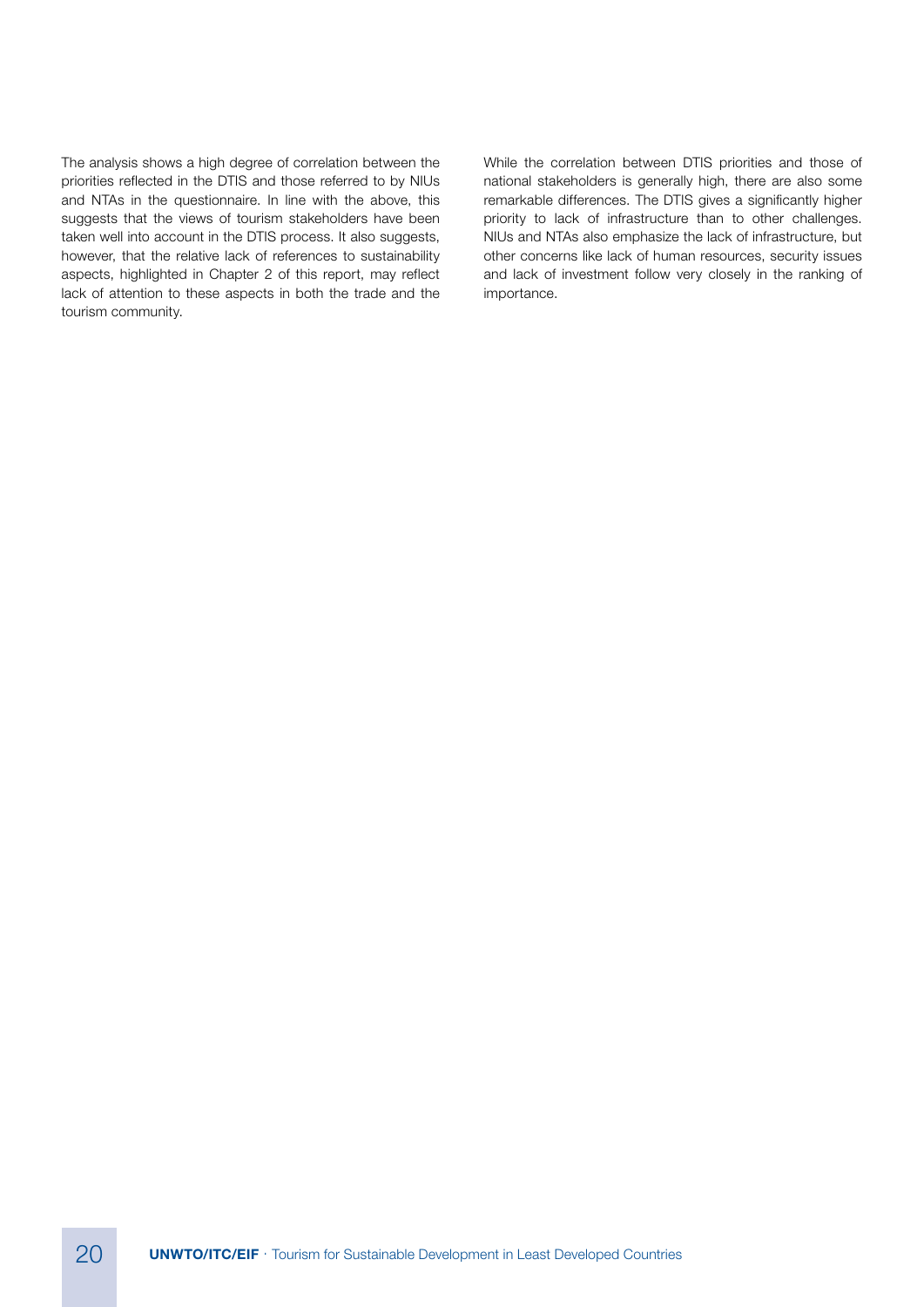## Leveraging resources for tourism

This section looks at both current trends in allocation of ODA Aid for Trade for tourism and, more specifically, at how the EIF has provided support and resources to LDCs for the tourism sector. The stakeholder questionnaire responses provide an insight on how to better use EIF resources, and unlock LDC capacity for leveraging additional resources for tourism.

#### Modest international assistance to tourism

Tourism is a high-impact economic activity as well as a major job generator and a priority area for a large number of LDCs and other developing countries.<sup>21</sup> Yet, financing remains an important hurdle for tourism to fully deploy its development potential and the sector is under-represented in aid flows.

Box 4: Defining and measuring Aid for Trade

Aid for Trade is part of Official Development Assistance (ODA) and refers to those flows aiming to support countries' efforts to develop and expand their trade as leverage for growth and poverty reduction. It encourages developing countries, governments and donors to recognize the role that trade can play in development.<sup>24</sup>

In 2006, the Task Force on Aid for Trade determined that Aid for Trade comprises the following categories.<sup>25</sup> Tourism is fully eligible under each category of Aid for Trade:

• Technical assistance for trade policy and regulations (e.g. helping countries to develop trade strategies, negotiate trade agreements, and implement their outcomes);

ODA is defined as flows to countries and territories on the OECD Development Assistance Committee (DAC) List of ODA Recipients 22 and to multilateral development institutions which are: 1) provided by official agencies, including state and local governments, or by their executive agencies; and 2) each transaction of which: a) is administered with the promotion of the economic development and welfare of developing countries as its main objective; and b) is concessional in character and conveys a grant element of at least 25% (calculated at a rate of discount of 10%).<sup>23</sup> Aid for Trade represents a subcomponent of ODA as further explained in Box 4.

- Trade-related infrastructure (e.g. building roads, ports, and telecommunications networks to connect domestic markets to the global economy);
- Productive capacity building, including trade development (e.g. supporting the private sector to exploit their comparative advantages and diversify their exports, agriculture, industry, tourism);
- Trade-related adjustment (e.g. helping developing countries with the costs associated with trade liberalization, such as tariff reductions, preference erosion, or declining terms of trade);
- Other trade-related needs, if identified as trade-related development priorities in partner countries' national development strategies.

Source: OECD Creditor Reporting System (CRS).

- 23 Factsheet: 'Is it ODA?', OECD, November 2008 http://www.oecd.org/dac/stats/34086975.pdf.
- 24 https://www.wto.org/english/tratop\_e/devel\_e/a4t\_e/aid4trade\_e.htm
- 25 Report of the Task Force on Aid for Trade to the WTO General Council on 27 July 2006. https://www.wto.org/english/tratop\_e/devel\_e/a4t\_e/implementing\_par57\_e.htm

22 DAC List of ODA Recipients. Available at: http://www.oecd.org/dac/stats/daclist.htm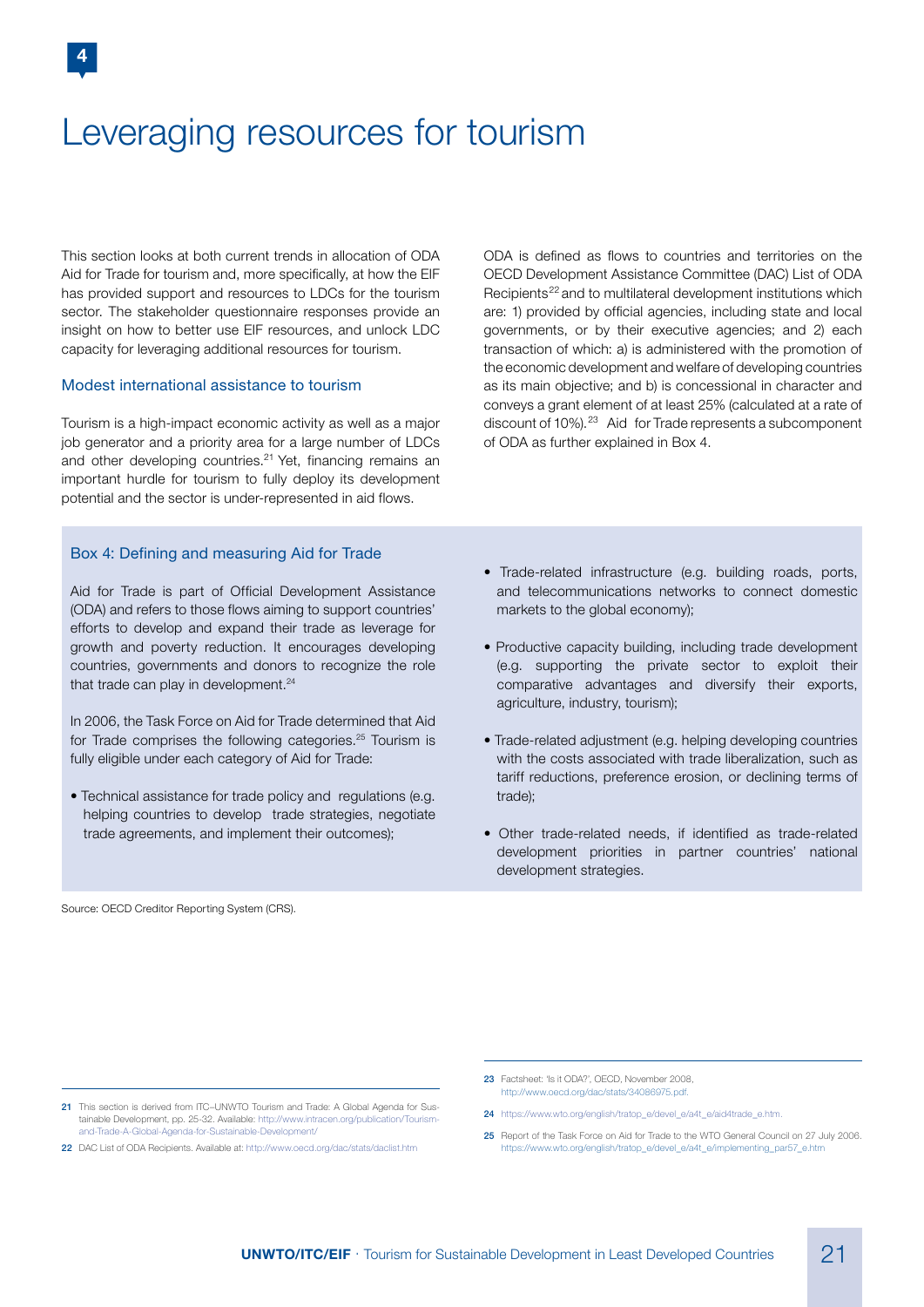

#### Figure 5. Total ODA Aid for Trade disbursement shares by sector, 2010–2015

According to data from the OECD CRS<sup>26</sup> on commitments and disbursement of ODA, total Aid for Trade disbursements to the tourism sector were approximately \$161 million in 2015, a decline of over 18% compared with the previous year. As illustrated in Figure 5, only 0.46% of total Aid for Trade flows were directed to tourism development over the period 2010-2015. Considering that tourism constituted on average around 4% of GDP in low income countries (less than half the global average), tourism is highly under-represented in Aid for Trade flows.27 However it is important to underline that Aid for Trade allocated to infrastructure is not reported under tourism in the OECD CRS.

Of course, some components of Aid for Trade flows to economic infrastructure are likely to be of relevance to tourism, agriculture and other sectors. This is to be expected, for example, for aid flows to transport infrastructure, given the role that the availability and quality of infrastructure has for inbound travel and for travel within countries. With as much as 30% of Aid for Trade expenditure on economic infrastructure directed towards

improving transport and storage, it is realistic to assume that a proportion of this will have pay-offs for the tourism sector.<sup>28</sup> Thus, it is essential that the tourism sector be fully included in decision-making for such infrastructural projects.

Under current government structures, in which many different institutions are responsible for trade, tourism, transport and infrastructure, sufficient coordination efforts do not always take place regarding the allocation of ODA. This may result in missed opportunities for leveraging tourism's development impact.29

With respect to spending on productive capacity building focused on tourism, spending on LDCs has been somewhat volatile (Table 2). In 2010, total spending to LDCs constituted 30% of Aid for Trade tourism spending, whereas in both 2013 and 2014 this share declined by nearly two thirds to 13%, before returning to a high of 35%. Nevertheless, these percentages mark a departure from the trends observed from 2006–2011 where the tourism aid flows were consistently directed to upper middle income countries. $30$ 

### Table 2: ODA Aid for Trade disbursements by income group (\$ million)

|                               | 2010  |     | 2011  |     | 2012  |     | 2013  |       | 2014  |     | 2015  |     |
|-------------------------------|-------|-----|-------|-----|-------|-----|-------|-------|-------|-----|-------|-----|
| Group                         | Total | (%) | Total | (%) | Total | (%) | Total | (%)   | Total | (%) | Total | (%) |
| Least developed countries     | 44    | 30% | 37    | 24% | 30    | 16% | 28    | 13%   | 24    | 13% | 53    | 35% |
| Lower middle income countries | 52    | 35% | 39    | 25% | 122   | 64% | 93    | 54%   | 99    | 54% | 63    | 41% |
| Other lower income countries  | 2.5   | 2%  | 2.3   | 2%  | 3.3   | 2%  | 0.4   | $1\%$ | 1.2   | 1%  | 12    | 8%  |
| Upper middle income countries | 50    | 34% | 76    | 49% | 34    | 18% | 47    | 32%   | 57    | 32% | 24    | 16% |

Source: OECD Statistics (accessed 21 June 2017). Note: Currency in \$ million, current prices.

26 The CRS is based on regular reporting by members of the OECD DAC and other providers of development co-operation, based on approved policy guidelines. The OECD collects, collates, and verifies the consistency of the data, and maintains the database

27 'Aid for Trade and Value Chains in Tourism', WTO-OECD-UNWTO, 2013. Available at: https://www.wto.org/english/tratop\_e/devel\_e/a4t\_e/global\_review13prog\_e/ tourism\_28june.pdf.

28 Idem.

29 Idem.

30 Idem.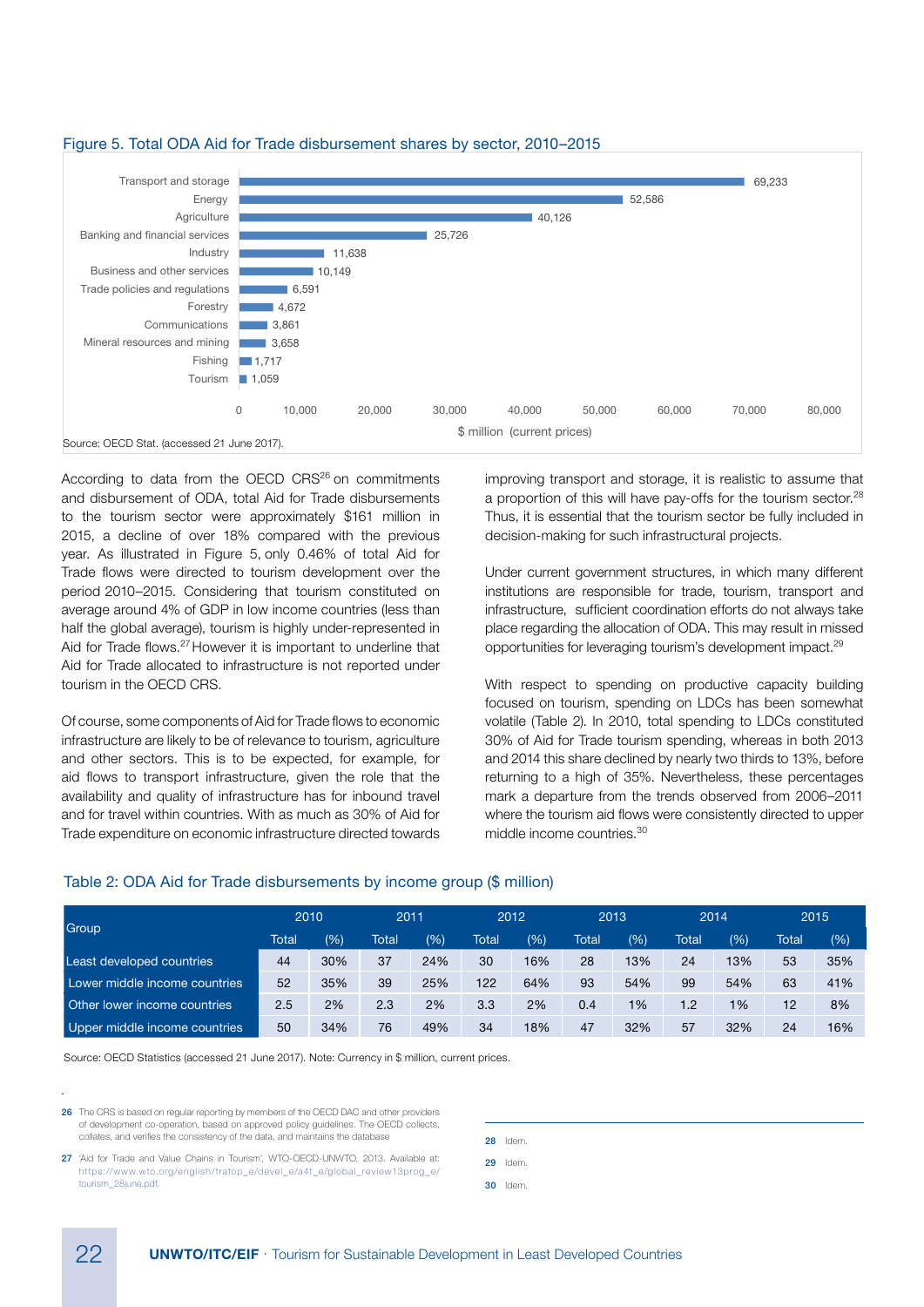These averages hide a significant difference across countries of allocation of disbursements. Table 3 shows that Egypt was the largest recipient of Aid for Trade for tourism, followed by Namibia, Yemen and Ethiopia. Furthermore, of the 20 top individual recipient countries over this period, only 25% are LDCs.

| Rank            | Country     | <b>Disbursements</b> | Rank                                        | Country                             | <b>Disbursements</b> |
|-----------------|-------------|----------------------|---------------------------------------------|-------------------------------------|----------------------|
| 1               | Egypt       | 35.5                 | 11                                          | Lao People's<br>Democratic Republic | 3.8                  |
| 2               | Namibia     | 11.1                 | <b>United Republic</b><br>12<br>of Tanzania |                                     | 3.7                  |
| 3               | Yemen       | 8.4                  | 13                                          | Kenya                               | 3.5                  |
| $\overline{4}$  | Ethiopia    | 6.7                  | 14                                          | <b>Bolivia</b>                      | 3.3                  |
| $\overline{5}$  | Tunisia     | 6.4                  | 15                                          | Sri Lanka                           | 3.1                  |
| $6\overline{6}$ | Nicaragua   | 5.2                  | 16                                          | Asia, regional                      | 2.4                  |
| $\overline{7}$  | Viet Nam    | 5.2                  | 17                                          | Papua New Guinea                    | 2.3                  |
| 8               | Georgia     | 4.9                  | 18                                          | Bilateral, unspecified              | 2.2                  |
| 9               | Honduras    | 4.3                  | 19                                          | Peru                                | 2.2                  |
| 10              | <b>Niue</b> | 3.9                  | 20                                          | Peru                                | 2.0                  |

#### Table 3: Aid for Trade Tourism disbursements to main recipients, average between 2010–2015 (\$ million)

Source: OECD Statistics (accessed 21 June 2017). Note: Currency in \$ million, current prices.

The donor countries allocating the highest amounts of Aid for Trade ODA funding to tourism over the period 2010–2015 include Japan, the United States, France, New Zealand and the United Arab Emirates. Over that same period, in terms of multilateral ODA, the major donors were EU Institutions, the International Development Association, and the Interamerican Development Bank Special Fund (see Figure 6).

## Figure 6. Main donors of tourism-related Aid for Trade ODA disbursements, average per year between 2010–2015



Source: OECD Stat. (accessed 19 June 2017). Note: Currency in \$ million, current prices. Source: OECD Stat. (accessed 19 June 2017). Note: Currency in \$ million, current prices.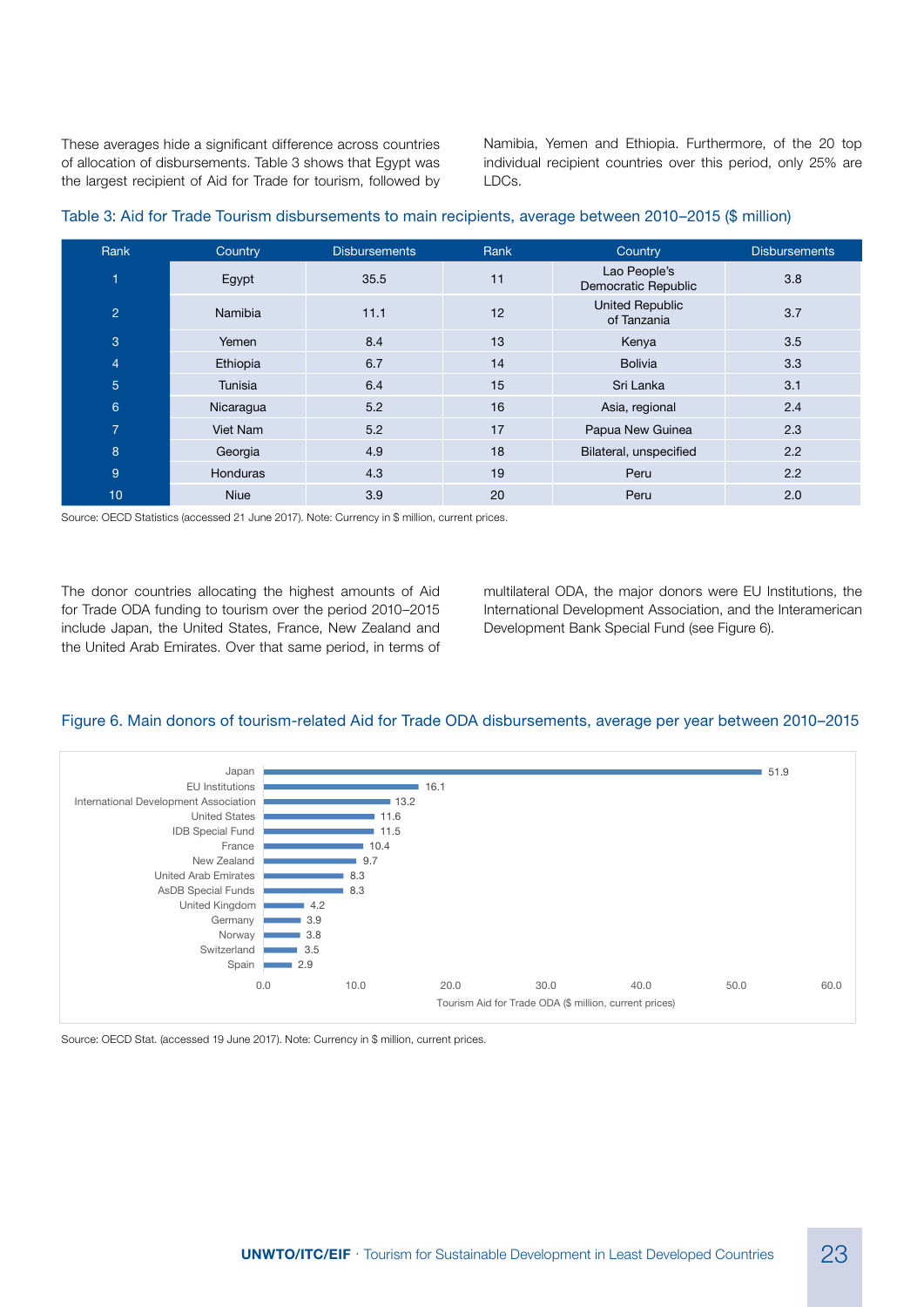#### Table 4: Major ODA donors for tourism in 2015

| Donor                                 | <b>Tourism Aid for Trade ODA</b><br>(\$ million) | <b>Total ODA</b><br>(\$ million) | Tourism Aid for Trade ODA as<br>percentage of total ODA |
|---------------------------------------|--------------------------------------------------|----------------------------------|---------------------------------------------------------|
| Japan                                 | 41.8                                             | 9203                             | 0.45                                                    |
| International Development Association | 37.6                                             | -                                | $\overline{\phantom{a}}$                                |
| New Zealand                           | 16.4                                             | 442                              | 3.71                                                    |
| <b>IDB Special Fund</b>               | 10.9                                             | -                                | $\overline{\phantom{a}}$                                |
| <b>EU</b> Institutions                | 10.1                                             | 13670                            | 0.07                                                    |
| Asian Development Bank Special Funds  | 7.2                                              | -                                | $\overline{\phantom{a}}$                                |
| Finland                               | 6.0                                              | 1288                             | 0.46                                                    |
| <b>Denmark</b>                        | 5.9                                              | 2566                             | 0.23                                                    |
| Switzerland                           | 4.4                                              | 3529                             | 0.12                                                    |
| Luxembourg                            | 2.9                                              | 363                              | 0.79                                                    |
| Italy                                 | 2.4                                              | 4003                             | 0.06                                                    |

Source: OECD Statistics (accessed 19 June 2017). Note: Currency in \$ million, current prices.

Table 4 shows how much top donors spent on ODA in 2015 and how much of that was dedicated to tourism. Japan leads, having spent \$41.8 million, which constitutes 0.45% of its total ODA spending. In terms of percentage among major donors, New Zealand leads, having spent 3.71% of its ODA on Aid for Trade tourism. In total, New Zealand had 13 tourism-related entries in 2015. Projects include supporting the improvement of Cambodia's world heritage site, Angkor Park, helping Samoa tourism recover after the devastation caused by the 2013 Cyclone Evan, and helping to build a resilient tourism sector in Vanuatu.

More support through the allocation of ODA and Aid for Trade could have significant advantages for beneficiary countries. A better identification and appropriate use of Aid for Trade allocated to infrastructure for tourism development could also have important benefits. This need for scaling-up aid flows in tourism becomes even more pertinent, considering that emerging economies will soon overtake advanced economies as preferred destinations for more than half of international tourists travelling the world. Not seizing this potential could mean missing opportunities for sustainable development.<sup>31</sup>

#### Identifying bottlenecks

Evidence discussed so far in this study suggests that tourism is broadly considered to be a crucial sector for economic and in particular trade development in LDCs. It also suggests that tourism authorities are relatively well integrated in the DTIS process that identifies needs for strengthening countries' trade performance including in the area of tourism. Why is it then that the share of aid directed to the tourism sector is so low?

#### Institutional capacity to implement tourism-related actions

The survey analysed in this report shows that coordination with tourism authorities may be weaker in the design phase of the action matrices than in earlier stages of the DTIS process. A deeper look at the data suggests that the relationship weakens even further or breaks down completely during the implementation stage. While 13 out of 18 NIUs consider that the DTIS process allows for enough country ownership to carry out the conclusions and recommendations in view of preparing for EIF-related technical assistance aimed at building productive capacity (Tier 2 projects), only three out of 12 NTAs agree with this. Half of the NTAs consider the level of coordination between NTAs and the DTIS implementing agencies as average or below average, and only two of them consider that there is a high level of correlation between the DTIS and the country's United Nations Development Framework (UNDAF). The latter point is relevant because UNDAFs play a central role when it comes to designing technical assistance for tourism.

When asked whether the overall capacity of countries to initiate and formulate Tier 2 projects is sufficient, 10 out of 18 NIUs, but only three out of 12 NTAs agreed. The few EIF implementing agencies that replied to the questionnaire confirmed that lack of sufficient knowledge concerning project impacts and requirements is a significant and common shortfall. At least one of the seven factors – institutional capacity – determining success in overcoming trade-related challenges in LDCs as identified by the OECD and the WTO in 2015, therefore appears to not be in place (see Box 5).

<sup>31</sup> 'Tourism Driving Trade, Fostering Development and Connecting People', UNWTO, 2015. http://icr.unwto.org/publication/tourism-driving-trade-fostering-development-and-connecting-people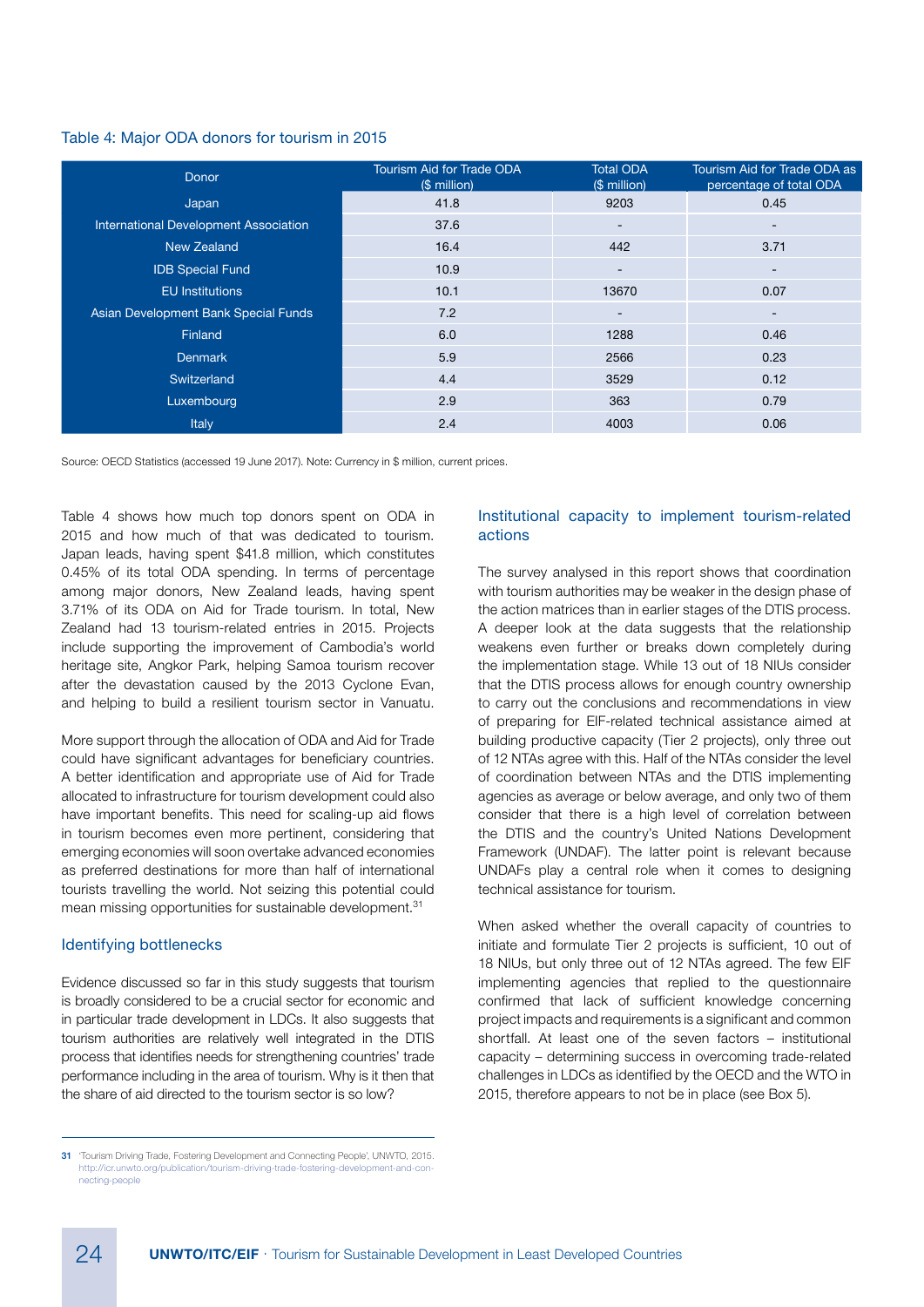#### Box 5: Aid for Trade for least developed countries – lessons learned

With a view to addressing trade-related challenges facing LDCs in an effective and sustained manner and based on Aid for Trade intervention on the ground, of which EIF is an integral part, the following lessons can be learned

Analytical work: Before starting any Aid for Trade intervention, it is necessary to conduct robust, evidencebased analytical work to understand the needs and priorities of the country as well as the trade-related opportunities and challenges. Diagnostic Trade Integration Studies funded by the EIF are a good example of this.

**Institutional capacity:** Countries with better institutional capacity tend to use Aid for Trade effectively.

**Country ownership:** Commitment and ownership runs right from the highest level of political leadership to the street-level bureaucrats.

**Time horizon:** While some reforms can be undertaken with a stroke of a pen, others require a significant time investment.

Resource requirement: Since some of the measures aimed at addressing transportation and logistics are resource-intensive, and the domestic actors – i.e. the government and the private sector – alone cannot meet these costs, donors should contribute sufficient resources to help countries achieve desired results.

**Donor coordination:** This is vital to avoid duplication of funding as well as achieve synergy between the support provided by various donors.

Political economy factors: In any country, vested interest groups are present, trying to thwart reforms to protect their interests.

Source: Aid for Trade at a Glance 2015: Reducing Trade Costs for Inclusive, Sustainable Growth, OECD, WTO 2015, pp. 157-158.

#### From trade diagnostics to strengthening tourism

Evidence collected through the survey also suggests that the existing separation between 'trade' and 'tourism' on the donor side may represent one of the challenges for moving from diagnostics to implementation.

Within the EIF framework, national donor facilitators have the role to facilitate donor coordination and the donor-government dialogue on trade issues and Aid for Trade. In each LDC, a donor representative is identified by the local government and other donors to fulfil this role.

Taking into account this role, it is worthwhile noting that responding to the survey confirmed that they initiate dialogues for funding with donors in the country, whereas NIU donor facilitators responded that they are not aware of NTA efforts in this regard. Donor facilitators also indicated that they do not use the DTIS with the purpose of seeking or leveraging additional bilateral funding for tourism

When asked for areas of improvement, donor facilitators indicated that there was need to:

- ensure alignment to each country context;
- involve stakeholders from the tourism sector to voice their concerns; and
- provide guidelines on how to take tourism into account in DTIS, thus helping stakeholders at country level to ensure that the EIF process integrates tourism-related aspects.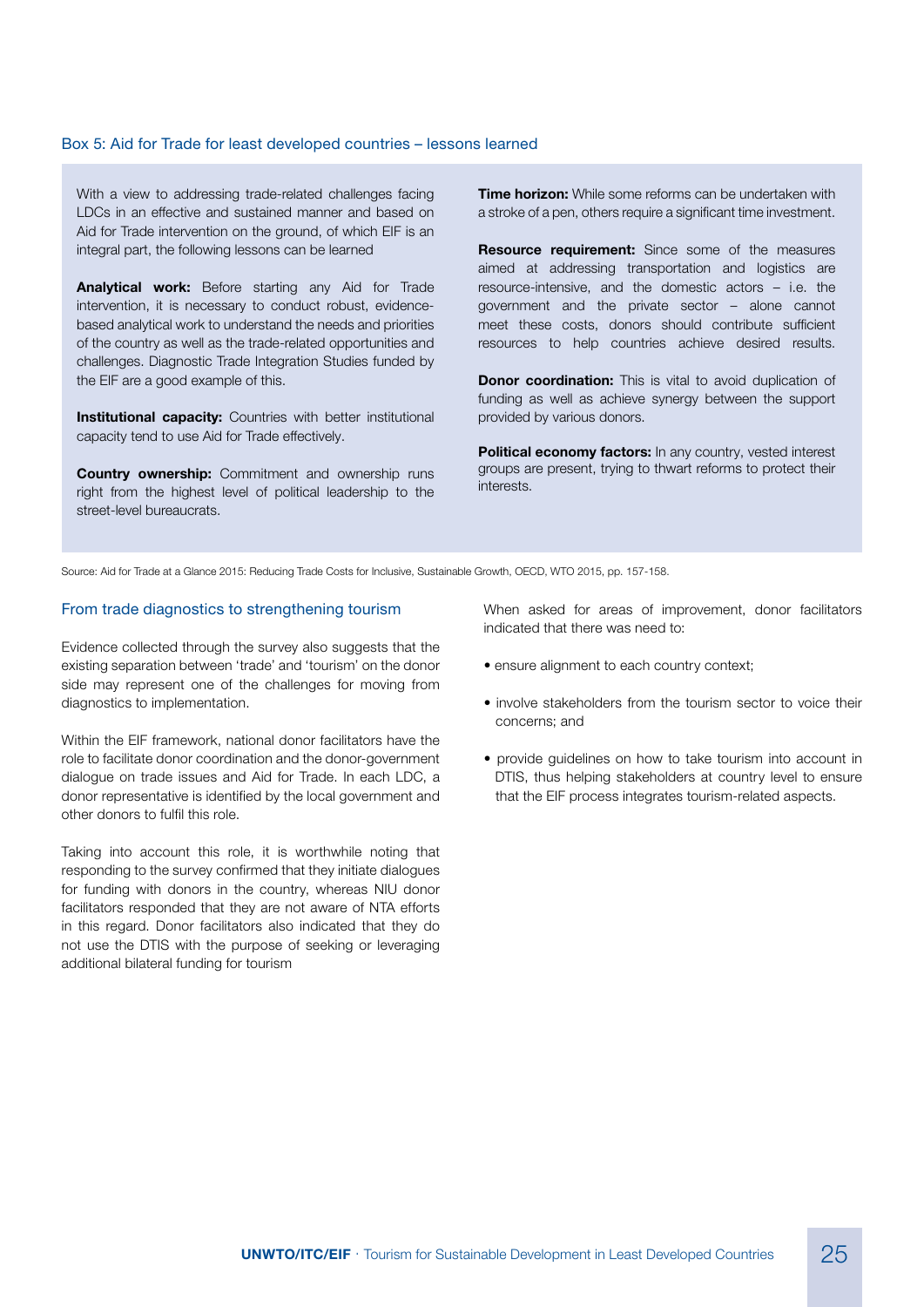#### Box 6: Tourism leveraging in Vanuatu 1

Tourism is a vital sector of the economy in Vanuatu. The EIF together with the Governments of Vanuatu and New Zealand, are funding the regeneration of the port-side and seafront precincts in the capital Port Vila into a functional, safe and attractive area.

The goal is to further expand the exports of Vanuatu's fast-growing tourism industry through business expansion and the provision and distribution of related services. The Government of New Zealand, via the Ministry of Foreign Affairs and Trade, has committed to assist the Vanuatu Government to improve and expand its tourism sector. The Vanuatu Tourism Infrastructure Project is one of the main components of New Zealand's ODA support to Vanuatu.

Valued at \$18.8 million, the Vanuatu Tourism Infrastruture Project supports the implementation of Vanuatu's tourism strategy. The project will: facilitate increased tourism arrivals by 36% by 2017; increase per-capita tourism expenditure from visitors resulting in decreased urban

poverty and increased job creation for Ni-Vanuatu (Vanuatu nationals); and increase resilience to natural disasters and climate change. National implementation is supported by the Government of New Zealand. The overall objective of the project is to expand Vanuatu's GDP through increased exports and commercial activities.<sup>32</sup>

#### Vanuatu's EIF Tier 2 Tourism Infrastructure Project

EIF Budget: \$3,150,000 New Zealand: \$15,650,000 Aim: to transform the seafront into a functional, safe and attractive area. Resilience to natural disasters and climate change will be improved.

The direct beneficiaries will be people, business and traders, and in particular women: about 11,000 of them are estimated to be working in the handicraft sector.

Source: http://www.enhancedif.org/en/country-profile/vanuatu

32 See also EIF Project supports efforts to rebuild Vanuatu's vital tourism infrastructure, 28 August 2015: http://www.enhancedif.org/en/publication/2015-08/eif-project-supportsefforts-rebuild-vanuatus-vital-tourism-infrastructure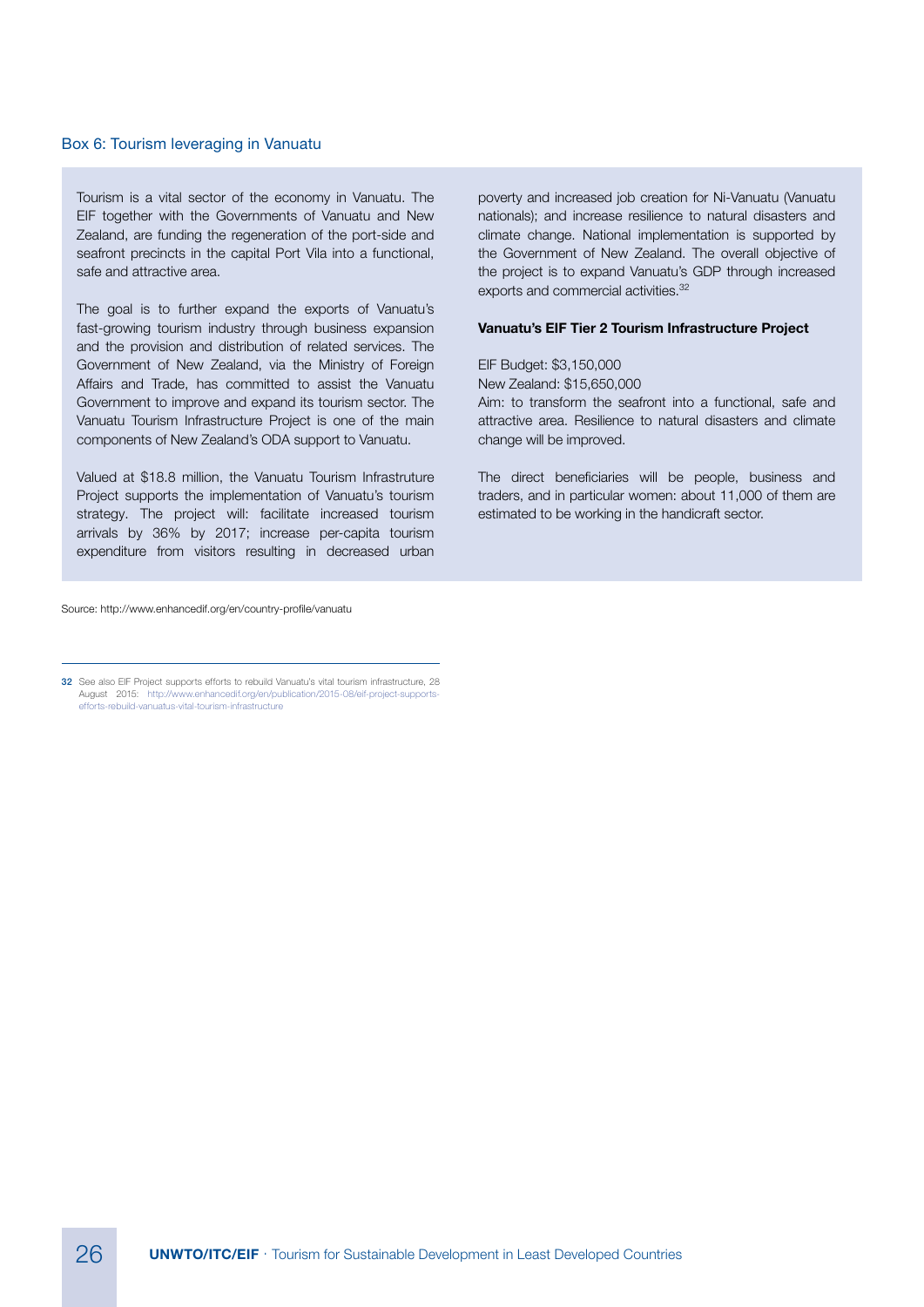## Conclusions: From planning to action

The analysis of the DTIS presented in this report reveals that 45 out of 48 EIF countries have identified tourism as a key sector in their DTIS. LDCs recognize tourism as a sector with huge potential for stimulating growth, promoting development, job creation, poverty reduction and improving their international reputations.

At the end of 2016, the EIF implemented tourism projects in Burundi, Cambodia, Liberia, Sierra Leone, Solomon Islands, and Vanuatu. The number of tourism projects submitted by LDCs for EIF support might appear limited; however at the end of 2016, total EIF commitment on tourism was \$9.03 million, equivalent to 11.4% of its Tier 2 project portfolio. EIF support is important when compared to 0.46% of Aid for Trade allocated to tourism between 2010 and 2015, which is in stark contrast to the emphasis put on tourism's importance for development and the sector's capacity to contribute to the achievement of the SDGs.

New evidence included in this report provides insights into the origins of this discrepancy and into ways of addressing it. Using information from EIF's DTIS and the responses to a survey conducted for this study, the seemingly persisting disconnect between trade and tourism stakeholders at the country level, in the donor community and among implementing agencies makes it difficult to move from diagnostics to action. While the DTIS process is rather successful in bringing trade and tourism stakeholders together during the DTIS conception, this relationship weakens when it comes to the design of action matrices crucial for the implementation of any action meant to address the needs identified in the DTIS.

The trade community considers the DTIS a useful vehicle to understanding tourism-related issues, and national tourism stakeholders express the view that the DTIS is successful in triggering new and fresh thinking about tourism. Yet the DTIS is hardly used for communication with donors on tourismrelated technical assistance, neither on the trade nor on the tourism side. This may be due to the fact that trade and tourism communities each have their separate mechanisms for resource allocation. Networks through which the matching between allocation of assistance and identified needs takes place may also be separate, making it difficult to handle 'trade and tourism' issues together.

#### From diagnostics to action: Four recommendations to strengthen the transition

There are a number of ways in which the transition from diagnostics to action could be strengthened, including:

- 1. Reinforcing the involvement of tourism-related institutions with trade institutions at the national level during the formulation of action matrices;
- 2. Raising awareness at the level of tourism ministries or relevant line ministries of the DTIS process and its relevance for fundraising.
- 3. Initiating donor consultations by the donor facilitator while DTIS/DTIS Update concept notes are circulated, to realistically identify expected Aid for Trade funding to be included in action matrix priorities. Donor counterparts who typically liaise with national tourism authorities should ideally be included in this process.
- 4. Developing sector-specific strategies as a direct follow-up to action matrix validation. In the context of tourism, this could lead to the formulation of sustainable tourism export strategies.

These proposed actions could also help address another gap that has been identified in this report: the tourismrelated references in DTIS tend to focus on the economic facets of tourism and pay less attention to specific social and environmental aspects. Tourism-related needs expressed in the DTIS rarely target explicitly vulnerable communities and rarely pay attention to potential negative social or environmental side effects of tourism activities. Social and environmental aspects are important if assistance is to foster tourism that is sustainable. Closer collaboration between different stakeholders, including those in charge of environmental sustainability and poverty reduction could help.

An EIF partnership can be a powerful catalyst for leveraging Aid for Trade resources for tourism development – and the DTIS play an important role in this. A better understanding of the EIF by tourism ministries and a closer dialogue with trade ministries can lead to substantial improvements in addressing tourism related needs and thus contribute to strengthening the contribution of trade-related technical assistance to the fulfilment of the SDGs.

The EIF Phase Two combined with the celebration of the International Year of Sustainable Tourism for Development in 2017 could provide interesting avenues and opportunities for more LDCs to leverage additional resources for the development of a flourishing tourism sector that is both inclusive and sustainable, contributing to realize an ambitious 2030 Global Agenda for people and the planet.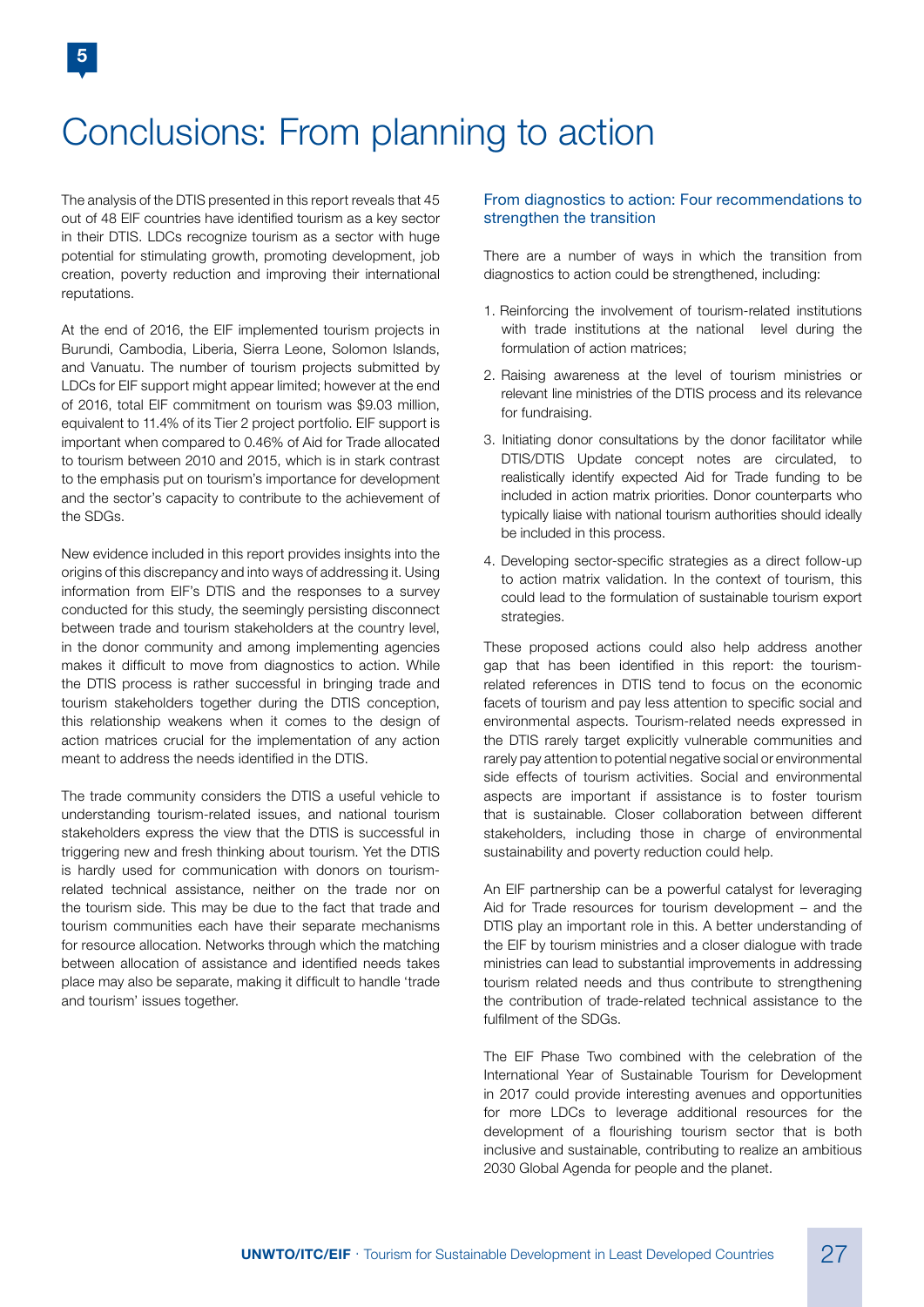## Annexes

## ANNEX 1: List of DTIS with a section dedicated to tourism

| EIF countries analysed           | <b>DTIS</b> | Mentions of tourism |
|----------------------------------|-------------|---------------------|
| Afghanistan                      | 2012        | <b>NO</b>           |
| Angola                           | 2006        |                     |
| Bangladesh                       | 2016        |                     |
| <b>Benin</b>                     | 2015        |                     |
| <b>Bhutan</b>                    | 2012        |                     |
| <b>Burkina Faso</b>              | 2014        |                     |
| Burundi                          | 2012        |                     |
| Cabo Verde                       | 2013        |                     |
| Cambodia                         | 2014        |                     |
| Central African Republic         | 2007        |                     |
| Chad                             | 2013        |                     |
| Comoros                          | 2015        |                     |
| Congo, Democratic Rep.           | 2010        | <b>NO</b>           |
| Djibouti                         | 2015        | √                   |
| <b>Equatorial Guinea</b>         | <b>NA</b>   | <b>NA</b>           |
| Eritrea                          | <b>NA</b>   | <b>NA</b>           |
| Ethiopia                         | 2004        |                     |
| Gambia, The                      | 2013        |                     |
| Guinea                           | 2016        |                     |
| Guinea - Bissau                  | 2010        |                     |
| Haiti                            | 2013        |                     |
| Kiribati                         | 2010        |                     |
| Lao People's Democratic Republic | 2012        |                     |
| Lesotho                          | 2012        |                     |
| Liberia                          | 2015        |                     |
| Madagascar                       | 2015        |                     |
| Malawi                           | 2014        |                     |
| Maldives                         | 2006        |                     |
| Mali                             | 2015        |                     |
| Mauritania                       | 2016        |                     |
| Myanmar                          | 2016        |                     |
| Mozambique                       | 2015        |                     |
| Nepal                            | 2016        |                     |
| Niger                            | 2015        |                     |
| Rwanda                           | 2011        |                     |
| Samoa                            | 2010        |                     |
| Sao Tome And Principe            | 2013        |                     |
| Senegal                          | 2013        |                     |
| Sierra Leone                     | 2013        |                     |
| Solomon Islands                  | 2009        |                     |
| Somalia                          | <b>NA</b>   | <b>NA</b>           |
| South Sudan                      | 2014        | √                   |
| Sudan                            | 2014        |                     |
| Tanzania                         | 2009        |                     |
| Timor-Leste                      | 2011        |                     |
| <b>Togo</b>                      | 2010        | <b>NO</b>           |
| Tuvalu                           | 2010        |                     |
| Uganda                           | 2013        |                     |
| Vanuatu                          | 2007        |                     |
| Yemen                            | 2015        |                     |
| Zambia                           | 2015        |                     |
| * Note: NA = Not Available       |             |                     |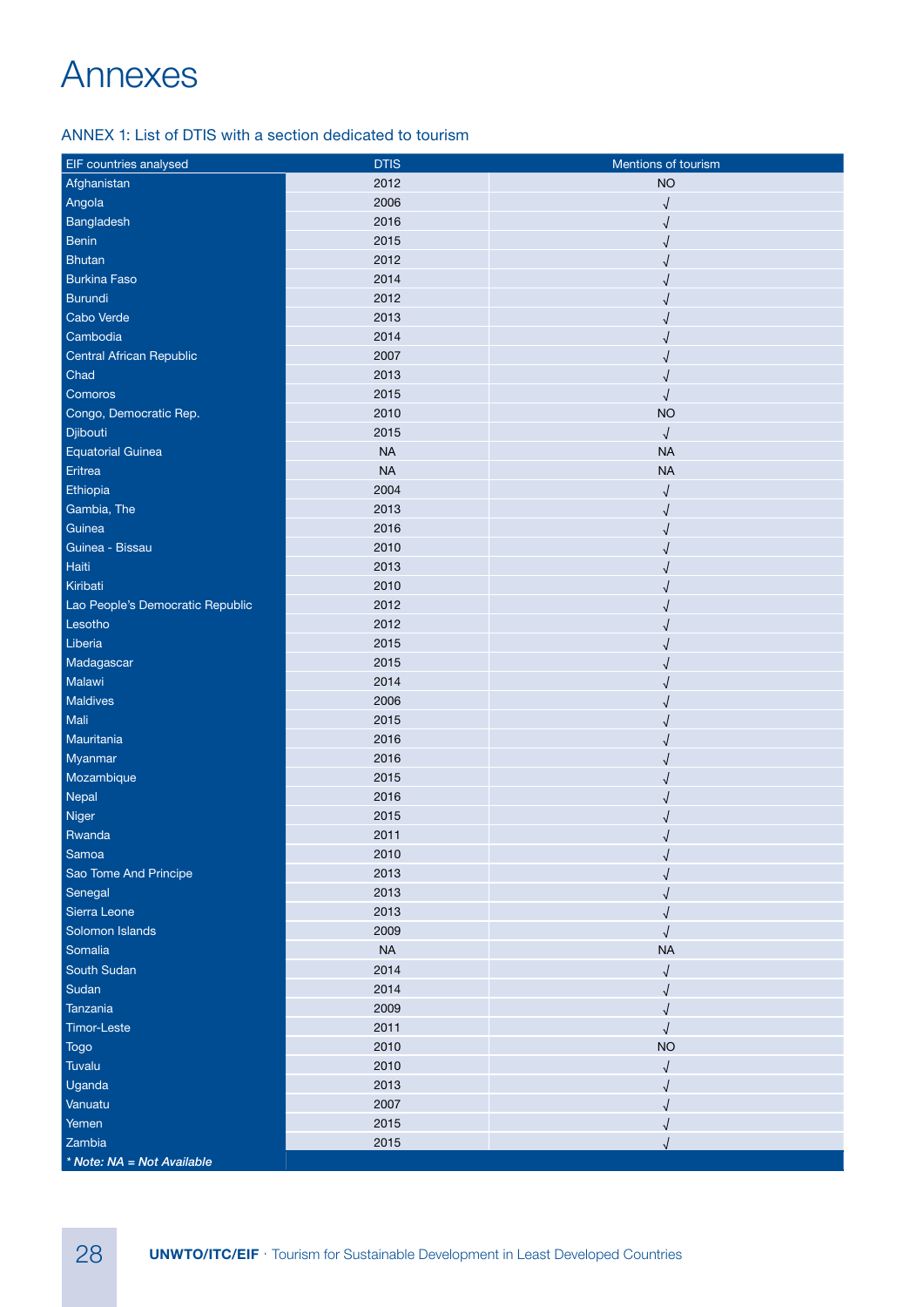## ANNEX 2: List of action matrices with a section dedicated to tourism

| <b>EIF</b> countries analysed   | Region   | <b>DTIS</b>   | DTIS-<br>Mentions of tourism | <b>Action matrix</b>         | <b>Action matrix -</b><br>Mentions of tourism |
|---------------------------------|----------|---------------|------------------------------|------------------------------|-----------------------------------------------|
| Afghanistan                     | Asia     | 2012          | <b>NO</b>                    | 2012                         | No mentions                                   |
| Angola                          | Africa   | 2006          | <b>YES</b>                   | <b>NA</b>                    | <b>NA</b>                                     |
| Bangladesh                      | Asia     | 2016          | No                           | 2016                         | No mentions                                   |
| <b>Benin</b>                    | Africa   | 2015 - Update | <b>YES</b>                   | 2015                         | Priority                                      |
| <b>Bhutan</b>                   | Asia     | 2012          | <b>YES</b>                   | 2012                         | Priority                                      |
| <b>Burkina Faso</b>             | Africa   | 2014 - Update | <b>YES</b>                   | 2014                         | Priority                                      |
| <b>Burundi</b>                  | Africa   | 2012 - Update | <b>YES</b>                   | 2012                         | Mentions -<br>but not a priority              |
| Cabo Verde                      | Africa   | 2013 - Update | <b>YES</b>                   | 2013                         | Priority                                      |
| Cambodia                        | Asia     | 2014 - Update | <b>YES</b>                   | <b>NA</b>                    | <b>NA</b>                                     |
| <b>Central African Republic</b> | Africa   | 2007          | <b>YES</b>                   | 2007                         | Priority                                      |
| Chad                            | Africa   | 2013 - Update | <b>YES</b>                   | 2013                         | Priority                                      |
| Comoros                         | Africa   | 2015 - Update | <b>YES</b>                   | 2015 - Update                | Priority                                      |
| Congo, Democratic Rep.          | Africa   | 2010          | <b>NO</b>                    | <b>NA</b>                    | <b>NA</b>                                     |
| <b>Djibouti</b>                 | Africa   | 2015 - Update | <b>YES</b>                   | 2015                         | Priority                                      |
| <b>Equatorial Guinea</b>        | Africa   | <b>NA</b>     | <b>NA</b>                    | <b>NA</b>                    | <b>NA</b>                                     |
| Eritrea                         | Africa   | <b>NA</b>     | <b>NA</b>                    | <b>NA</b>                    | <b>NA</b>                                     |
| Ethiopia                        | Africa   | 2004          | <b>YES</b>                   | 2004                         | Priority                                      |
| Gambia, The                     | Africa   | 2013 - Update | <b>YES</b>                   | 2013                         | Priority                                      |
| Guinea                          | Africa   | 2016 - Update | <b>YES</b>                   | 2016                         | Priority                                      |
| Guinea - Bissau                 | Africa   | 2010          | <b>YES</b>                   | 2010                         | Priority                                      |
| Haiti                           | Americas | 2013          | <b>YES</b>                   | 2013                         | Priority                                      |
| Kiribati                        | Pacific  | 2010          | <b>YES</b>                   | 2010                         |                                               |
| Lao People's                    | Asia     | 2012 - Update | <b>YES</b>                   | 2012 - Roadmap               | Priority                                      |
| Democratic Republic<br>Lesotho  | Africa   | 2012 - Update | <b>YES</b>                   | 2012                         | Priority<br>Mentions -                        |
|                                 |          |               |                              |                              | but not a priority                            |
| Liberia                         | Africa   | 2015 - Update | <b>YES</b>                   | 2008                         | No mentions                                   |
| Madagascar                      | Africa   | 2015 - Update | <b>YES</b>                   | 2003                         | Priority                                      |
| Malawi                          | Africa   | 2014 - Update | <b>YES</b>                   | 2014                         | No mentions                                   |
| <b>Maldives</b>                 | Asia     | 2006          | <b>YES</b>                   | 2006                         | Priority                                      |
| Mali                            | Africa   | 2015 - Update | <b>YES</b>                   | 2015                         | No mentions                                   |
| Mauritania                      | Africa   | 2016 - Update | <b>YES</b>                   | 2016 - Update                | Priority                                      |
| Myanmar                         | Asia     | 2016          | <b>YES</b>                   | 2016                         | Priority                                      |
| Mozambique                      | Africa   | 2015- Update  | <b>YES</b>                   | 2015- Update                 | Priority                                      |
| Nepal                           | Asia     | 2016 - Update | <b>YES</b>                   | 2015 - Update                | Mentions -<br>but not a priority              |
| <b>Niger</b>                    | Africa   | 2015 -Update  | <b>YES</b>                   | 2015 - Update                | Priority                                      |
| Rwanda                          | Africa   | 2011 - Update | <b>YES</b>                   | 2011                         | Priority                                      |
| Samoa                           | Pacific  | 2010          | <b>YES</b>                   | 2010                         | Priority                                      |
| Sao Tome And Principe           | Africa   | 2013 - Update | <b>YES</b>                   | 2013                         | Mentions -<br>but not a priority              |
| Senegal                         | Africa   | 2013 - Update | <b>YES</b>                   | 2013                         | Priority                                      |
| Sierra Leone                    | Africa   | 2013 - Update | <b>YES</b>                   | 2013                         | Mentions -<br>but not a priority              |
| Solomon Islands                 | Pacific  | 2009          | <b>YES</b>                   | 2009                         | Priority                                      |
| Somalia                         | Africa   | <b>NA</b>     | <b>NA</b>                    | <b>NA</b>                    | <b>NA</b>                                     |
| South Sudan                     | Africa   | 2014          | <b>YES</b>                   | 2014                         | Priority                                      |
| Sudan                           | Africa   | 2014 - Update | <b>YES</b>                   | 2014 - Update                | Priority                                      |
| Tanzania                        | Africa   | 2009 - Update | <b>YES</b>                   | 2009                         | Mentions -<br>but not a priority              |
| <b>Timor-Leste</b>              | Pacific  | 2011          | <b>YES</b>                   | 2011                         | Priority                                      |
| <b>Togo</b>                     | Africa   | 2010          | <b>NO</b>                    | 2010                         | No mentions                                   |
| Tuvalu                          | Pacific  | 2010          | <b>YES</b>                   | 2010                         | Priority                                      |
| Uganda                          | Africa   | 2013 - Update | <b>YES</b>                   | 2006 - Action<br>Plan - 2013 | Priority                                      |
| Vanuatu                         | Pacific  | 2007          | <b>YES</b>                   | 2007                         | Priority                                      |
| Yemen                           | Africa   | 2015 - Update | <b>YES</b>                   | 2015                         | Priority                                      |
| Zambia                          | Africa   | 2014 - Update | <b>YES</b>                   | 2014                         | No mentions                                   |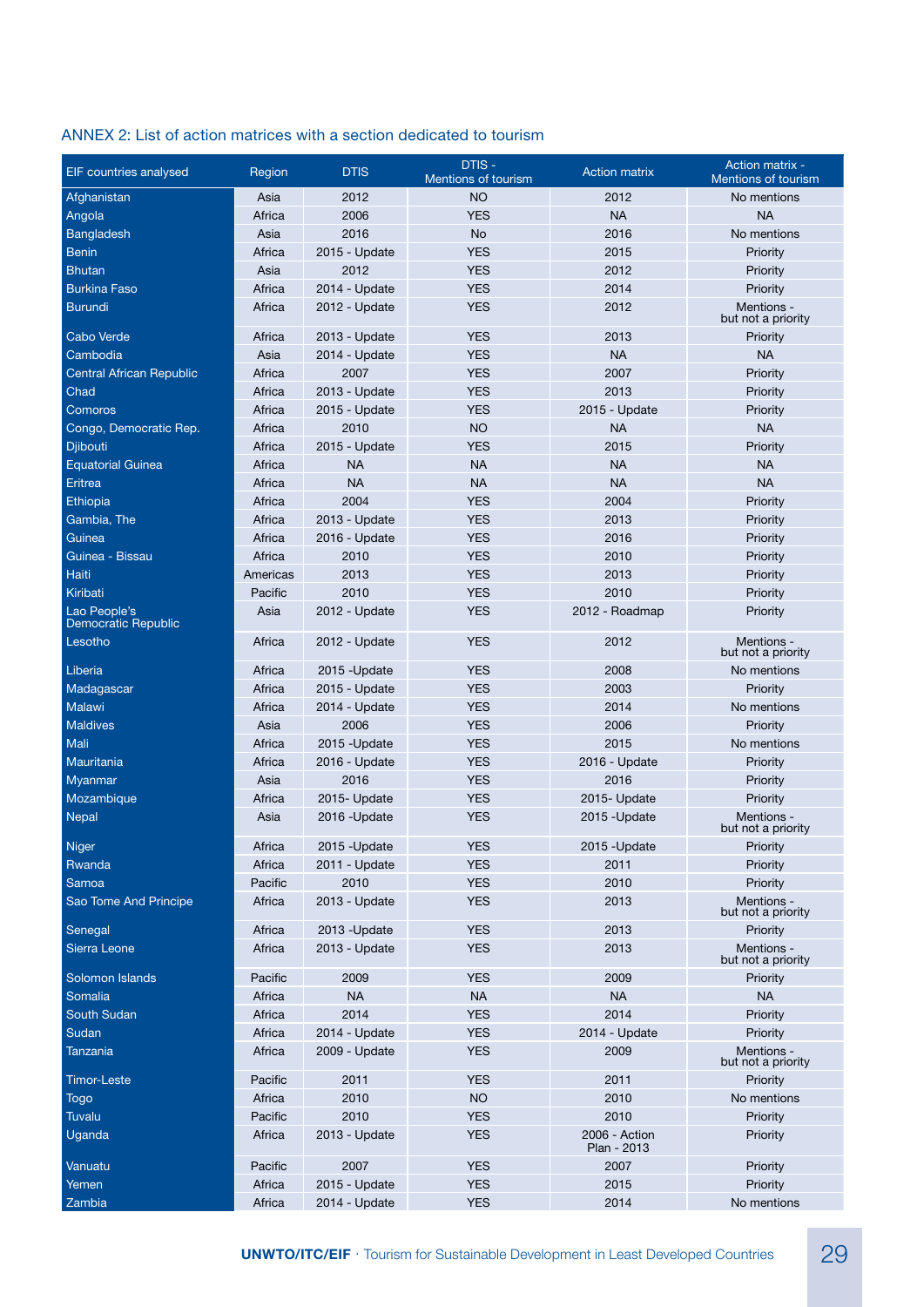| Tourism mentions both in DTIS and AM | Tourism mentions only in DTIS | No mentions            | DITS and AM NA           |
|--------------------------------------|-------------------------------|------------------------|--------------------------|
| Benin                                | Angola                        | Afghanistan            | <b>Equatorial Guinea</b> |
| <b>Bhutan</b>                        | Bangladesh                    | Congo, Democratic Rep. | Eritrea                  |
| <b>Burkina Faso</b>                  | Cambodia                      | Togo                   | Somalia                  |
| <b>Burundi</b>                       | Liberia                       |                        |                          |
| Cabo Verde                           | Malawi                        |                        |                          |
| Central African Republic             | Mali                          |                        |                          |
| Chad                                 | Yemen                         |                        |                          |
| Comoros                              | Zambia                        |                        |                          |
| Djibouti                             |                               |                        |                          |
| Ethiopia                             |                               |                        |                          |
| Gambia, The                          |                               |                        |                          |
| Guinea                               |                               |                        |                          |
| Guinea - Bissau                      |                               |                        |                          |
| Haiti                                |                               |                        |                          |
| Kiribati                             |                               |                        |                          |
| Lao People's Democratic Republic     |                               |                        |                          |
| Lesotho                              |                               |                        |                          |
| Madagascar                           |                               |                        |                          |
| <b>Maldives</b>                      |                               |                        |                          |
| Mauritania                           |                               |                        |                          |
| Mozambique                           |                               |                        |                          |
| Myanmar                              |                               |                        |                          |
| Nepal                                |                               |                        |                          |
| Niger                                |                               |                        |                          |
| Rwanda                               |                               |                        |                          |
| Samoa                                |                               |                        |                          |
| Sao Tome And Principe                |                               |                        |                          |
| Senegal                              |                               |                        |                          |
| Sierra Leone                         |                               |                        |                          |
| Solomon Islands                      |                               |                        |                          |
| Sudan                                |                               |                        |                          |
| South Sudan                          |                               |                        |                          |
| Tanzania                             |                               |                        |                          |
| Timor-Leste                          |                               |                        |                          |
| Tuvalu                               |                               |                        |                          |
| Uganda                               |                               |                        |                          |
| Vanuatu                              |                               |                        |                          |
| 37                                   | 8                             | 3                      | 3                        |
| <b>TOTAL</b>                         |                               | 51                     |                          |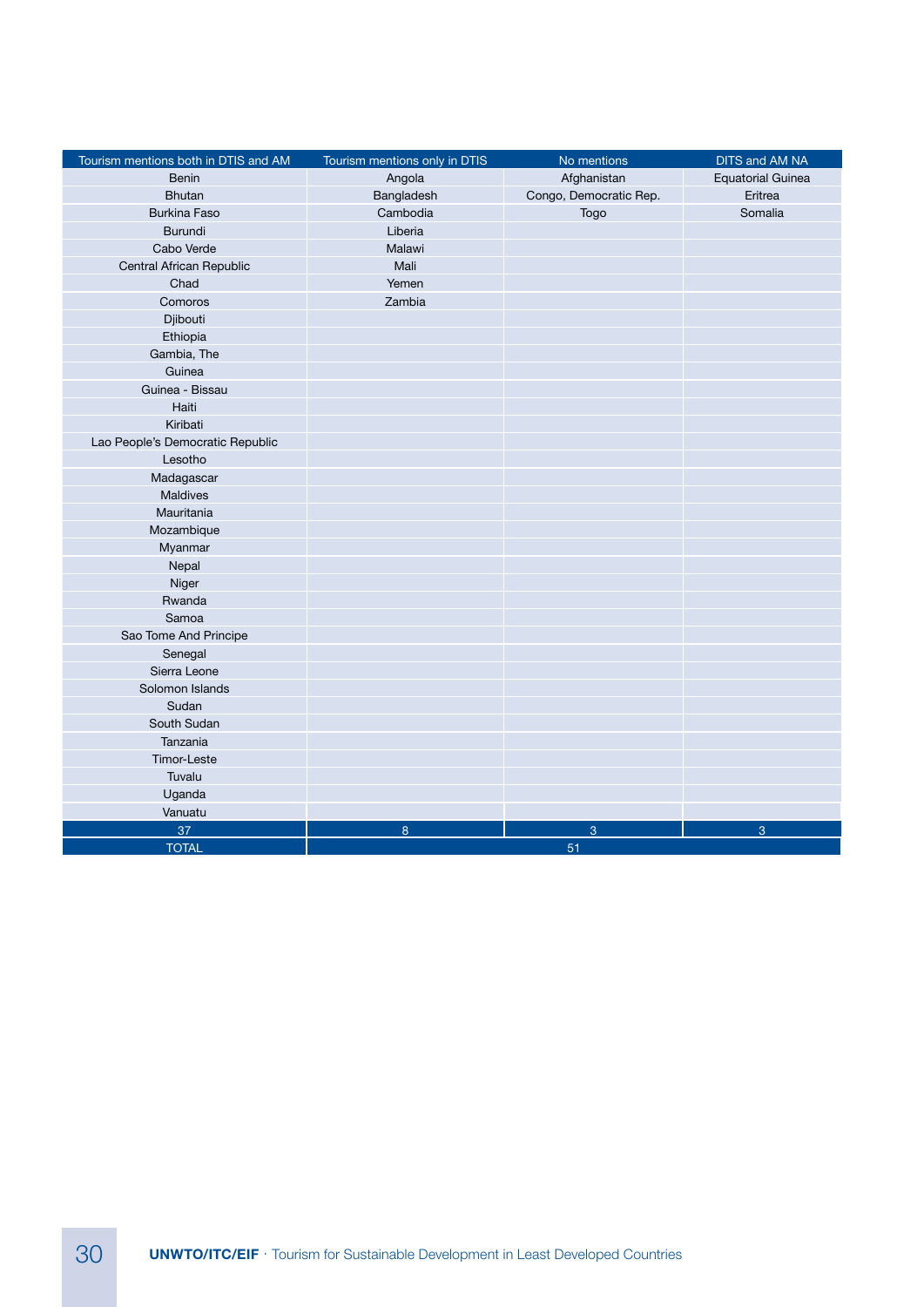## ANNEX 3: Tourism Tier 2 projects

EIF support to tourism (as of December 2016)

| Country            | Project type                     | Status  | Budget \$ total |
|--------------------|----------------------------------|---------|-----------------|
| Cambodia           | Tier 2 Tourism project           | Ongoing | 950,000         |
| Sierra Leone       | Tier 2 Tourism project           | Ongoing | 2,990,000       |
| Solomon Islands    | Tier 2 Tourism project           | Ongoing | 1,544,700       |
| Vanuatu            | Tier 2 Tourism project           | Ongoing | 3,150,000       |
| Burundi            | Tourism Feasibility Study        | Ongoing | 202,091         |
| Liberia            | <b>Tourism Feasibility Study</b> | Ongoing | 199,433         |
| Total <sup>'</sup> |                                  |         | 9,036,224       |

### From the 2014 Annual Report:

By the end of 2014, four tourism projects had been approved by the EIF Board (three in 2014 for Cambodia, Solomon Islands and Vanuatu with several others in the pipeline). The total commitment was \$8.63 million, equivalent to 9% of the Tier 2 project portfolio.

| Tier 2 projects and financial commitments, 2011-2014 |                           |                 |               |                                     |  |  |  |  |  |  |
|------------------------------------------------------|---------------------------|-----------------|---------------|-------------------------------------|--|--|--|--|--|--|
| Sector                                               | <b>Number of Projects</b> | Sector subtypes | Sector budget | Sector budget<br>ratio of total (%) |  |  |  |  |  |  |
| Agribusiness                                         | 18                        | 25              | \$56,351,221  | 62                                  |  |  |  |  |  |  |
| Trade facilitation                                   | 5                         | 5               | \$13,480,250  | 15                                  |  |  |  |  |  |  |
| Standards                                            | $\overline{4}$            | 4               | \$8,841,361   | 10                                  |  |  |  |  |  |  |
| <b>Tourism</b>                                       | $\overline{4}$            | $\overline{4}$  | \$8,634,700   | 9                                   |  |  |  |  |  |  |
| Textile and apparel                                  | $\overline{2}$            | $\overline{2}$  | \$2,865,950   | 3                                   |  |  |  |  |  |  |
| Feasibility study                                    | 3                         | 3               | \$995,327     |                                     |  |  |  |  |  |  |
| <b>Overall Total</b>                                 | 36                        | 43              | \$91,168,809  | 100                                 |  |  |  |  |  |  |

#### 2013 Annual Progress Report

In 2013, one tourism project was approved by the EIF Board, and three projects were in the pipeline for 2014.

| Number of Tier 2 projects and financial commitments, 2009–2013 |                                                               |                |              |                                     |  |  |  |  |  |  |
|----------------------------------------------------------------|---------------------------------------------------------------|----------------|--------------|-------------------------------------|--|--|--|--|--|--|
| Sector                                                         | <b>Number of Projects</b><br>Sector subtypes<br>Sector budget |                |              | Sector budget<br>ratio of total (%) |  |  |  |  |  |  |
| Agribusiness                                                   | 12                                                            | 13             | \$33,399,880 | 63                                  |  |  |  |  |  |  |
| Trade facilitation                                             | 3                                                             | 3              | \$7,103,033  | 13                                  |  |  |  |  |  |  |
| <b>Standards</b>                                               | 3                                                             | 3              | \$5,886,089  | 11                                  |  |  |  |  |  |  |
| Tourism                                                        |                                                               | $\overline{2}$ | \$3,012,425  | 6                                   |  |  |  |  |  |  |
| Textile and apparel                                            |                                                               |                | \$2,887,445  | 5                                   |  |  |  |  |  |  |
| Feasibility study                                              | $\overline{2}$                                                | 2              | \$812,060    | $\overline{2}$                      |  |  |  |  |  |  |
| <b>Overall Total</b>                                           | 22                                                            | 23             | \$53,100,932 | 100                                 |  |  |  |  |  |  |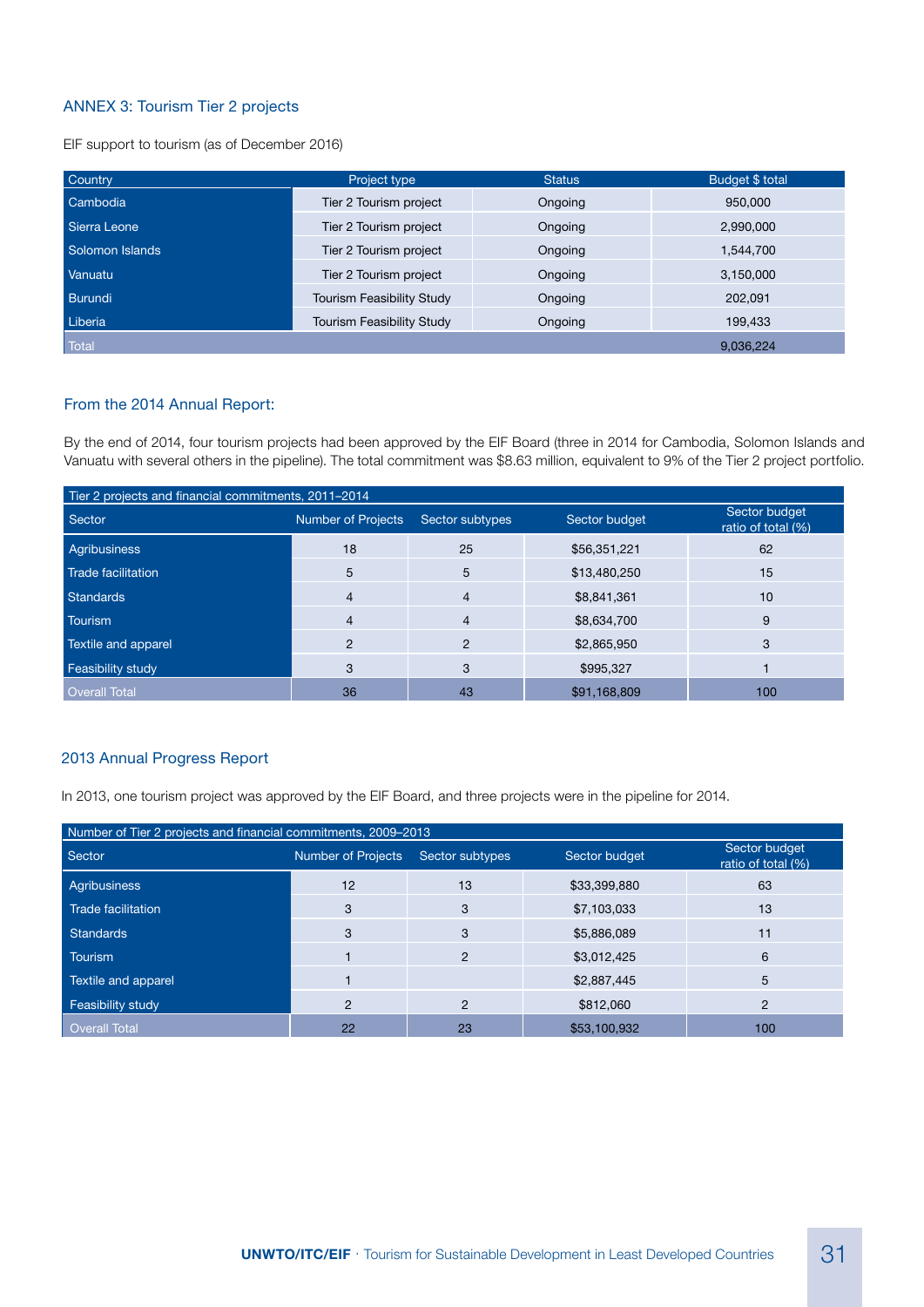## ANNEX 4: Template country analysis of tourism references in DTIS

| <b>DTIS</b>                         | Undertaken by                                           | <b>DTIS</b> | <b>DTIS_U</b> | T Tourism policy<br>and governance<br>Tourism p | $\Xi$<br>policies an<br>programme<br>5<br>5<br>O<br>$\overline{\Phi}$<br>dey<br>dey | $\overline{O}$<br>$\alpha$<br>$\circ$<br>5<br>ਰ<br>ja<br>φ<br>g<br>Ō<br>$\dot{\alpha}$ $g$ | $\overline{C}$<br><b>jovernance</b><br>Istitutional s<br>$\sigma$<br>lour<br>က္<br>ි ල | $\overline{\mathsf{N}}$ |              | ronm           | m<br>marke<br>oduct<br>ర్ | ் இ                      |
|-------------------------------------|---------------------------------------------------------|-------------|---------------|-------------------------------------------------|-------------------------------------------------------------------------------------|--------------------------------------------------------------------------------------------|----------------------------------------------------------------------------------------|-------------------------|--------------|----------------|---------------------------|--------------------------|
| Angola                              | <b>World Bank</b>                                       | 2006        | N/A           | 1                                               | $\mathbf 0$                                                                         | 1                                                                                          | 1                                                                                      | 1                       | $\mathbf{1}$ | 1              | 1                         | $\mathbf 0$              |
| Bangladesh                          | <b>World Bank</b>                                       | 2009        | 2016          | 1                                               | $\mathbf{1}$                                                                        | $\mathbf 0$                                                                                | 0                                                                                      | 1                       | $\mathbf 0$  | $\mathbf 0$    | 1                         | $\mathbf 0$              |
| <b>Benin</b>                        | <b>World Bank</b>                                       | 2005        | 2015          | 1                                               | $\overline{1}$                                                                      | 1                                                                                          | 0                                                                                      | 1                       | $\mathbf{1}$ | 1              | 1                         | $\mathbf{1}$             |
| <b>Bhutan</b>                       | <b>UNDP</b>                                             | 2012        | N/A           | 1                                               | $\overline{1}$                                                                      | 1                                                                                          | $\mathbf{1}$                                                                           | 1                       | $\mathbf{1}$ | 1              | 1                         | $\mathbf 0$              |
| <b>Burkina Faso</b>                 | <b>World Bank</b>                                       | 2007        | 2014          | 1                                               | $\overline{1}$                                                                      | 1                                                                                          | 0                                                                                      | 1                       | $\mathbf{1}$ | $\overline{1}$ | 1                         | $\mathbf 0$              |
| <b>Burundi</b>                      | <b>World Bank</b>                                       | 2003        | 2012          | $\mathbf{1}$                                    | $\overline{1}$                                                                      | 1                                                                                          | $\mathbf{1}$                                                                           | 1                       | $\mathbf{1}$ | $\overline{1}$ | 1                         | $\mathbf{1}$             |
| <b>Cabo Verde</b>                   | Ministry of<br>Tourism,<br>Industry and<br>energy       | 2009        | 2013          | 1                                               | $\mathbf{1}$                                                                        | 1                                                                                          | 1                                                                                      | $\mathbf{1}$            | $\mathbf{1}$ | $\mathbf{1}$   | 1                         | $\mathbf{1}$             |
| Cambodia                            | <b>UNDP</b>                                             | 2007        | 2014          | 1                                               | $\mathbf{1}$                                                                        | 1                                                                                          | 0                                                                                      | 1                       | $\mathbf{1}$ | 1              | 1                         | $\mathbf 0$              |
| Central African Rep.                | <b>UNDP</b>                                             | 2007        | N/A           | 1                                               | $\mathbf 0$                                                                         | 1                                                                                          | 0                                                                                      | $\mathbf{1}$            | $\mathbf 0$  | $\overline{1}$ | 1                         | $\mathbf{1}$             |
| Chad                                | <b>UNDP</b>                                             | 2007        | 2013          | 1                                               | $\mathbf 0$                                                                         | 1                                                                                          | 1                                                                                      | 1                       | $\mathbf{1}$ | 1              | 1                         | $\mathbf 0$              |
| Comoros                             | <b>UNDP</b>                                             | 2006        | 2015          | 1                                               | $\overline{1}$                                                                      | 1                                                                                          | 0                                                                                      | 1                       | $\mathbf 0$  | $\overline{1}$ | 1                         | $\mathbf 0$              |
| Djibouti                            | <b>UNCTAD</b>                                           | 2004        | 2015          | 1                                               | $\mathbf{1}$                                                                        | 1                                                                                          | 1                                                                                      | 1                       | 1            | $\mathbf{1}$   | 1                         | $\mathbf{1}$             |
| Ethiopia                            | <b>UNCTAD</b>                                           | 2004        | N/A           | 0                                               | $\overline{0}$                                                                      | 0                                                                                          | 0                                                                                      | 1                       | $\mathbf 0$  | $\overline{1}$ | 1                         | $\mathbf 0$              |
| Gambia                              | <b>UNCTAD</b>                                           |             | 2013          | 1                                               | $\overline{1}$                                                                      | 0                                                                                          | 1                                                                                      | 1                       | $\mathbf{1}$ | 1              | 1                         | $\mathbf 0$              |
| Guinea                              | <b>World Bank</b>                                       | 2003        | 2016          | $\mathbf{1}$                                    | 1                                                                                   | 1                                                                                          | 0                                                                                      | 1                       | $\mathbf 0$  | 0              | 1                         | 1                        |
| Guinea-Bissau                       | <b>UNDP</b>                                             | 2010        | N/A           | 1                                               | $\mathbf{1}$                                                                        | 1                                                                                          | 0                                                                                      | 1                       | $\mathbf{1}$ | $\overline{1}$ | 1                         | $\mathbf{1}$             |
| Haiti                               | <b>World Bank</b>                                       | 2013        | N/A           | 1                                               | $\overline{1}$                                                                      | 1                                                                                          | 0                                                                                      | 1                       | $\mathbf{1}$ | 1              | 1                         | $\mathbf{1}$             |
| Kiribati                            | <b>UNDP</b>                                             | 2010        | N/A           | 1                                               | $\overline{1}$                                                                      | 1                                                                                          | 1                                                                                      | 1                       | $\mathbf{1}$ | $\overline{1}$ | 1                         | $\mathbf 0$              |
| Lao People's<br>Democratic Republic | Ministry of<br>Industry and<br>Commerce                 | 2004        | 2012          | $\mathbf{1}$                                    | $\mathbf{1}$                                                                        | 0                                                                                          | 1                                                                                      | 1                       | $\mathbf{1}$ | $\mathbf{1}$   | 1                         | 0                        |
| Lesotho                             | <b>USAID</b>                                            | 2003        | 2012          | 1                                               | $\mathbf{1}$                                                                        | 1                                                                                          | 1                                                                                      | 1                       | $\mathbf{1}$ | 1              | 1                         | 0                        |
| Liberia                             | <b>World Bank</b>                                       | 2008        | 2015          | 1                                               | $\overline{1}$                                                                      | 1                                                                                          | $\mathbf{1}$                                                                           | 1                       | $\mathbf 0$  | 1              | 1                         | $\mathbf 0$              |
| Madagascar                          | <b>World Bank</b>                                       | 2003        | 2015          | 1                                               | $\overline{1}$                                                                      | 1                                                                                          | $\mathbf 1$                                                                            | 1                       | $\mathbf{1}$ | 1              | 1                         | $\mathbf{1}$             |
| Malawi                              | <b>World Bank</b>                                       | 2004        | 2014          | 1                                               | $\overline{1}$                                                                      | $\mathbf 0$                                                                                | 0                                                                                      | 1                       | $\mathbf 0$  | 1              | 1                         | $\mathbf 0$              |
| <b>Maldives</b>                     | <b>UNDP</b>                                             | 2006        | N/A           | 1                                               | $\mathbf{1}$                                                                        | 1                                                                                          | 1                                                                                      | 1                       | $\mathbf{1}$ | $\overline{1}$ | 1                         | $\mathbf 1$              |
| Mali                                | <b>World Bank</b>                                       | 2004        | 2015          | 1                                               | $\mathbf{1}$                                                                        | 1                                                                                          | 1                                                                                      | 1                       | $\mathbf 0$  | 1              | 1                         | $\mathbf{1}$             |
| Mauritania                          | <b>World Bank</b>                                       | 2001        | 2016          | 1                                               | $\overline{1}$                                                                      | 1                                                                                          | 1                                                                                      | 1                       | $\mathbf 0$  | $\overline{1}$ | 1                         | $\overline{\phantom{a}}$ |
| Mozambique                          | <b>UNCTAD</b>                                           | 2004        | 2016          | 1                                               | 1                                                                                   | 1                                                                                          | 1                                                                                      | 1                       | $\mathbf{1}$ | 1              | $\mathbf 0$               | 1                        |
| Myanmar                             | <b>World Bank</b>                                       | 2016        | N/A           | 1                                               | $\mathbf 0$                                                                         | 1                                                                                          | 1                                                                                      | 1                       | $\mathbf{1}$ | 1              | 1                         | $\mathbf{1}$             |
| Nepal                               | <b>UNDP</b>                                             | 2003        | 2015          | 1                                               | 1                                                                                   | 1                                                                                          | 0                                                                                      | 1                       | $\mathbf 0$  | 1              | 1                         | $\overline{1}$           |
| Niger                               | <b>UNCTAD</b>                                           | 2008        | 2015          | 1                                               | $\overline{1}$                                                                      | 1                                                                                          | 0                                                                                      | 1                       | 1            | $\overline{1}$ | 0                         | $\mathbf 0$              |
| Rwanda                              | <b>ITC</b>                                              | 2005        | 2011          | 1                                               | $\mathbf{1}$                                                                        | 1                                                                                          | 1                                                                                      | 1                       | $\mathbf{1}$ | 1              | 1                         | $\mathbf{1}$             |
| Samoa                               | <b>UNDP</b>                                             | 2010        | N/A           | 1                                               | $\mathbf{1}$                                                                        | 1                                                                                          | 0                                                                                      | $\mathbf{1}$            | $\mathbf{1}$ | $\mathbf{1}$   | 1                         | $\mathbf{1}$             |
| Sao Tome and Principe               | <b>World Bank</b>                                       | 2006        | 2013          | 1                                               | $\mathbf{1}$                                                                        | 1                                                                                          | $\mathbf{1}$                                                                           | 1                       | $\mathbf{1}$ | $\mathbf{1}$   | 1                         | $\mathbf{1}$             |
| Senegal                             | <b>UNCTAD</b>                                           | 2003        | 2013          | 1                                               | $\mathbf 0$                                                                         | 1                                                                                          | 1                                                                                      | 1                       | $\mathbf{1}$ | 0              | 1                         | $\mathbf{1}$             |
| Sierra Leone                        | <b>World Bank</b>                                       | 2006        | 2013          | $\mathbf{1}$                                    | $\mathbf{1}$                                                                        | $\mathbf{1}$                                                                               | 0                                                                                      | $\mathbf{1}$            | $\mathbf{1}$ | $\mathbf{1}$   | 0                         | $\mathbf 0$              |
| Solomon Islands                     | Ministry of<br>Foreign Affairs<br>and External<br>Trade | 2009        | N/A           | $\mathbf{1}$                                    | $\mathbf{1}$                                                                        | 0                                                                                          | 1                                                                                      | 1                       | $\mathbf{1}$ | $\mathbf{1}$   | 1                         | $\mathbf{1}$             |
| South Sudan                         | <b>UNDP</b>                                             | 2014        | N/A           | 1                                               | $\mathbf{1}$                                                                        | 1                                                                                          | 1                                                                                      | 1                       | $\mathbf{1}$ | 1              | 1                         | $\mathbf{1}$             |
| Sudan                               | <b>World Bank</b>                                       | 2008        | 2014          | $\mathbf{1}$                                    | $\mathbf{1}$                                                                        | 1                                                                                          | $\mathbf{1}$                                                                           | $\mathbf{1}$            | $\mathbf{1}$ | $\mathbf{1}$   | 1                         | $\mathbf{1}$             |
| Tanzania                            | Ministry of<br>Industry, Trade<br>and Marketing         | 2005        | 2009-<br>2013 | $\pmb{0}$                                       | $\mathbf 0$                                                                         | 0                                                                                          | 0                                                                                      | 1                       | $\pmb{0}$    | 1              | 1                         | $\mathbf 0$              |
| <b>Timor-Leste</b>                  | <b>World Bank</b>                                       | 2011        | N/A           | 1                                               | $\mathbf{1}$                                                                        | 0                                                                                          | 1                                                                                      | 1                       | $\mathbf{1}$ | 1              | 0                         | $\mathbf 0$              |
| Tuvalu                              | <b>UNDP</b>                                             | 2010        | N/A           | 1                                               | $\mathbf{1}$                                                                        | 1                                                                                          | 1                                                                                      | 1                       | $\mathbf{1}$ | 1              | 1                         | $\mathbf 0$              |
| Uganda                              | <b>World Bank</b>                                       | 2006        | 2013          | $\mathbf{1}$                                    | $\mathbf{1}$                                                                        | $\mathbf 0$                                                                                | 1                                                                                      | 1                       | $\mathbf{1}$ | 1              | 1                         | $\mathbf{1}$             |
| Vanuatu                             | <b>UNDP</b>                                             | 2007        | N/A           | 1                                               | $\mathbf{1}$                                                                        | 1                                                                                          | 1                                                                                      | 1                       | $\mathbf{1}$ | 1              | 1                         | 1                        |
| Yemen                               | <b>UNDP</b>                                             | 2003        | 2015          | 1                                               | $\mathbf{1}$                                                                        | 1                                                                                          | 1                                                                                      | 1                       | $\mathbf{1}$ | 1              | 1                         | $\mathbf{1}$             |
| Zambia                              | <b>World Bank</b>                                       | 2005        | 2014          | $\mathbf{1}$                                    | $\mathbf{1}$                                                                        | $\mathbf{1}$                                                                               | $\mathbf{1}$                                                                           | $\mathbf{1}$            | $\mathbf{1}$ | $\mathbf{1}$   | $\mathbf{1}$              | $\mathbf{1}$             |
|                                     |                                                         |             | 30<br>Updates | 103                                             | 38                                                                                  | 36                                                                                         | 29                                                                                     | 143                     | 34           | 42             | 41                        | 26                       |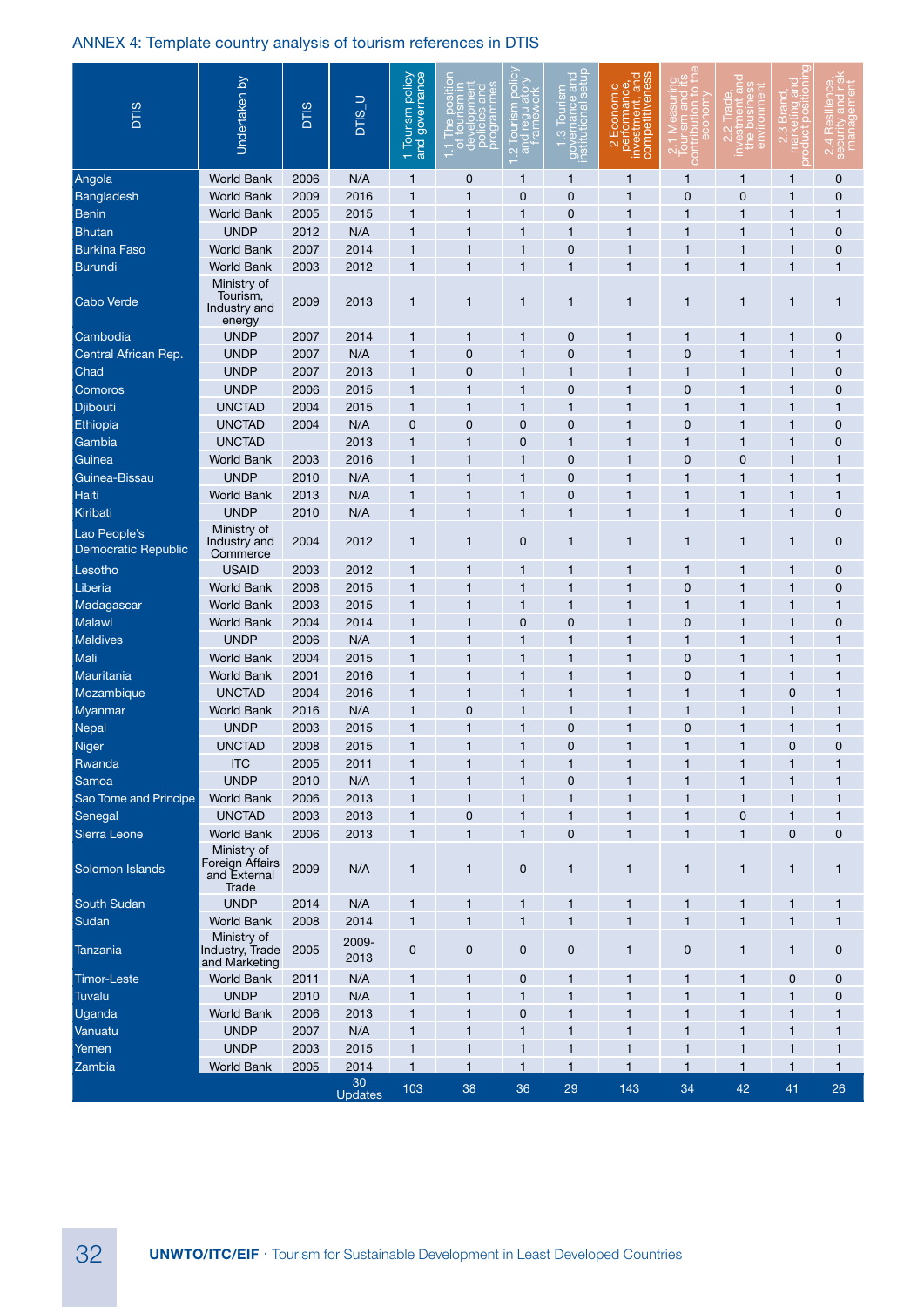| 3 Employment,<br>decent work and<br>capacity building | Resources planning<br>and working<br>conditions<br>3.1 Human | assessment and<br>the provision of<br>training<br>3.2 Skills | 4 Poverty reduction<br>and social inclusion | 4.1 An integrated<br>poverty reductior<br>through tourism<br>approach | ourism<br>pro-poor<br>4.2 Stren | 4.3 The inclusion<br>groups in the<br>ourism secto | SO <sub>CI</sub><br>The prevent<br>of negative<br>$\frac{4}{4}$ | 5 Sustainability<br>of the natural<br>and cultural<br>environment | 5.1 Relating<br>tourism to natural<br>and cultural<br>heritage | 5.2 Focusing on<br>climate change | of tourism<br>development and<br>5.3 Enhancing<br>sustainability<br>operations<br>5.31 | 5.4 Measuring and<br>monitoring tourism<br>impacts |
|-------------------------------------------------------|--------------------------------------------------------------|--------------------------------------------------------------|---------------------------------------------|-----------------------------------------------------------------------|---------------------------------|----------------------------------------------------|-----------------------------------------------------------------|-------------------------------------------------------------------|----------------------------------------------------------------|-----------------------------------|----------------------------------------------------------------------------------------|----------------------------------------------------|
| $\mathbf{1}$                                          | 0                                                            | $\mathbf{1}$                                                 | $\mathbf{1}$                                | $\mathbf{1}$                                                          | $\mathbf 0$                     | 0                                                  | 0                                                               | $\mathbf{1}$                                                      | $\mathbf{1}$                                                   | $\pmb{0}$                         | 0                                                                                      | 0                                                  |
| $\mathbf 0$                                           | $\mathbf 0$                                                  | $\mathbf 0$                                                  | $\mathbf 0$                                 | $\mathbf 0$                                                           | $\mathbf 0$                     | $\mathbf 0$                                        | $\mathbf 0$                                                     | 0                                                                 | $\mathbf 0$                                                    | $\mathbf 0$                       | 0                                                                                      | 0                                                  |
| 1                                                     | $\mathbf{1}$                                                 | 0                                                            | $\mathbf{1}$                                | 1                                                                     | 0                               | 1                                                  | 0                                                               | 1                                                                 | 1                                                              | 0                                 | 1                                                                                      | 1                                                  |
| $\mathbf{1}$                                          | $\mathbf 0$                                                  | $\mathbf{1}$                                                 | 1                                           | 1                                                                     | 1                               | 1                                                  | 1                                                               | 1                                                                 | 1                                                              | 0                                 | 0                                                                                      | 1                                                  |
| 1                                                     | $\mathbf{1}$                                                 | $\mathbf{1}$                                                 | $\mathbf 0$                                 | 0                                                                     | $\mathbf 0$                     | $\mathbf 0$                                        | 0                                                               | 1                                                                 | 1                                                              | 0                                 | 0                                                                                      | 0                                                  |
| 1                                                     | $\mathbf 0$                                                  | $\mathbf{1}$                                                 | 1                                           | 0                                                                     | 1                               | $\mathbf{1}$                                       | 0                                                               | 1                                                                 | 1                                                              | 0                                 | 1                                                                                      | 0                                                  |
| 1                                                     | 0                                                            | $\mathbf{1}$                                                 | 1                                           | 1                                                                     | $\mathbf 0$                     | 1                                                  | 0                                                               | 1                                                                 | 1                                                              | 1                                 | 1                                                                                      | 1                                                  |
| 1                                                     | 1                                                            | $\mathbf{1}$                                                 | 1                                           | 0                                                                     | 0                               | $\mathbf{1}$                                       | 0                                                               | 1                                                                 | 1                                                              | 0                                 | 1                                                                                      | 0                                                  |
| $\mathbf{1}$                                          | $\mathbf 0$                                                  | $\mathbf{1}$                                                 | $\mathbf 0$                                 | 0                                                                     | $\mathbf 0$                     | 0                                                  | 0                                                               |                                                                   | 1                                                              | 0                                 | 1                                                                                      | 0                                                  |
| $\mathbf{1}$                                          | $\mathbf{1}$                                                 | 1                                                            | 1                                           | 1                                                                     | $\mathbf 0$                     | 0                                                  | 0                                                               | 1                                                                 | 1                                                              | 0                                 | 1                                                                                      | 0                                                  |
| 1                                                     | $\mathbf{1}$                                                 | $\mathbf{1}$                                                 | $\mathbf 0$                                 | $\mathbf 0$                                                           | $\mathbf 0$                     | $\mathbf 0$                                        | 0                                                               |                                                                   | 1                                                              | 0                                 | 1                                                                                      | $\mathbf{0}$                                       |
| 1                                                     | 1                                                            | 1                                                            | 1                                           | $\mathbf{1}$                                                          | 0                               | 0                                                  | 0                                                               | 1                                                                 | $\mathbf{1}$                                                   | 0                                 | 1                                                                                      | 1                                                  |
| 1                                                     | $\mathbf 0$                                                  | 1                                                            | $\mathbf 0$                                 | 0                                                                     | 0                               | 0                                                  | 0                                                               | 1                                                                 | $\mathbf{1}$                                                   | 0                                 | 1                                                                                      | $\mathbf 0$                                        |
| 1                                                     | $\mathbf 0$                                                  | 1                                                            | $\pmb{0}$                                   | $\mathbf 0$                                                           | $\mathbf 0$                     | 0                                                  | 0                                                               | 1                                                                 | $\mathbf{1}$                                                   | 0                                 | 0                                                                                      | 0                                                  |
| 1                                                     | $\mathbf{1}$                                                 | 1                                                            | 1                                           | 1                                                                     | $\mathbf 0$                     | 0                                                  | 0                                                               | 1                                                                 | 1                                                              | 0                                 | 1                                                                                      | $\mathbf 0$                                        |
| 0                                                     | $\mathbf 0$                                                  | $\mathbf 0$                                                  | 1                                           | $\mathbf{1}$                                                          | $\mathbf 0$                     | 0                                                  | $\mathbf 0$                                                     | 1                                                                 | 1                                                              | 0                                 | 0                                                                                      | $\mathbf 0$                                        |
| 1                                                     | $\mathbf{1}$                                                 | 1                                                            | 1                                           | 1                                                                     | 0                               | 0                                                  | 0                                                               | 1                                                                 | 1                                                              | 0                                 | 1                                                                                      | 0                                                  |
| 1                                                     | $\mathbf{1}$                                                 | 1                                                            | 1                                           | $\overline{1}$                                                        | $\mathbf 0$                     | $\mathbf{1}$                                       | 0                                                               | 1                                                                 | $\mathbf{1}$                                                   | 0                                 | 1                                                                                      | 0                                                  |
| 1                                                     | $\mathbf{1}$                                                 | 1                                                            | 1                                           | $\overline{1}$                                                        | $\mathbf 0$                     | $\mathbf 0$                                        | 0                                                               | 1                                                                 | 1                                                              | 0                                 | 1                                                                                      | 0                                                  |
| 1                                                     | $\mathbf{1}$                                                 | 1                                                            | $\mathbf 0$                                 | $\mathbf 0$                                                           | $\mathbf 0$                     | 0                                                  | 0                                                               | 1                                                                 | 1                                                              | 0                                 | 0                                                                                      | 0                                                  |
| 1                                                     | $\mathbf{1}$                                                 | $\mathbf{1}$                                                 | 1                                           | $\mathbf{1}$                                                          | $\mathbf{1}$                    | 1                                                  | 0                                                               | 0                                                                 | $\mathbf 0$                                                    | 0                                 | $\mathbf 0$                                                                            | 0                                                  |
| 1                                                     | 1                                                            | 1                                                            | $\mathbf 0$                                 | $\mathbf 0$                                                           | $\mathbf 0$                     | $\mathbf 0$                                        | 0                                                               | 1                                                                 | 1                                                              | 0                                 | 1                                                                                      | $\mathbf{1}$                                       |
| 1                                                     | $\mathbf 0$                                                  | 1                                                            | 0                                           | $\mathbf 0$                                                           | $\mathbf 0$                     | 0                                                  | 0                                                               | 0                                                                 | $\mathbf 0$                                                    | 0                                 | $\mathbf 0$                                                                            | 0                                                  |
| 1                                                     | 1                                                            | 1                                                            | $\mathbf{1}$                                | $\overline{1}$                                                        | $\mathbf 0$                     | 0                                                  | 0                                                               | $\mathbf{1}$                                                      | 1                                                              | 0                                 | 1                                                                                      | 0                                                  |
| 0                                                     | $\mathbf 0$                                                  | 0                                                            | $\mathbf 0$                                 | $\mathbf 0$                                                           | $\mathbf 0$                     | 0                                                  | 0                                                               | 0                                                                 | $\mathbf 0$                                                    | 0                                 | $\mathbf 0$                                                                            | 0                                                  |
| 1                                                     | 0                                                            | 1                                                            | 0                                           | $\mathbf 0$                                                           | 0                               | 0                                                  | 0                                                               | 1                                                                 | 1                                                              | 0                                 | 1                                                                                      | 0                                                  |
| 0                                                     | $\mathbf 0$                                                  | 0                                                            | $\mathbf{1}$                                | $\overline{1}$                                                        | $\mathbf 0$                     | 1                                                  | 0                                                               | 1                                                                 | 1                                                              | 0                                 | 1                                                                                      | 0                                                  |
| 1                                                     | 1                                                            | 1                                                            | 1                                           | 1                                                                     | 1                               | $\mathbf{1}$                                       | 1                                                               | 1                                                                 | 1                                                              | 0                                 | 1                                                                                      | 1                                                  |
| $\mathbf{1}$                                          | $\mathbf 0$                                                  | $\mathbf{1}$                                                 | $\overline{1}$                              | 1                                                                     | 0                               | $\mathbf 0$                                        | 0                                                               | 1                                                                 | 1                                                              | 0                                 | 0                                                                                      | $\mathbf{0}$                                       |
| 1                                                     | 0                                                            | $\mathbf{1}$                                                 | $\mathbf 0$                                 | 0                                                                     | $\mathbf 0$                     | 0                                                  | 0                                                               | 0                                                                 | 0                                                              | $\mathbf 0$                       | 0                                                                                      | $\mathbf{0}$                                       |
| $\mathbf{1}$                                          | $\mathbf 0$                                                  | $\mathbf{1}$                                                 | $\mathbf{1}$                                | 1                                                                     | 0                               | 0                                                  | 0                                                               | 0                                                                 | 0                                                              | 0                                 | 0                                                                                      | $\mathbf{0}$                                       |
| 1                                                     | $\mathbf{1}$                                                 | $\mathbf{1}$                                                 | $\mathbf 0$                                 | 0                                                                     | $\mathbf 0$                     | 0                                                  | 0                                                               | 1                                                                 | 1                                                              | 0                                 | 1                                                                                      | 1                                                  |
| 1                                                     | $\mathbf 0$                                                  | $\mathbf{1}$                                                 | $\mathbf 0$                                 | 0                                                                     | 0                               | 0                                                  | 0                                                               |                                                                   | 1                                                              | 0                                 | 1                                                                                      | $\mathbf{1}$                                       |
| 1                                                     | 1<br>1                                                       | 1<br>1                                                       | 1                                           | 1                                                                     | 0<br>1                          |                                                    | 0                                                               | 1                                                                 |                                                                | 0<br>0                            | 1                                                                                      | 0                                                  |
| $\mathbf{1}$                                          | $\mathbf{1}$                                                 | $\mathbf{1}$                                                 | 1                                           |                                                                       |                                 | 1                                                  | 0                                                               | 1                                                                 | 1                                                              |                                   | 1                                                                                      | 0                                                  |
| $\mathbf{1}$                                          | 1                                                            | 1                                                            | 1<br>1                                      | 1<br>1                                                                | $\mathbf 0$<br>$\mathbf{1}$     | 1<br>$\mathbf{1}$                                  | 0<br>0                                                          | 1<br>1                                                            | 1                                                              | 0<br>0                            | 1<br>1                                                                                 | 0                                                  |
| $\mathbf{1}$                                          | $\mathbf{1}$                                                 |                                                              | 1                                           | $\mathbf{1}$                                                          | $\overline{1}$                  | $\pmb{0}$                                          |                                                                 | $\mathbf{1}$                                                      | 1<br>1                                                         |                                   | 1                                                                                      | 1                                                  |
| 0                                                     | $\mathbf 0$                                                  | 1<br>$\pmb{0}$                                               | $\mathbf 0$                                 | $\pmb{0}$                                                             | $\mathbf 0$                     | 0                                                  | 0<br>0                                                          | $\pmb{0}$                                                         | 0                                                              | 0<br>0                            | 0                                                                                      | 0<br>0                                             |
| 0                                                     | $\mathbf 0$                                                  | $\pmb{0}$                                                    | $\mathbf 0$                                 | 0                                                                     | $\mathbf 0$                     | 0                                                  | 0                                                               | 1                                                                 | 1                                                              | 0                                 | $\pmb{0}$                                                                              | 1                                                  |
| 1                                                     | $\mathbf{1}$                                                 | 1                                                            | $\mathbf{1}$                                | $\mathbf{1}$                                                          | $\mathbf 0$                     | 0                                                  | 0                                                               | $\mathbf{1}$                                                      | $\mathbf{1}$                                                   | $\mathbf{1}$                      | $\pmb{0}$                                                                              | 1                                                  |
| $\mathbf{1}$                                          | $\pmb{0}$                                                    | 1                                                            | $\mathbf{1}$                                | $\mathbf{1}$                                                          | $\mathbf 0$                     | 0                                                  | 0                                                               | $\mathbf{1}$                                                      | $\mathbf{1}$                                                   | 0                                 | 1                                                                                      | 1                                                  |
| 1                                                     | $\mathbf 0$                                                  | 1                                                            | $\mathbf{1}$                                | $\mathbf{1}$                                                          | $\mathbf 0$                     | $\mathbf{1}$                                       | 1                                                               | $\mathbf{1}$                                                      | 1                                                              | 1                                 | $\mathbf 0$                                                                            | 1                                                  |
| 1                                                     | $\mathbf{1}$                                                 | $\mathbf{1}$                                                 | $\mathbf{1}$                                | $\mathbf{1}$                                                          | $\mathbf{1}$                    | $\mathbf{1}$                                       | 0                                                               | $\mathbf{1}$                                                      | $\pmb{0}$                                                      | 1                                 | 1                                                                                      | 1                                                  |
| $\mathbf{1}$                                          | $\mathbf{1}$                                                 | $\mathbf{1}$                                                 | $\pmb{0}$                                   | $\mathbf 0$                                                           | $\mathbf 0$                     | $\mathsf 0$                                        | 0                                                               | $\mathbf{1}$                                                      | 1                                                              | 0                                 | 0                                                                                      | $\mathbf 0$                                        |
| 62                                                    | 24                                                           | 38                                                           | 52                                          | 26                                                                    | $\bf 8$                         | $15\,$                                             | $\overline{3}$                                                  | 82                                                                | 37                                                             | $\overline{4}$                    | 27                                                                                     | 14                                                 |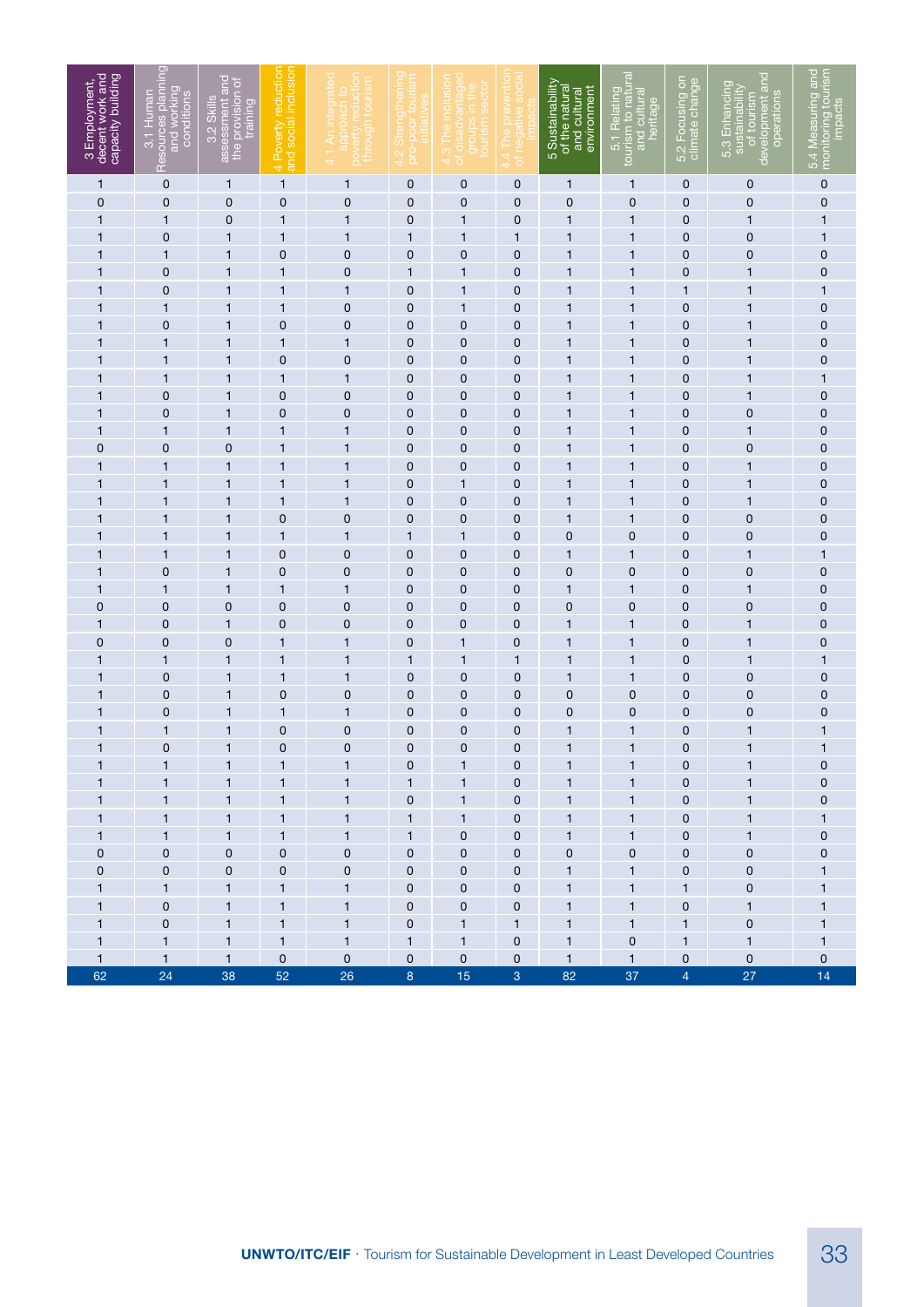| ACTION                                     | Undertaken by                                           | <b>DTIS</b> | <b>DTIS_U</b>        | $\cup$<br><b>Dub</b> |              |              |              | Econom<br>titive<br>rmai<br>mper<br>흔<br>$\overline{\mathsf{N}}$ |              |                |              |                |
|--------------------------------------------|---------------------------------------------------------|-------------|----------------------|----------------------|--------------|--------------|--------------|------------------------------------------------------------------|--------------|----------------|--------------|----------------|
| Angola                                     | <b>World Bank</b>                                       | 2006        | N/A                  | $\mathbf 0$          | $\mathbf 0$  | 0            | $\pmb{0}$    | 0                                                                | 0            | 0              | 0            | $\mathbf 0$    |
| Bangladesh                                 | <b>World Bank</b>                                       | 2009        | 2016                 | $\mathbf 0$          | 0            | 0            | 0            | 0                                                                | $\mathbf 0$  | $\mathbf 0$    | 0            | $\mathbf 0$    |
| <b>Benin</b>                               | <b>World Bank</b>                                       | 2005        | 2015                 | 1                    | 0            | 1            | 1            | 1                                                                | $\mathbf{1}$ | $\mathbf{1}$   | 0            | $\mathbf 0$    |
| <b>Bhutan</b>                              | <b>UNDP</b>                                             | 2012        | N/A                  | 1                    | 1            | 0            | 0            | 1                                                                | $\mathbf{1}$ | 0              | 1            | $\mathbf 0$    |
| <b>Burkina Faso</b>                        | <b>World Bank</b>                                       | 2007        | 2014                 | 1                    | 1            | $\mathbf{1}$ | 0            | 1                                                                | $\mathbf 0$  | 1              | 0            | $\mathbf 0$    |
| Burundi                                    | <b>World Bank</b>                                       | 2003        | 2012                 | $\mathbf{1}$         | 0            | $\mathbf{1}$ | 0            | 1                                                                | $\mathbf 0$  | $\overline{1}$ | 1            | $\mathbf 0$    |
| <b>Cape Verde</b>                          | Ministry of<br>Tourism,<br>Industry and<br>energy       | 2009        | 2013                 | $\mathbf{1}$         | $\mathbf{1}$ | $\mathbf{1}$ | $\mathbf{1}$ | 1                                                                | 1            | 1              | 1            | $\mathbf 0$    |
| Cambodia                                   | <b>UNDP</b>                                             | 2007        | 2014                 | $\mathbf 0$          | $\mathbf 0$  | $\mathbf 0$  | $\mathbf 0$  | 0                                                                | $\mathbf 0$  | 0              | $\mathbf 0$  | $\mathbf 0$    |
| Central African Rep.                       | <b>UNDP</b>                                             | 2007        | N/A                  | $\mathbf{1}$         | 0            | 1            | $\mathbf{1}$ | 1                                                                | $\mathbf{1}$ | $\mathbf{1}$   | 1            | $\mathbf 0$    |
| Chad                                       | <b>UNDP</b>                                             | 2007        | 2013                 | $\mathbf{1}$         | $\mathbf 0$  | 1            | $\mathbf{1}$ | 1                                                                | $\mathbf 0$  | 1              | 1            | $\mathbf 0$    |
| Comoros                                    | <b>UNDP</b>                                             | 2006        | 2015                 | $\mathbf{1}$         | $\mathbf{1}$ | 1            | $\mathbf{1}$ | 1                                                                | $\mathbf{1}$ | 1              | 1            | $\mathbf 0$    |
| Djibouti                                   | <b>UNCTAD</b>                                           | 2004        | 2015                 | $\mathbf{1}$         | 0            | 1            | 0            | 1                                                                | $\mathbf 0$  | $\mathbf{1}$   | 1            | $\mathbf 0$    |
| Ethiopia                                   | <b>UNCTAD</b>                                           | 2004        | N/A                  | $\mathbf{1}$         | 0            | 1            | $\mathbf{1}$ | 1                                                                | $\mathbf 0$  | $\mathbf{1}$   | 1            | $\mathbf 0$    |
| Gambia                                     | <b>UNCTAD</b>                                           |             | 2013                 | $\mathbf{1}$         | 0            | 1            | 0            | 1                                                                | $\mathbf{1}$ | 1              | 1            | 1              |
| Guinea                                     | <b>World Bank</b>                                       | 2003        | 2016                 | $\mathbf{1}$         | 0            | 1            | 0            | 0                                                                | $\mathbf 0$  | 0              | 0            | $\mathbf 0$    |
| Guinea-Bissau                              | <b>UNDP</b>                                             | 2010        | N/A                  | $\mathbf{1}$         | 0            | 0            | $\mathbf{1}$ | 1                                                                | $\mathbf{1}$ | $\mathbf{1}$   | $\mathbf{1}$ | $\mathbf 0$    |
| Haiti                                      | <b>World Bank</b>                                       | 2013        | N/A                  | 1                    | 0            | 1            | 1            | 1                                                                | $\mathbf{1}$ | $\overline{1}$ | $\mathbf{1}$ | $\mathbf 0$    |
| Kiribati                                   | <b>UNDP</b>                                             | 2010        | N/A                  | 1                    | 0            | 1            | 0            | 1                                                                | $\mathbf 0$  | $\mathbf{1}$   | 1            | $\mathbf 0$    |
| Lao People's<br><b>Democratic Republic</b> | Ministry of<br>Industry and<br>Commerce                 | 2004        | 2012                 | $\mathbf{1}$         | 0            | 0            | $\mathbf{1}$ | 1                                                                | $\mathbf{1}$ | $\mathbf{1}$   | 1            | $\mathbf 0$    |
| Lesotho                                    | <b>USAID</b>                                            | 2003        | 2012                 | $\mathbf{1}$         | $\mathbf 0$  | 1            | $\mathbf 0$  | 0                                                                | $\mathbf 0$  | 0              | 0            | $\mathbf 0$    |
| Liberia                                    | <b>World Bank</b>                                       | 2008        | 2015                 | 1                    | 0            | 1            | $\mathbf 0$  | 1                                                                | 1            | 1              | 1            | $\mathbf 0$    |
| Madagascar                                 | <b>World Bank</b>                                       | 2003        | 2015                 | $\mathbf 0$          | 0            | 0            | $\mathbf 0$  | 0                                                                | 0            | 0              | 0            | $\mathbf 0$    |
| Malawi                                     | <b>World Bank</b>                                       | 2004        | 2014                 | $\mathbf 0$          | 0            | 0            | $\mathbf 0$  | 0                                                                | 0            | 0              | 0            | $\mathbf 0$    |
| <b>Maldives</b>                            | <b>UNDP</b>                                             | 2006        | N/A                  | 1                    | $\mathbf 0$  | 1            | $\mathbf 0$  | 1                                                                | 1            | 1              | 1            | $\mathbf 0$    |
| Mali                                       | <b>World Bank</b>                                       | 2004        | 2015                 | $\mathbf 0$          | 0            | 0            | $\mathbf 0$  | 0                                                                | 0            | 0              | 0            | $\mathbf 0$    |
| Mauritania                                 | <b>World Bank</b>                                       | 2001        | 2016                 | 1                    | 0            | 1            | $\mathbf 1$  | 1                                                                | 0            | 1              | 0            | $\mathbf{1}$   |
| Mozambique                                 | <b>UNCTAD</b>                                           | 2004        | 2016                 | $\mathbf{1}$         | 0            | 0            | $\mathbf{1}$ | 1                                                                | 1            | 1              | 0            | $\mathbf 0$    |
| Myanmar                                    | <b>World Bank</b>                                       | 2016        | N/A                  | 0                    | 0            | 0            | 0            |                                                                  | 0            |                | 0            | 0              |
| Nepal                                      | <b>UNDP</b>                                             | 2003        | 2015                 | $\mathbf 0$          | 0            | 0            | $\mathbf 0$  | $\mathbf{1}$                                                     | 0            | 1              | 0            | $\mathbf 0$    |
| Niger                                      | <b>UNCTAD</b>                                           | 2008        | 2015                 | $\pmb{0}$            | $\mathbf 0$  | $\mathbf 0$  | $\mathbf 0$  | 0                                                                | $\mathbf 0$  | 0              | 0            | $\mathbf 0$    |
| Rwanda                                     | <b>ITC</b>                                              | 2005        | 2011                 | $\pmb{0}$            | $\mathbf 0$  | 0            | $\mathbf 0$  | 1                                                                | $\pmb{0}$    | $\overline{1}$ | 0            | $\mathbf 0$    |
| Samoa                                      | <b>UNDP</b>                                             | 2010        | N/A                  | $\mathbf{1}$         | 1            | 1            | $\mathbf 0$  | 1                                                                | $\mathbf{1}$ | 1              | 1            | $\mathbf 0$    |
| Sao Tome and Principe                      | <b>World Bank</b>                                       | 2006        | 2013                 | $\mathbf{1}$         | 0            | 1            | 1            | 1                                                                | $\mathbf 0$  | 1              | 1            | $\mathbf 0$    |
| Senegal                                    | <b>UNCTAD</b>                                           | 2003        | 2013                 | $\mathbf{1}$         | 0            | 1            | 1            | 1                                                                | $\mathbf{1}$ | 1              | 1            | $\mathbf 0$    |
| Sierra Leone                               | <b>World Bank</b>                                       | 2006        | 2013                 | $\mathbf{1}$         | 1            | 1            | 1            | 1                                                                | $\mathbf{1}$ | 1              | 1            | $\mathbf 0$    |
| Solomon Islands                            | Ministry of<br>Foreign Affairs<br>and External<br>Trade | 2009        | N/A                  | $\pmb{0}$            | $\pmb{0}$    | $\pmb{0}$    | $\pmb{0}$    | 1                                                                | $\mathbf{1}$ | 1              | $\mathbf{1}$ | $\mathbf 0$    |
| South Sudan                                | <b>UNDP</b>                                             | 2014        | N/A                  | $\mathbf{1}$         | 0            | 1            | $\mathbf{1}$ | 1                                                                | $\mathbf{1}$ | 1              | 1            | $\mathbf 0$    |
| Sudan                                      | <b>World Bank</b>                                       | 2008        | 2014                 | $\mathbf 0$          | $\mathbf 0$  | $\mathbf 0$  | $\mathbf 0$  | 0                                                                | $\mathbf 0$  | 0              | $\pmb{0}$    | $\mathbf 0$    |
| Tanzania                                   | Ministry of<br>Industry, Trade<br>and Marketing         | 2005        | 2009-<br>2013        | $\pmb{0}$            | 0            | 0            | $\pmb{0}$    | 0                                                                | $\pmb{0}$    | 0              | 0            | 0              |
| <b>Timor-Leste</b>                         | <b>World Bank</b>                                       | 2011        | N/A                  | $\mathbf 0$          | 0            | 0            | $\mathbf 0$  | 0                                                                | $\mathbf 0$  | 0              | 0            | $\mathbf 0$    |
| Tuvalu                                     | <b>UNDP</b>                                             | 2010        | N/A                  | 1                    | $\mathbf{1}$ | $\mathbf{1}$ | $\mathbf 0$  | 1                                                                | $\mathbf{1}$ | 1              | 1            | $\mathbf 0$    |
| Uganda                                     | <b>World Bank</b>                                       | 2006        | 2013                 | $\mathbf{1}$         | $\mathbf 0$  | 1            | 1            | 1                                                                | $\mathbf{1}$ | 1              | 1            | 1              |
| Vanuatu                                    | <b>UNDP</b>                                             | 2007        | N/A                  | $\mathbf{1}$         | $\mathbf{1}$ | $\mathbf 0$  | $\mathbf 0$  | 1                                                                | $\mathbf{1}$ | 1              | $\mathbf{1}$ | $\mathbf 0$    |
| Yemen                                      | <b>UNDP</b>                                             | 2003        | 2015                 | $\mathbf{1}$         | $\mathbf{1}$ | 1            | 1            | 1                                                                | $\mathbf{1}$ | 1              | 1            | $\mathbf{1}$   |
| Zambia                                     | <b>World Bank</b>                                       | 2005        | 2014                 | $\mathbf 0$          | $\pmb{0}$    | $\mathbf 0$  | $\mathbf 0$  | 0                                                                | $\mathbf 0$  | 0              | $\mathbf 0$  | $\mathbf 0$    |
|                                            |                                                         |             | 30<br><b>Updates</b> | 51                   | $9\,$        | 25           | 17           | 81                                                               | 21           | 31             | 25           | $\overline{4}$ |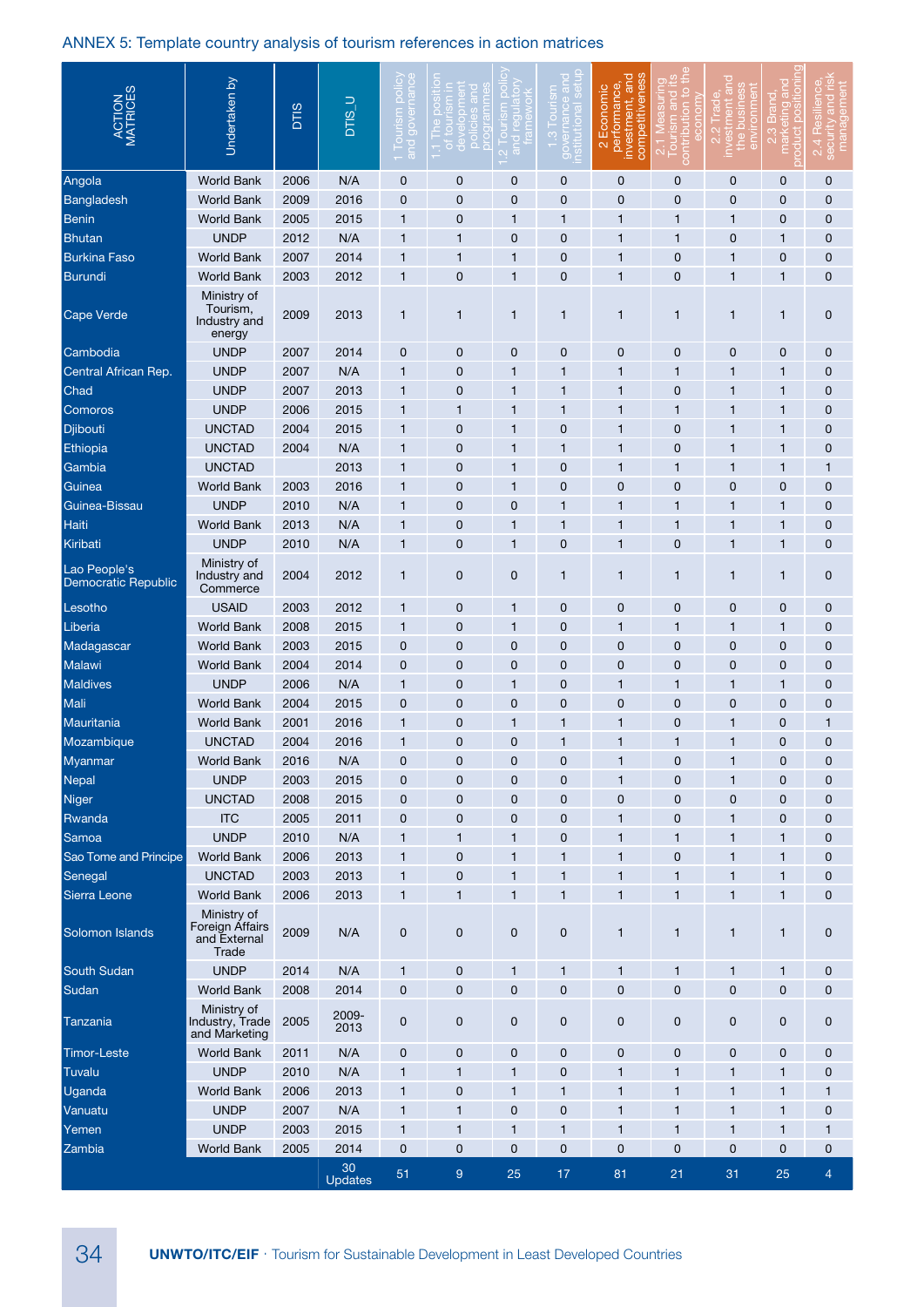| 3 Employment,<br>decent work and<br>capacity building | Resources planning<br>and working<br>conditions<br>3.1 Human | assessment and<br>the provision of<br>training<br>3.2 Skills | 4 Poverty reduction<br>and social inclusion | 4.1 An integrated<br>approach to<br>/ reductio<br>through tourism<br>pover | ourism<br>pro-pool<br>ی<br>ا<br>4 | age<br>ctor<br>4.3 The inclusi<br>of disadvantac<br>groups in<br>tourism se | 5OCI<br>$\Phi$<br>of negativ<br>4.4 The | 5 Sustainability<br>of the natural<br>and cultural<br>environment | 5.1 Relating<br>tourism to natural<br>and cultural<br>heritage | 5.2 Focusing on<br>climate change | of tourism<br>development and<br>5.3 Enhancing<br>sustainability<br>operations | 5.4 Measuring and<br>monitoring tourism<br>impacts |
|-------------------------------------------------------|--------------------------------------------------------------|--------------------------------------------------------------|---------------------------------------------|----------------------------------------------------------------------------|-----------------------------------|-----------------------------------------------------------------------------|-----------------------------------------|-------------------------------------------------------------------|----------------------------------------------------------------|-----------------------------------|--------------------------------------------------------------------------------|----------------------------------------------------|
| $\mathbf 0$                                           | $\mathbf 0$                                                  | $\mathbf 0$                                                  | $\mathbf 0$                                 | $\mathbf 0$                                                                | 0                                 | $\mathbf 0$                                                                 | 0                                       | 0                                                                 | 0                                                              | 0                                 | 0                                                                              | $\pmb{0}$                                          |
| $\mathbf 0$                                           | $\mathbf 0$                                                  | $\mathbf 0$                                                  | $\mathbf 0$                                 | $\mathbf 0$                                                                | 0                                 | 0                                                                           | $\mathbf 0$                             | 0                                                                 | 0                                                              | 0                                 | 0                                                                              | 0                                                  |
| $\mathbf 0$                                           | 0                                                            | $\mathbf 0$                                                  | 1                                           | 1                                                                          | 0                                 | $\mathbf 0$                                                                 | $\mathbf 0$                             | 1                                                                 | 1                                                              | 0                                 | 0                                                                              | 0                                                  |
| $\mathbf 0$                                           | 0                                                            | $\mathbf 0$                                                  | 1                                           | 0                                                                          | 1                                 | 1                                                                           | $\mathbf 0$                             | 0                                                                 | 0                                                              | 0                                 | 0                                                                              | $\pmb{0}$                                          |
| $\mathbf 0$                                           | 0                                                            | 0                                                            | 0                                           | 0                                                                          | 0                                 | $\mathbf 0$                                                                 | 0                                       | 0                                                                 | 0                                                              | 0                                 | 0                                                                              | $\pmb{0}$                                          |
| $\mathbf 0$                                           | 0                                                            | $\mathbf 0$                                                  | $\mathbf 0$                                 | 0                                                                          | 0                                 | $\mathbf 0$                                                                 | 0                                       | 0                                                                 | 0                                                              | $\mathbf 0$                       | 0                                                                              | $\pmb{0}$                                          |
| 1                                                     | 1                                                            | 1                                                            | $\mathbf 1$                                 | 1                                                                          | $\mathbf 0$                       | 1                                                                           | 0                                       | 0                                                                 | 0                                                              | 0                                 | 0                                                                              | $\pmb{0}$                                          |
| $\mathbf 0$                                           | $\mathbf 0$                                                  | $\mathbf 0$                                                  | 0                                           | $\mathbf 0$                                                                | $\mathbf 0$                       | $\pmb{0}$                                                                   | 0                                       | 0                                                                 | 0                                                              | 0                                 | 0                                                                              | $\pmb{0}$                                          |
| 1                                                     | 0                                                            | 1                                                            | 1                                           | 1                                                                          | 0                                 | $\mathbf 0$                                                                 | 0                                       | 1                                                                 | 1                                                              | 0                                 | 0                                                                              | $\pmb{0}$                                          |
| 1                                                     | 1                                                            | 1                                                            | 1                                           | $\mathbf 0$                                                                | 0                                 | 1                                                                           | 0                                       | 1                                                                 | 1                                                              | 0                                 | 1                                                                              | 0                                                  |
| 1                                                     | 1                                                            | $\mathbf{1}$                                                 | 0                                           | 0                                                                          | 0                                 | 0                                                                           | 0                                       | 0                                                                 | 0                                                              | 0                                 | 0                                                                              | 0                                                  |
| 1<br>1                                                | $\mathbf 0$<br>1                                             | $\mathbf{1}$<br>$\mathbf{1}$                                 | 1<br>$\overline{1}$                         | 1<br>1                                                                     | 0<br>$\mathbf 0$                  | 0<br>0                                                                      | 0<br>0                                  | 0<br>1                                                            | 0                                                              | 0<br>0                            | 0<br>0                                                                         | 0<br>0                                             |
| 1                                                     | 0                                                            | 1                                                            | $\mathbf 0$                                 | $\mathbf 0$                                                                | $\mathbf 0$                       | 0                                                                           | 0                                       | 1                                                                 | 1<br>1                                                         | 0                                 | 0                                                                              | 0                                                  |
| 1                                                     | 0                                                            | 1                                                            | 1                                           | $\mathbf{1}$                                                               | $\mathbf 0$                       | 0                                                                           | 0                                       | 0                                                                 | 0                                                              | 0                                 | 0                                                                              | $\pmb{0}$                                          |
| 1                                                     | $\mathbf 0$                                                  | 1                                                            | 0                                           | 0                                                                          | 0                                 | $\pmb{0}$                                                                   | $\mathbf 0$                             | 1                                                                 | 1                                                              | $\mathbf 0$                       | 0                                                                              | 0                                                  |
| 1                                                     | 0                                                            | 1                                                            | 1                                           | 1                                                                          | 0                                 | 0                                                                           | 0                                       | 1                                                                 | 1                                                              | $\mathbf 0$                       | 0                                                                              | 0                                                  |
| 1                                                     | 0                                                            | 1                                                            | 0                                           | 0                                                                          | 0                                 | 0                                                                           | 0                                       | 1                                                                 | 1                                                              | $\mathbf 0$                       | 0                                                                              | 0                                                  |
| $\mathbf 0$                                           | 0                                                            | 0                                                            | 0                                           | 0                                                                          | 0                                 | 0                                                                           | 0                                       | 0                                                                 | 0                                                              | $\mathbf 0$                       | 0                                                                              | 0                                                  |
| 0                                                     | $\mathbf 0$                                                  | $\mathbf 0$                                                  | 0                                           | 0                                                                          | 0                                 | 0                                                                           | 0                                       | 0                                                                 | 0                                                              | $\mathbf 0$                       | 0                                                                              | 0                                                  |
| 0                                                     | $\mathbf 0$                                                  | 0                                                            | 0                                           | 0                                                                          | 0                                 | 0                                                                           | 0                                       | 0                                                                 | 0                                                              | $\mathbf 0$                       | 0                                                                              | $\pmb{0}$                                          |
| 1                                                     | $\mathbf 0$                                                  | 1                                                            | 0                                           | 0                                                                          | 0                                 | 0                                                                           | 0                                       | 0                                                                 | 0                                                              | $\mathbf 0$                       | 0                                                                              | $\pmb{0}$                                          |
| 0                                                     | $\mathbf 0$                                                  | $\mathbf 0$                                                  | $\mathbf 0$                                 | 0                                                                          | 0                                 | 0                                                                           | 0                                       | 0                                                                 | 0                                                              | $\mathbf 0$                       | 0                                                                              | $\pmb{0}$                                          |
| 1                                                     | $\mathbf 0$                                                  | $\mathbf{1}$                                                 | 1                                           | 1                                                                          | 0                                 | 0                                                                           | 0                                       | 1                                                                 | 1                                                              | 0                                 | $\mathbf 0$                                                                    | $\pmb{0}$                                          |
| $\mathbf 0$                                           | $\mathbf 0$                                                  | $\mathbf 0$                                                  | 0                                           | 0                                                                          | 0                                 | 0                                                                           | 0                                       | 0                                                                 | 0                                                              | $\mathbf 0$                       | 0                                                                              | $\pmb{0}$                                          |
| 0                                                     | $\mathbf 0$                                                  | $\mathbf 0$                                                  | 0                                           | 0                                                                          | $\mathbf 0$                       | 0                                                                           | 0                                       | 0                                                                 | 0                                                              | $\mathbf 0$                       | 0                                                                              | $\pmb{0}$                                          |
| 0                                                     | $\mathbf 0$                                                  | $\mathbf 0$                                                  | 0                                           | 0                                                                          | $\mathbf 0$                       | 0                                                                           | 0                                       | 0                                                                 | 0                                                              | $\mathbf 0$                       | 0                                                                              | $\pmb{0}$                                          |
| 0                                                     | $\mathbf 0$                                                  | 0                                                            | 0                                           | 0                                                                          | $\mathbf 0$                       | $\mathbf 0$                                                                 | 0                                       | 1                                                                 | 0                                                              | 0                                 | 1                                                                              | 0                                                  |
| 0                                                     | $\mathbf 0$                                                  | $\mathbf 0$                                                  | 0                                           | $\mathbf 0$                                                                | $\mathbf 0$                       | $\mathbf 0$                                                                 | 0                                       | 0                                                                 | 0                                                              | 0                                 | 0                                                                              | $\pmb{0}$                                          |
| 0                                                     | 0                                                            | $\mathbf 0$                                                  | 0                                           | 0                                                                          | 0                                 | $\pmb{0}$                                                                   | 0                                       | 0                                                                 | 0                                                              | 0                                 | 0                                                                              | 0                                                  |
| U                                                     | U                                                            | U                                                            | U                                           | U                                                                          | U                                 | U                                                                           | 0                                       | U                                                                 | U                                                              | 0                                 | U                                                                              | U                                                  |
| $\mathbf{1}$                                          | $\pmb{0}$                                                    | $\mathbf{1}$                                                 | $\mathbf 0$                                 | $\pmb{0}$                                                                  | $\pmb{0}$                         | $\mathbf 0$                                                                 | 0                                       | $\mathbf{1}$                                                      | $\mathbf{1}$                                                   | 1                                 | $\pmb{0}$                                                                      | $\pmb{0}$                                          |
| $\mathbf{1}$                                          | $\pmb{0}$                                                    | $\mathbf{1}$                                                 | $\mathbf 0$                                 | $\mathsf{O}\xspace$                                                        | $\pmb{0}$                         | $\mathbf 0$                                                                 | 0                                       | $\pmb{0}$                                                         | 0                                                              | $\pmb{0}$                         | $\mathbf 0$                                                                    | $\pmb{0}$                                          |
| $\mathbf{1}$                                          | $\mathsf{O}\xspace$                                          | $\mathbf{1}$                                                 | 0                                           | $\mathbf 0$                                                                | 0                                 | $\pmb{0}$                                                                   | 0                                       | $\mathbf{1}$                                                      | 1                                                              | $\pmb{0}$                         | $\mathbf{1}$                                                                   | $\pmb{0}$                                          |
| $\mathbf{1}$<br>$\mathbf{1}$                          | $\mathbf{1}$<br>$\pmb{0}$                                    | $\pmb{0}$<br>$\mathbf{1}$                                    | 1                                           | $\mathbf{1}$<br>$\mathbf{1}$                                               | 0                                 | $\pmb{0}$<br>$\pmb{0}$                                                      | 0                                       | $\mathbf{1}$                                                      | $\mathbf{1}$                                                   | $\pmb{0}$                         | $\mathbf{1}$<br>$\mathbf{1}$                                                   | $\pmb{0}$                                          |
| $\mathbf{1}$                                          | $\mathbf{1}$                                                 | $\mathsf{O}\xspace$                                          | $\mathbf{1}$<br>$\mathbf{1}$                | $\mathbf{1}$                                                               | 0<br>$\pmb{0}$                    | $\pmb{0}$                                                                   | 0<br>0                                  | $\mathbf{1}$<br>0                                                 | 0<br>0                                                         | $\mathbf{1}$<br>$\pmb{0}$         | $\mathsf{O}\xspace$                                                            | $\pmb{0}$<br>$\pmb{0}$                             |
| $\pmb{0}$                                             | $\pmb{0}$                                                    | $\mathsf{O}\xspace$                                          | $\mathbf 0$                                 | $\mathsf{O}\xspace$                                                        | $\pmb{0}$                         | $\mathbf 0$                                                                 | 0                                       | 0                                                                 | 0                                                              | $\pmb{0}$                         | $\pmb{0}$                                                                      | $\mathsf{O}\xspace$                                |
| $\pmb{0}$                                             | $\mathsf{O}\xspace$                                          | $\mathsf{O}\xspace$                                          | $\mathsf{O}\xspace$                         | $\mathsf{O}\xspace$                                                        | $\pmb{0}$                         | $\mathbf 0$                                                                 | $\pmb{0}$                               | 0                                                                 | 0                                                              | $\pmb{0}$                         | $\pmb{0}$                                                                      | $\pmb{0}$                                          |
| $\pmb{0}$                                             | $\pmb{0}$                                                    | $\mathsf{O}\xspace$                                          | $\mathsf{O}\xspace$                         | $\mathsf{O}\xspace$                                                        | $\pmb{0}$                         | $\mathbf 0$                                                                 | $\pmb{0}$                               | 0                                                                 | 0                                                              | $\pmb{0}$                         | $\mathsf{O}\xspace$                                                            | 0                                                  |
| $\mathbf{1}$                                          | $\mathbf{1}$                                                 | $\pmb{0}$                                                    | $\mathbf 0$                                 | $\mathsf{O}\xspace$                                                        | $\pmb{0}$                         | $\mathbf 0$                                                                 | $\mathsf{O}\xspace$                     | $\mathbf{1}$                                                      | $\mathsf{O}\xspace$                                            | $\pmb{0}$                         | $\mathsf{O}\xspace$                                                            | $\mathbf{1}$                                       |
| $\pmb{0}$                                             | $\mathsf{O}\xspace$                                          | $\pmb{0}$                                                    | 0                                           | $\mathsf{O}\xspace$                                                        | $\pmb{0}$                         | $\mathbf 0$                                                                 | $\pmb{0}$                               | $\mathbf{1}$                                                      | $\mathbf{1}$                                                   | $\pmb{0}$                         | $\mathsf{O}\xspace$                                                            | $\pmb{0}$                                          |
| $\mathbf{1}$                                          | $\pmb{0}$                                                    | $\mathbf{1}$                                                 | $\mathbf{1}$                                | $\mathbf{1}$                                                               | $\pmb{0}$                         | $\mathbf 0$                                                                 | $\pmb{0}$                               | $\mathbf{1}$                                                      | $\mathbf{1}$                                                   | $\pmb{0}$                         | $\mathsf{O}\xspace$                                                            | $\pmb{0}$                                          |
| $\mathbf{1}$                                          | $\mathbf{1}$                                                 | $\mathbf{1}$                                                 | $\mathbf{1}$                                | $\mathbf{1}$                                                               | $\mathbf{1}$                      | $\mathbf{1}$                                                                | $\pmb{0}$                               | $\mathbf{1}$                                                      | $\pmb{0}$                                                      | $\mathbf{1}$                      | $\mathbf{1}$                                                                   | $\mathbf{1}$                                       |
| $\mathsf{O}\xspace$                                   | $\mathsf{O}\xspace$                                          | $\mathsf{O}\xspace$                                          | $\mathsf{O}$                                | $\mathsf{O}\xspace$                                                        | $\pmb{0}$                         | $\mathbf 0$                                                                 | $\pmb{0}$                               | $\mathsf{O}\xspace$                                               | $\mathsf{O}\xspace$                                            | $\pmb{0}$                         | $\mathsf{O}\xspace$                                                            | $\pmb{0}$                                          |
| 27                                                    | 8                                                            | 19                                                           | 19                                          | 13                                                                         | $\overline{2}$                    | $\overline{4}$                                                              | $\overline{0}$                          | 25                                                                | 14                                                             | $\overline{3}$                    | 6 <sup>1</sup>                                                                 | $\overline{2}$                                     |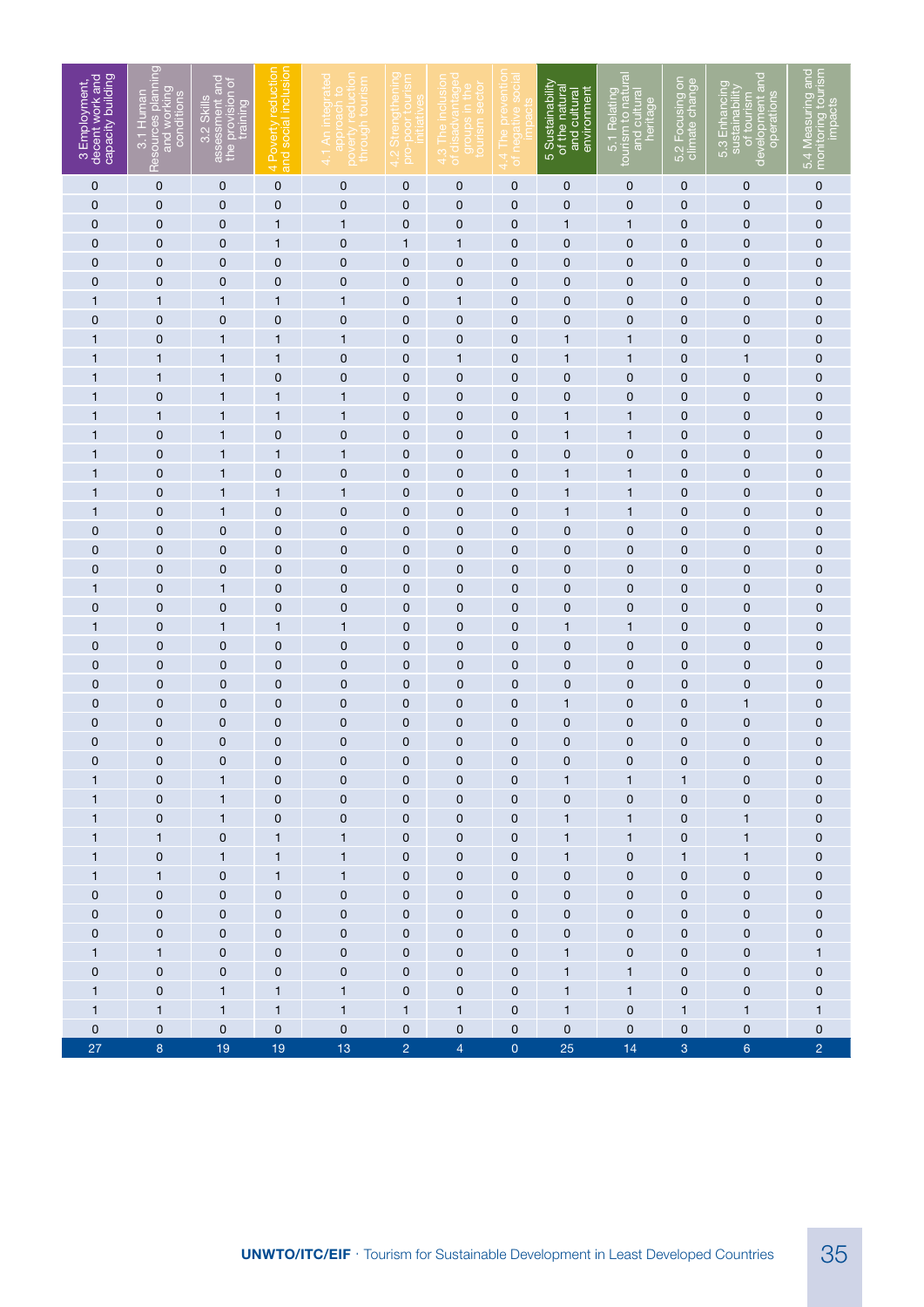## ANNEX 6: Questionnaire responses

(National implementation units, tourism authorities, donors, implementing agencies)

| $\#$                      | <b>Type</b> | <b>Respondent - Country</b>           | <b>Status</b>      |
|---------------------------|-------------|---------------------------------------|--------------------|
| $\mathbf{1}$              | <b>NIU</b>  | <b>Burundi</b>                        | Complete           |
| $\overline{2}$            | <b>NIU</b>  | Central African Republic              | Partially complete |
| 3                         | <b>NIU</b>  | Chad                                  | Complete           |
| 4                         | <b>NIU</b>  | Comoros                               | Partially complete |
| 5                         | <b>NIU</b>  | Congo, Democratic Republic Of The     | Complete           |
| 6                         | <b>NIU</b>  | Djibouti                              | complete           |
| $\overline{7}$            | <b>NIU</b>  | Gambia, The                           | Incomplete         |
| 8                         | <b>NIU</b>  | Guinea                                | Complete           |
| 9                         | <b>NIU</b>  | Haiti                                 | Partially complete |
| 10                        | <b>NIU</b>  | Haiti                                 | Complete           |
| 11                        | <b>NIU</b>  | Lao Pdr                               | Complete           |
| 12                        | <b>NIU</b>  | Lesotho                               | Complete           |
| 13                        | <b>NIU</b>  | Liberia                               | Incomplete         |
| 14                        | <b>NIU</b>  | Mali                                  | Complete           |
| 15                        | <b>NIU</b>  | Niger                                 | Complete           |
| 16                        | <b>NIU</b>  | Sudan                                 | Partially complete |
| 17                        | <b>NIU</b>  | Togo                                  | Complete           |
| 18                        | <b>NIU</b>  | Tuvalu                                | Complete           |
| 19                        | <b>NIU</b>  | Tuvalu                                | Complete           |
| 20                        | <b>NIU</b>  | Yemen                                 | Incomplete         |
| $\#$                      | <b>Type</b> | Respondent - Country                  | <b>Status</b>      |
| $\mathbf{1}$              | <b>TA</b>   | Benin                                 | Incomplete         |
| $\overline{2}$            | <b>TA</b>   | Cambodia                              | Incomplete         |
| 3                         | <b>TA</b>   | Chad                                  | Complete           |
| 4                         | <b>TA</b>   | Guinea                                | Incomplete         |
| 5                         | ТA          | Liberia                               | Complete           |
| 6                         | <b>TA</b>   | Madagascar                            | Complete           |
| 7                         | <b>TA</b>   | <b>Maldives</b>                       | Complete           |
| 8                         | <b>TA</b>   | Mauritania                            | Incomplete         |
| 9                         | ТA          | Sao Tome And Principe                 | Complete           |
| 10                        | TA          | Sao Tome And Principe                 | Incomplete         |
| 11                        | <b>TA</b>   | Tanzania                              | Partially complete |
| 12                        | <b>TA</b>   | Yemen                                 | Complete           |
| 13                        | <b>TA</b>   | Zambia                                | Complete           |
| $\#$                      | <b>Type</b> | <b>Respondent - Country</b>           | <b>Status</b>      |
| $\mathbf{1}$              | Donor       | Ethiopia - EU Delegation              | Partially complete |
| $\overline{c}$            | Donor       | Nepal - Germany EIF Donor Facilitator | Complete           |
| $\ensuremath{\mathsf{3}}$ | Donor       | Samoa - EIF Donor Facilitator         | Complete           |
| $\overline{4}$            | Donor       | Sudan - EU Delegation                 | Complete           |
| $\overline{5}$            | Donor       | Togo - UNDP                           | Complete           |
| $\#$                      | <b>Type</b> | <b>Respondent - Country</b>           | <b>Status</b>      |
| $\mathbf{1}$              | IA          | <b>International Trade Centre</b>     | Complete           |
| $\sqrt{2}$                | IA          | <b>UNDP</b>                           | Complete           |
| $\ensuremath{\mathsf{3}}$ | $\sf IA$    | <b>UNCTAD</b>                         | Complete           |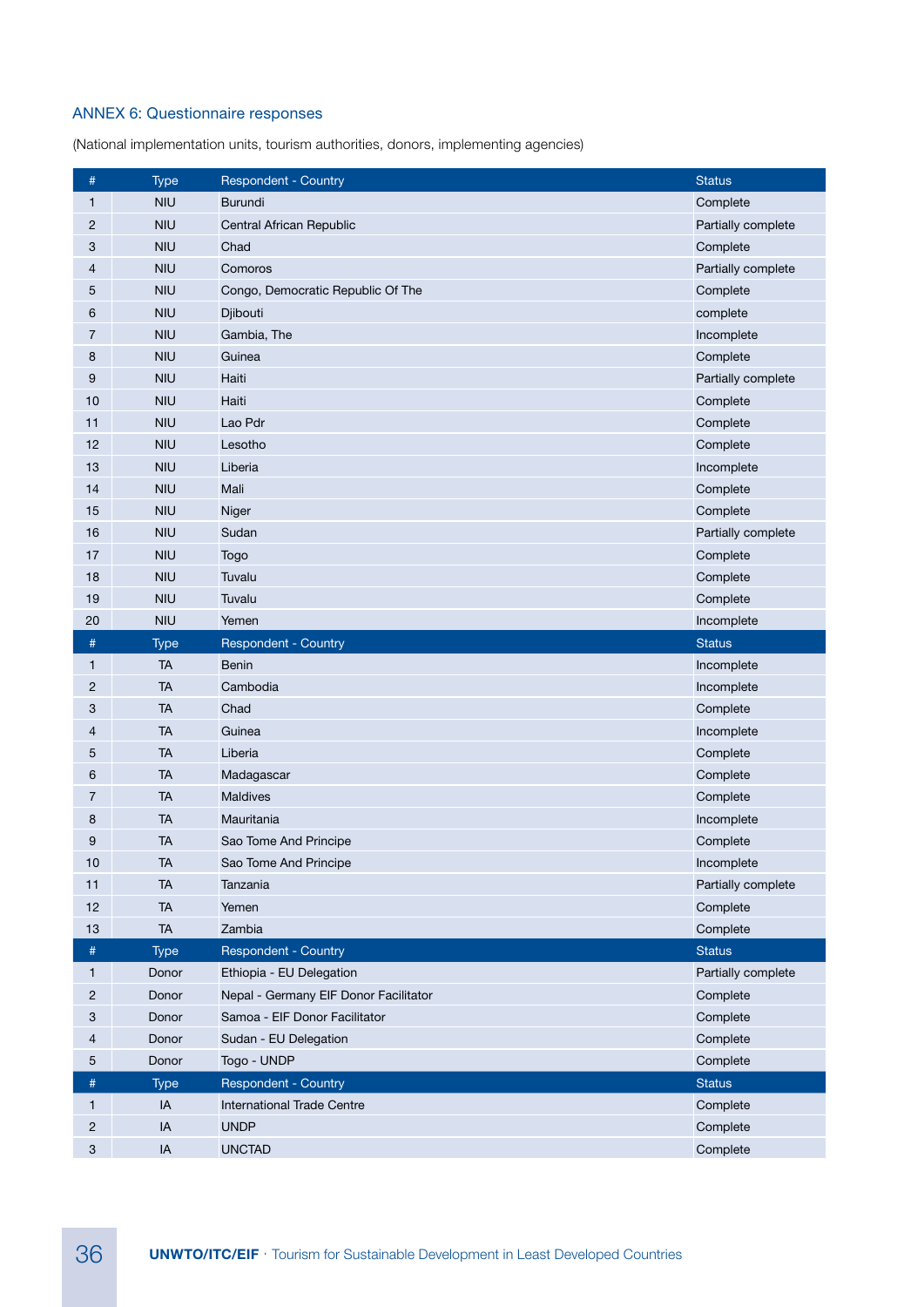## ANNEX 7: EIF countries' trade and tourism portfolios

| Angola               | <b>MINISTRY</b>                                                               | <b>REMARKS</b>       |
|----------------------|-------------------------------------------------------------------------------|----------------------|
| <b>Benin</b>         | Ministry of Tourism and Hotels                                                | Separated portfolios |
| Bangladesh           | Ministry of Culture, Traditional Crafts, and Tourism                          | Separated portfolios |
| <b>Burkina Faso</b>  | Ministry of Civil Aviation and Tourism                                        | Separated portfolios |
| <b>Burundi</b>       | Ministry of Culture, Tourism & Communication                                  | Separated portfolios |
| <b>Bhutan</b>        | Ministère du Commerce, de l'Industrie et du Tourisme                          | Joint portfolio      |
| Cambodia             | Tourism Council of Bhutan                                                     | Separated entity     |
| Cape Verde           | Ministry of Tourism                                                           | Separated portfolios |
| Comoros              | Ministry of Tourism, Industry and Energy                                      | Separated portfolios |
| Central African Rep. | Ministry of Transportation, Post, Telecommunications, Communication & Tourism | Separated portfolios |
| Chad                 | Ministry of Development, Tourism & Crafts                                     | Separated portfolios |
| Djibouti             | Ministry of Tourism Development                                               | Separated portfolios |
| Ethiopia             | Ministry of Youth, Sports, Recreation & Tourism                               | Separated portfolios |
| Gambia, The          | Ministry of Culture and Tourism                                               | Separated portfolios |
| Guinea               | Ministy of Tourism and Culture                                                | Separated portfolios |
| Guinea Bissau        | Ministry of Tourism, Hotels & Handicrafts                                     | Separated portfolios |
| Haiti                | Ministère du Commerce et de l'Artisanat                                       | Joint portfolio      |
| Kiribati             | Ministry of Tourism                                                           | Separated portfolios |
| Lao Pdr              | Ministry of Communications, Transport and Tourism Development                 | Separated portfolios |
| Lesotho              | Lao National Tourism Administration                                           | Separated entity     |
| Liberia              | Ministry of Tourism, Environment & Culture                                    | Separated portfolios |
| Madagascar           | Ministry of Information, Culture and Tourism                                  | Separated portfolios |
| Malawi               | Ministry of Tourism, Environment & Culture                                    | Separated portfolios |
| <b>Maldives</b>      | Ministry of Tourism, Wildlife and Culture                                     | Separated portfolios |
| Mali                 | Ministry of Tourism                                                           | Separated portfolios |
| Mauritania           | Ministry of Craft Industry & Tourism                                          | Separated portfolios |
| Mozambique           | Ministère du Commerce, de l'Industrie et du Tourisme                          | Joint portfolio      |
| Myanmar              | Ministry of Tourism                                                           | Separated portfolios |
| Nepal                | Ministry of Hotels and Tourism                                                | Separated portfolios |
| Niger                | Ministry of Culture, Tourism and Civil Aviation                               | Separated portfolios |
| Rwanda               | Ministry of Tourism and Artisanat                                             | Separated portfolios |
| Samoa                | Ministry of Trade, Industry and East African Community Affairs                | Joint portfolio      |
| Sao Tome Et Principe | Samoa Tourism Authority                                                       | Separated entity     |
| Senegal              | Ministry of Trade, Industry, and Tourism                                      | Joint portfolio      |
| Sierra Leone         | Minister du Tourisme                                                          | Separated portfolios |
| South Sudan          | Ministry of Tourism and Cultural Affairs                                      | Separated portfolios |
| Sudan                | Ministry of Wildlife Conservation and Tourism                                 | Separated portfolios |
| Solomon Islands      | Ministry of Tourism, Antiquities and Wildlife                                 | Separeted portfolios |
| Timor-Leste          | Ministry of Culture and Tourism                                               | Separated portfolios |
| Tanzania             | Ministry of Tourism, Commerce, and Industry                                   | Joint portfolio      |
| Tuvalu               | Ministry of Natural Resources and Tourism                                     | Separated portfolios |
| Uganda               | Ministry of Communications, Transport and Tourism                             | Separated portfolios |
| Vanuatu              | Ministry of Tourism, Wildlife and Antiquities                                 | Separated portfolios |
| Yemen                | Ministry of Trade, Industry and Tourism                                       | Joint portfolio      |
| Zambia               | Ministry of Tourism, Environment & Natural Resources                          | Separated portfolios |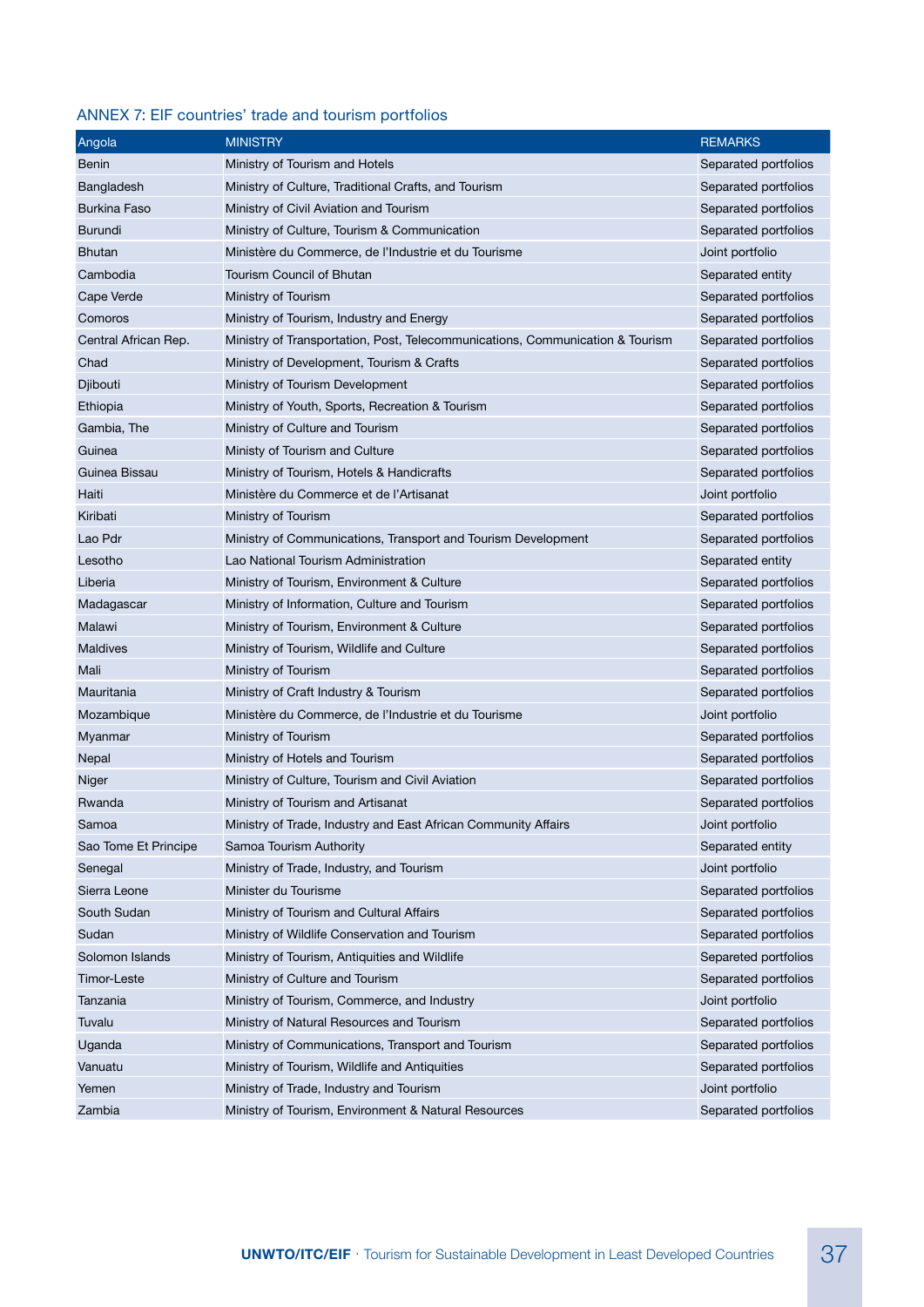## **References**

Amelung, Bas, Sarah Nicholls and David Viner (2007), "Implications of Global Climate Change for Tourism Flows and Seasonality" in Journal of Travel Research 45:3, pp. 285-296.

EIF (2014): "Annual Report 2014". http://www.enhancedif.org/en/document/eif-annual-report-2014

EIF, "DTIS Template": http://www.enhancedif.org/en/document/dtis-template

EIF (2015), "Project supports efforts to rebuild Vanuatu's vital tourism infrastructure", http://www.enhancedif.org/en/ publication/2015-08/eif-project-supports-efforts-rebuild-vanuatus-vital-tourism-infrastructure

EIF website, www.enhancedif.org

ILO (2010): "Developments and Challenges in the Hospitality and Tourism Sector". http://www.ilo.org/wcmsp5/groups/public/@ ed\_norm/@relconf/documents/meetingdocument/wcms\_166938.pdf

ITC/UNWTO (2015): "Tourism and Trade: A Global Agenda for Sustainable Development". http://www.intracen.org/publication/ Tourism-and-Trade-A-Global-Agenda-for-Sustainable-Development/

ODI (2013), ODI Briefing Paper 79, "Focusing on what matters in Aid-for-Trade: Increasing effectiveness and delivering results", http://www.odi.org/sites/odi.org.uk/files/odi-assets/publications-opinion-files/8194.pdf

OECD (2008), "Factsheet: 'Is it ODA?", http://www.oecd.org/dac/stats/34086975.pdf

Pennington-Gray, L. , A. Schroeder and K. Kaplanidou (2011), 'Examining the Influence of Past Travel Experience, General Web Searching Behaviors, and Risk Perceptions on Future Travel Intentions', in International Journal on Safety and Security in Tourism/ Hospitability, Issue No. 1, pp: 64-89.

Rio+20 The Future We Want: Framework for action and follow up, 2012; UN General Assembly (2012). https://sustainabledevelopment. un.org/futurewewant.html

UNDP (2011) "Tourism and Poverty Reduction Strategies in the Integrated Framework for Least Developed Countries". http://unwto. org/sites/all/files/pdf/undp\_discussion\_paper\_tourism\_and\_poverty\_reduction\_strategies\_in\_the\_integrated\_framework\_for\_least\_ developed\_countries.pdf

UNWTO (2015), "Financing on Tourism for Development", http://dtxtq4w60xqpw.cloudfront.net/sites/all/files/pdf/unwto\_ga\_2015\_ financing\_of\_tourism\_for\_development\_13\_september.pdf

UNWTO/EU - DG DEVCO (2013), "Sustainable Tourism for Development Guidebook". http://www2.unwto.org/en/content/ sustainable-tourism-development-developing-countries-document-three-interlinking-parts

UNWTO/UNEP (2005), "Making Tourism More Sustainable – A Guide for Policy Makers". http://www.unep.fr/shared/publications/ pdf/DTIx0592xPA-TourismPolicyEN.pdf

World Bank (2013), "Africa Tourism Report 2013". http://www-wds.worldbank.org/external/default/WDSContentServer/WDSP/IB/20 13/09/30/000442464\_20130930124458/Rendered/PDF/814680WP0P13260Box0379837B00PUBLIC0.pdf

WTO/OECD (2015), "Aid for Trade at a Glance". https://www.wto.org/english/res\_e/booksp\_e/aid4trade15\_e.pdf

WTO-OECD-UNWTO (2013), "Aid for Trade and Value Chains in Tourism", https://www.wto.org/english/tratop\_e/devel\_e/a4t\_e/global\_ review13prog\_e/tourism\_28june.pdf